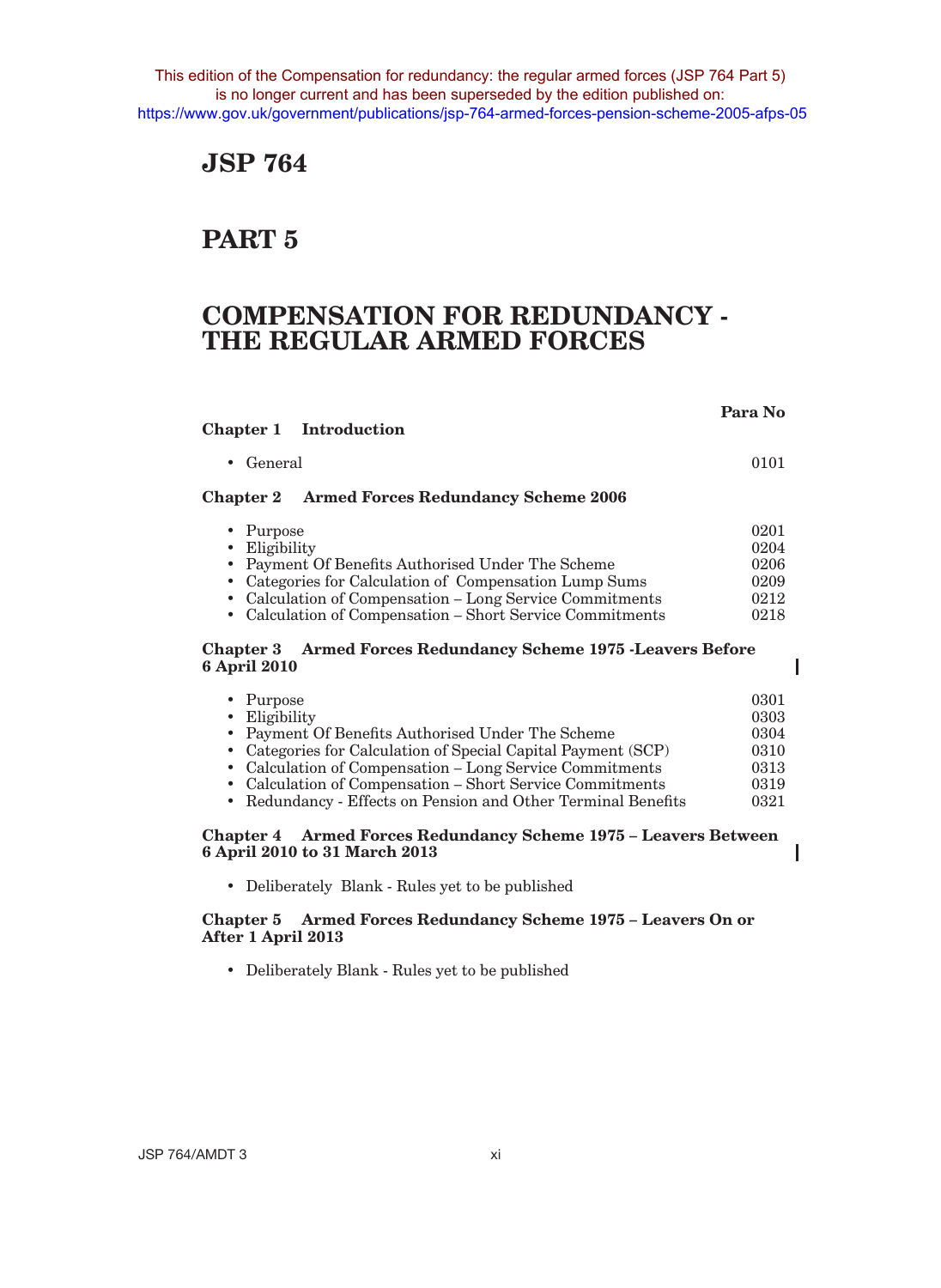https://www.gov.uk/government/publications/jsp-764-armed-forces-pension-scheme-2005-afps-05

**Para No** 

## **Chapter 6 Repayment of Compensation on Re-employment**

| • Purpose                                                                | 0601 |
|--------------------------------------------------------------------------|------|
| • Exempted Persons and Service                                           | 0603 |
| • Applicability                                                          | 0605 |
| • Repayment of Compensation Paid Under AFRS 06 Rules Shown at Chapter 2  | 0607 |
| • Repayment of Compensation Paid Under AFRS 75 Rules Shown at Chapter 3  | 0610 |
| • Refunding a SCP at Premature End of Re-employment in the Civil Service | 0620 |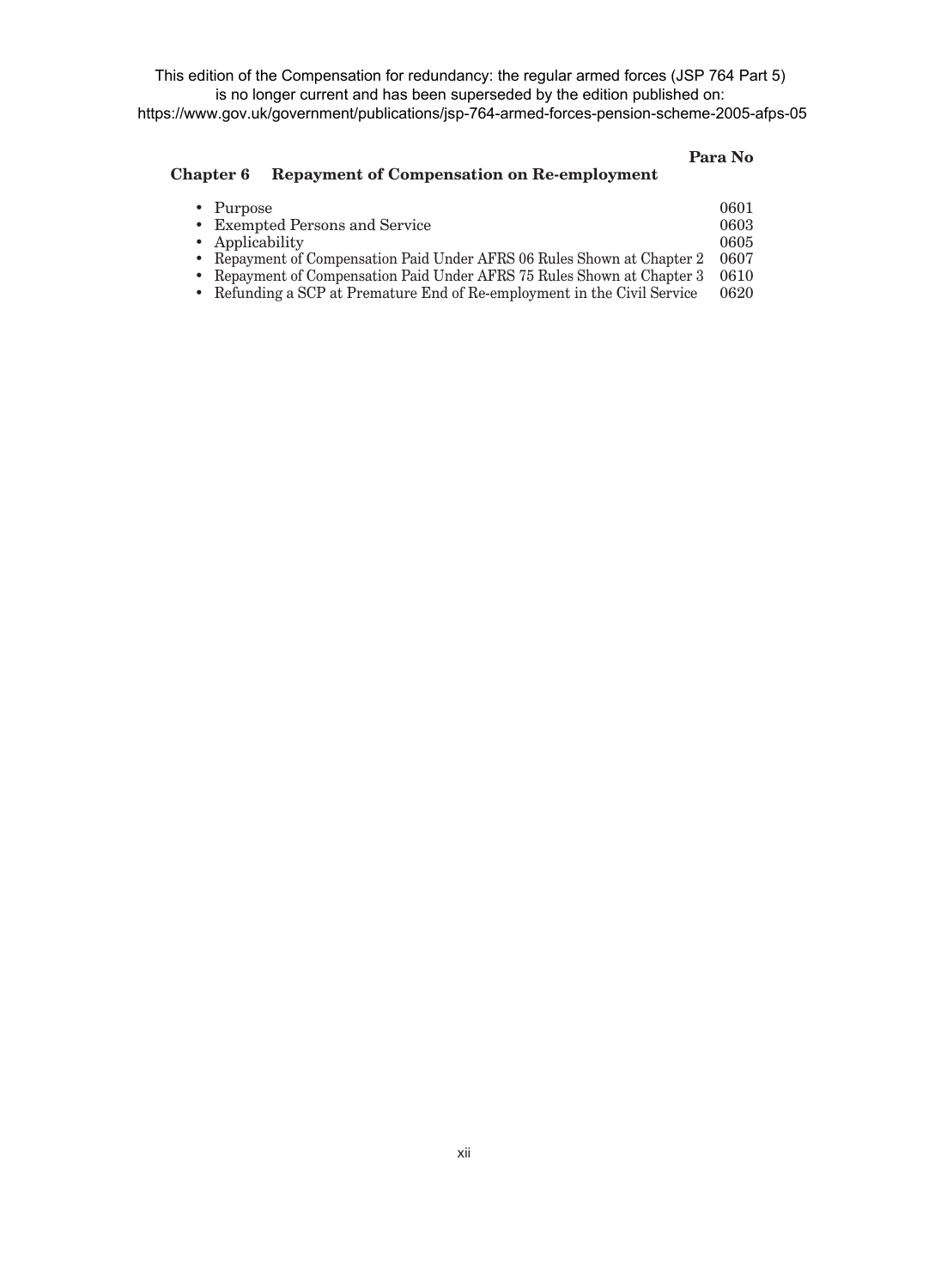# **Chapter 1**

# **INTRODUCTION**

## **GENERAL**

0101. The rules, for which guidance is given in this Part, apply to members of the Regular Armed Forces who:

> (a) are notified by their manning authority that they are to be compulsorily discharged on *redundancy*, and

L

 $\mathbf{I}$ 

(b) consequently, they will have to leave Service before completing their current commission or service engagement.

These persons will be entitled to compensation for their loss of further career and related financial expectation.

0102. Terms Relating to Gender. The rules explained in this Part are not gender  $\parallel$ specific. This means that they apply equally to eligible male and female persons. Consequently, where the terms 'he', 'him' or 'his' are used those terms equally apply to mean 'she', 'her' or 'hers'.

0103. Glossary of Other Terms. Some of the other terms used in this Part are defined in the glossary shown at Part 4 of this JSP. Throughout the text of this document the words defined in the glossary are shown in *bold italics* to indicate that further explanation is available.

0104. Excluded Persons. In the rules explained in this Part the term 'Regular Armed Forces' excludes any person who falls into any of the following groups:

> (a) active members of the Gurkha Pension Scheme (GPS), re-employed Gurkha officers:

(b) members of all locally employed regiments.

0105. Two Redundancy Schemes. There are two separate schemes that authorise compensation payments for redundancy for members of the Regular Armed Forces. A guide to who qualifies to receive compensation under each of these Schemes is shown at paras 0106 and 0107 respectively.

0106. Post 2005 Entrants. The Armed Forces Redundancy Scheme Order 2006 (SI 2006 No 55) introduced new rules that apply to any person declared redundant after 6 April 2006 who either:

(a) entered or re-entered<sup>1</sup> Regular service on or after 6 April 2005 or

<sup>1</sup> Re-entered in this context means re-joined Regular Service after a break in service of one calendar month's duration or more.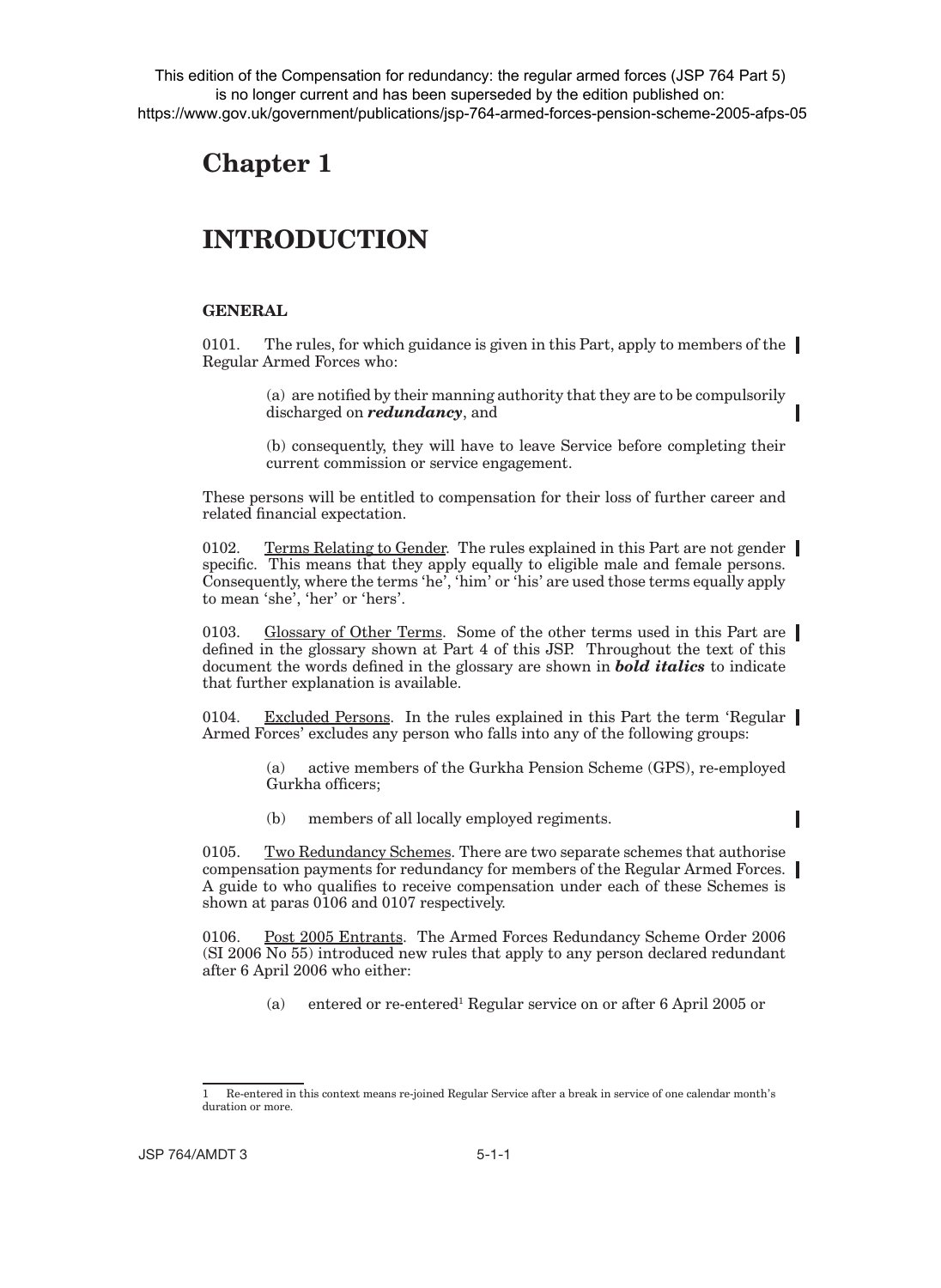> (b) entered or re-entered Regular service before 6 April 2005, but subsequently transferred his pension rights to the Armed Forces Pension Scheme 2005 (AFPS 05) under the Offer To Transfer (OTT) arrangements described at para 0108.

Guidance on the rules for eligibility and entitlement under Armed Forces Redundancy Scheme 2006 *(AFRS 06)* is shown in detail at Chapter 2 of this Part.

0107. Pre-2005 Entrants. *Redundancy* compensation for a person who entered Regular service before 6 April 2005 is provided under the rules that also authorise AFPS 75, unless he subsequently transferred his pension rights to AFPS 05 under the OTT arrangements shown at para 0108. All benefits under AFPS 75 rules, including redundancy compensation, are authorised by the single Service prerogative instruments as shown below:

- (a) The Naval and Marine Pay and Pensions Act 1865 (Schedule VIII),
- (b) The Army Pensions Warrant 1977 (Part 9), and
- (c) Queens Regulations for the Royal Air Force (Chapter 44).

Guidance on the rules for eligibility and entitlement under the redundancy terms of AFPS 75 are set out in detail at Chapters 3, 4 and 5 of this Part.

0108. Transferees. Personnel who were *active members* of AFPS 75 on 6 April 2006 were given a choice. They could choose to stay with AFPS 75 or transfer to AFPS 05. All personnel who opted to transfer to AFPS 05 were transferred on a common Member Transfer Date (MTD) of 6 April 2006. Consequently, if a pension scheme *member* exercised his OTT and was subsequently declared redundant, he would become entitled to benefits under the post-2005 arrangements shown at Chapter 2. Once the OTT has been exercised the member's decision is normally irrevocable. However, para 0109 gives details of an exception to that rule.

0109. Option to Revert to AFPS 75 Terms. Where a person, who has previously elected to transfer his pension rights to AFPS 05 (as shown at para 0108), is subsequently notified that he must leave the Regular Armed Forces **before 1 April 2008** on redundancy terms, he will be exceptionally permitted one further option to reconsider his OTT choice. A change of his previous election will only be accepted, if it is received in writing by the Pension Awarding authority before the person's last day of paid service. The consequences of electing to reverse his decision to transfer his pension rights, should he decide to do so, would be:

> (a) All of his service that counts for pension and redundancy would be fully reinstated in the AFPS 75 as if he had never left that Scheme. This means than any service completed pre-21 (Officers) or pre-18 (Other Ranks) that had been credited to AFPS 05 on transfer will be disregarded for the calculation of reckonable service on reversion to AFPS 75 terms.

> (b) Consequently, he would become eligible to compensation calculated under the redundancy rules of AFPS 75, as explained in the guidance at Chapter 3.

> (c) However, he cannot pick from the best of both benefit packages, so he would also give up forever all the rights he and his *dependants* had gained under the terms of AFPS 05, the Early Departure Order 2005 and the AFRS 06 by his earlier transfer decision, which would then be cancelled.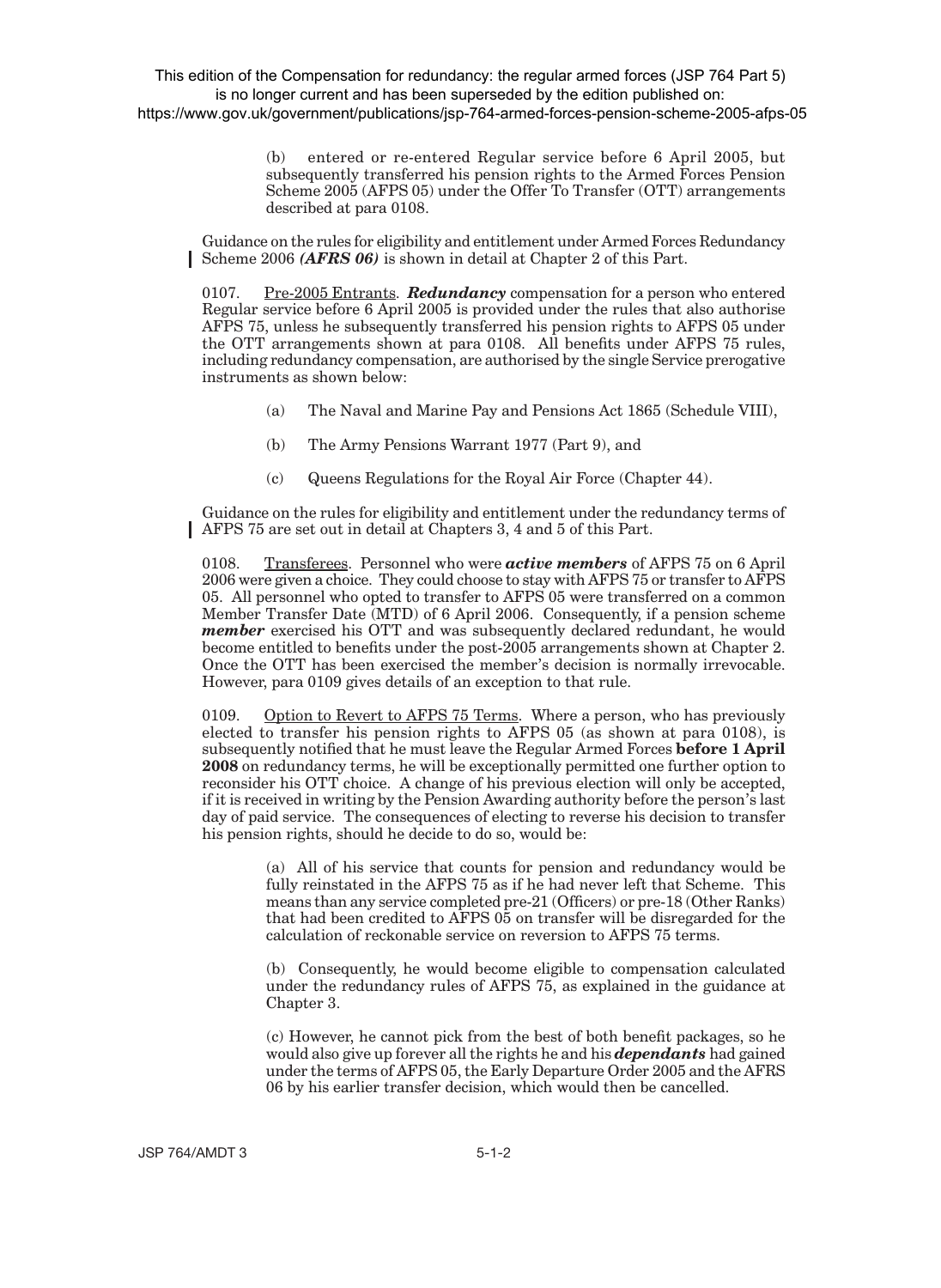## **FINDING YOUR WAY ABOUT THIS PART**

0110. The following pages in this Chapter contain a series of logic diagrams designed to aid the reader in navigating this Part of this JSP.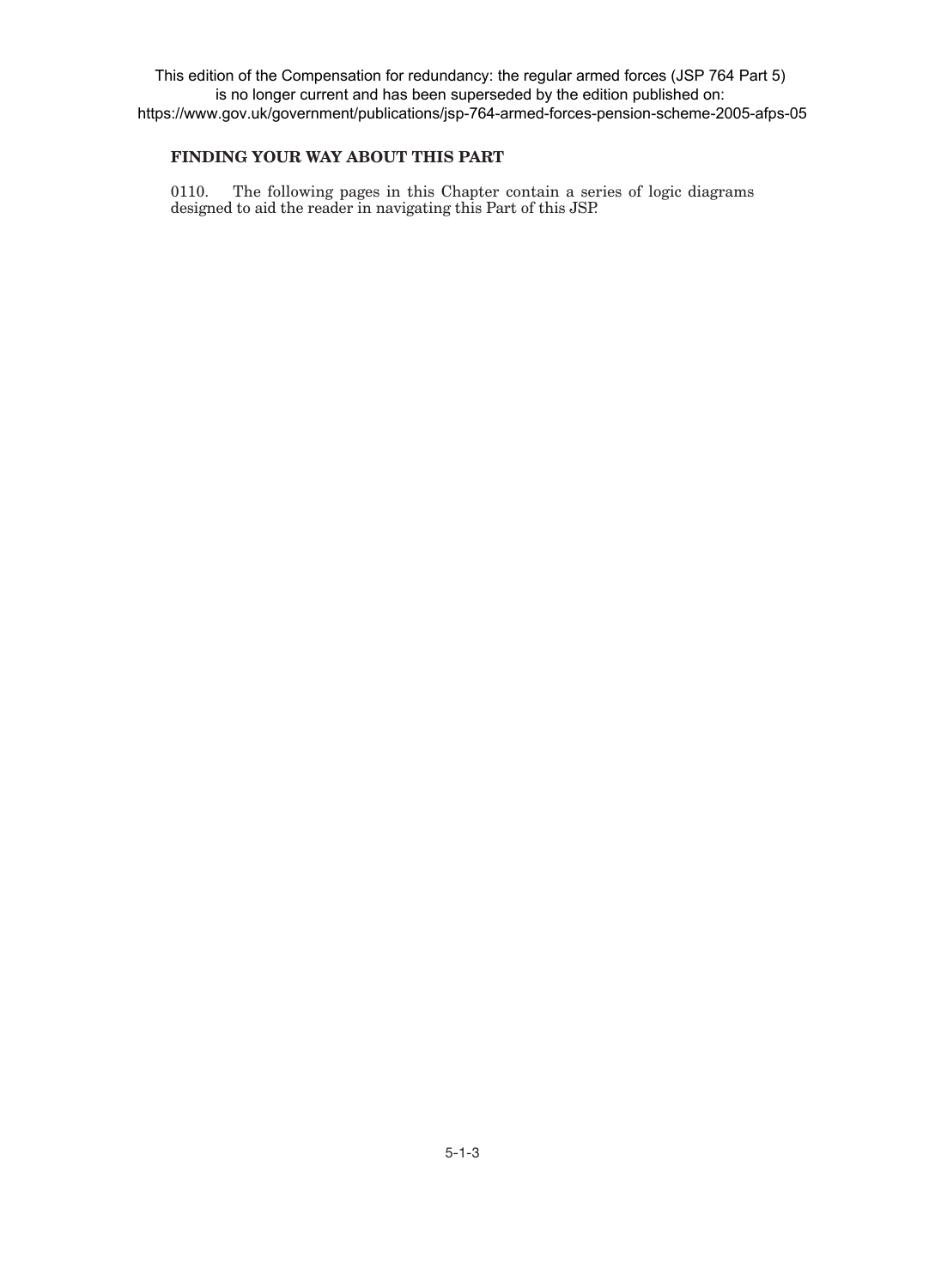## **FINDING YOUR WAY ABOUT PART 5 OF JSP 764**

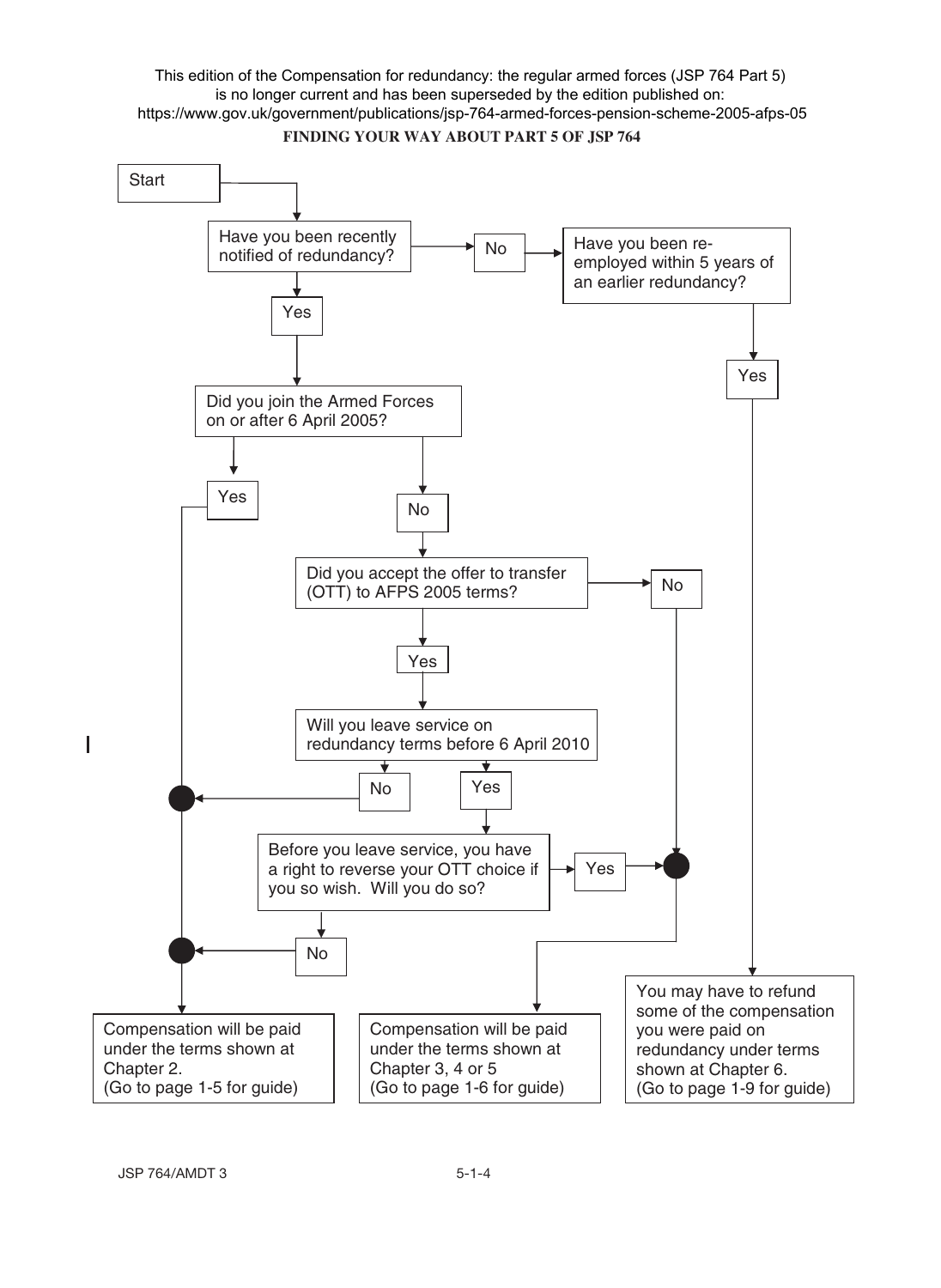**GUIDE TO THE TERMS SHOWN IN CHAPTER 2 FOR COMPENSATION UNDER**  This edition of the Compensation for redundancy: the regular armed forces (JSP 764 Part 5) is no longer current and has been superseded by the edition published on: https://www.gov.uk/government/publications/jsp-764-armed-forces-pension-scheme-2005-afps-05

## **ARMED FORCES REDUNDANCY SCHEME 2006 RULES**

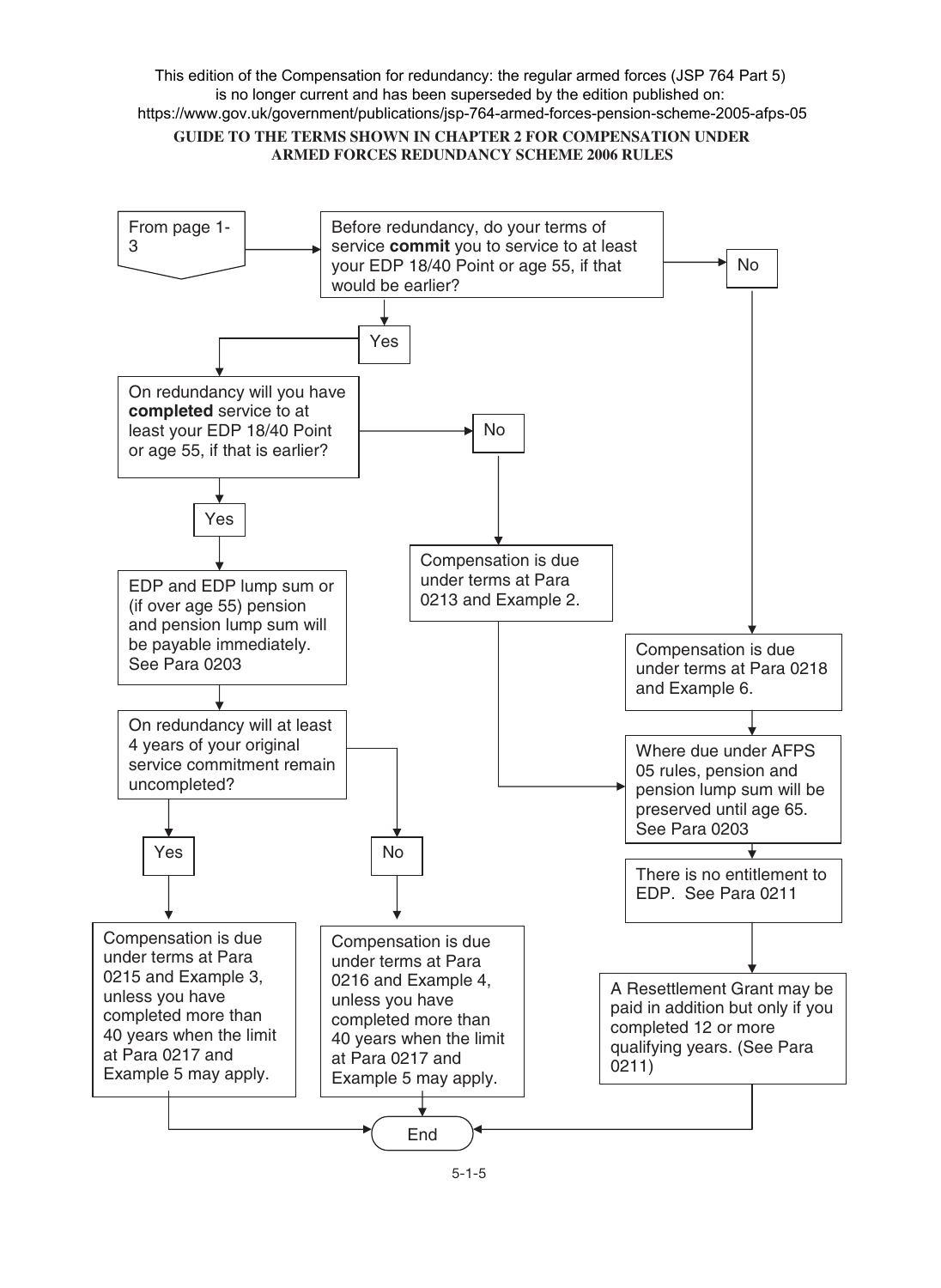## **GUIDE TO THE TERMS SHOWN IN CHAPTERS 3, 4 AND 5 FOR COMPENSATION**  This edition of the Compensation for redundancy: the regular armed forces (JSP 764 Part 5) is no longer current and has been superseded by the edition published on: https://www.gov.uk/government/publications/jsp-764-armed-forces-pension-scheme-2005-afps-05

**UNDER ARMED FORCES REDUNDANCY SCHEME 1975 RULES** 

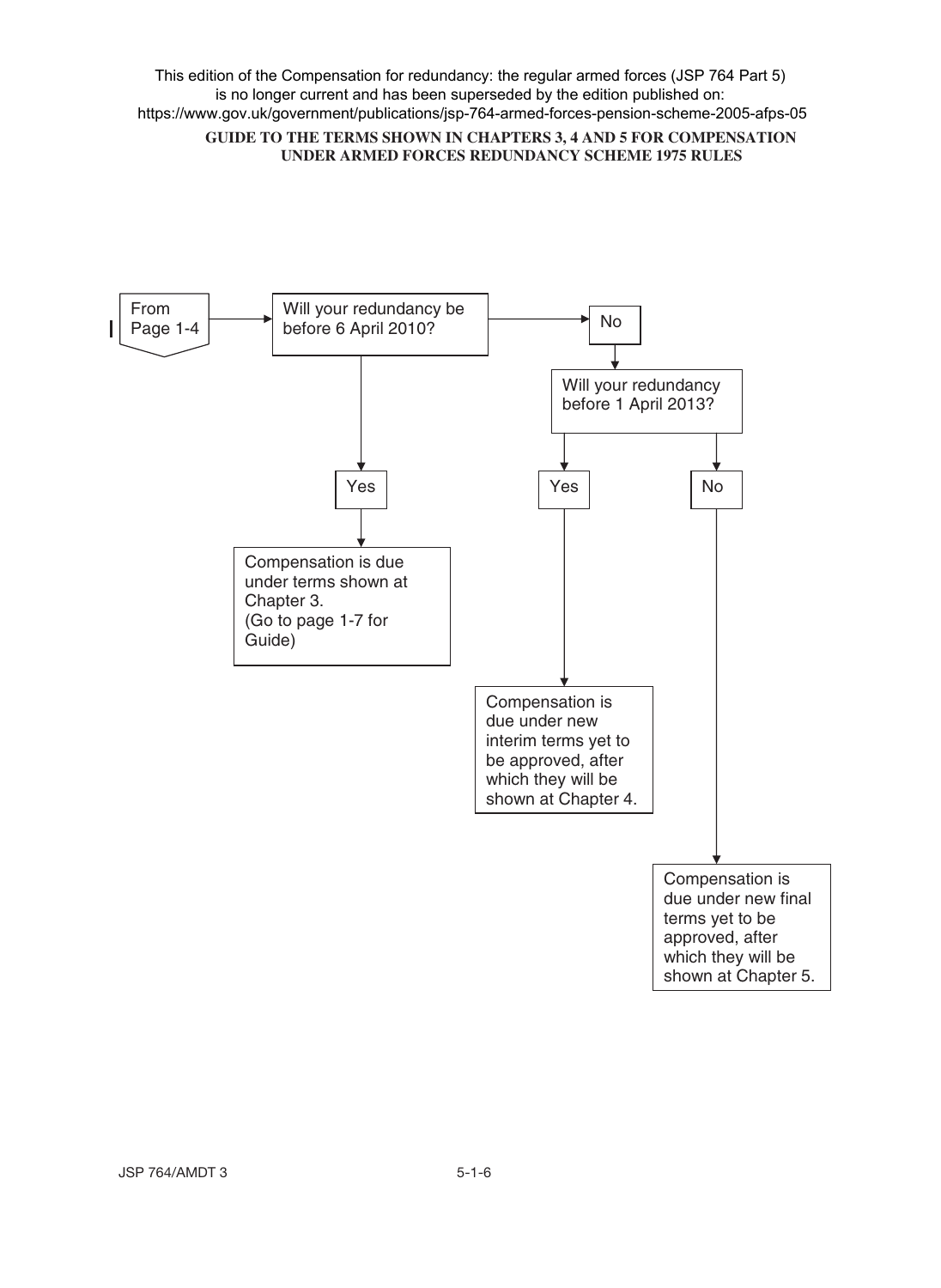#### **GUIDE TO THE TERMS SHOWN IN CHAPTERS 3 FOR COMPENSATION UNDER ARMED FORCES REDUNDANCY SCHEME 1975 RULES**

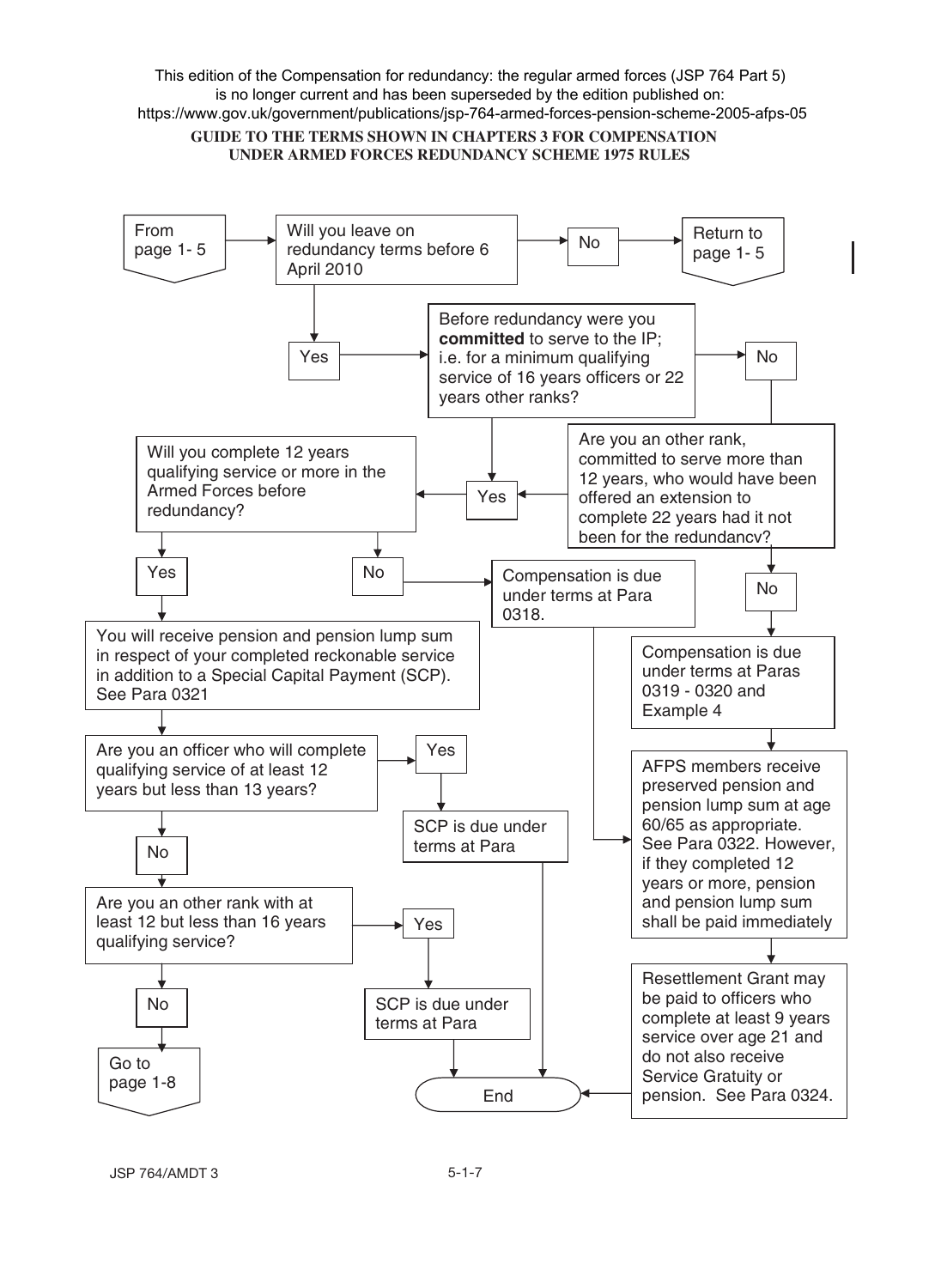**UNDER ARMED FORCES REDUNDANCY SCHEME 1975 RULES** 

Are you an officer with at least 13 years qualifying service or an other rank with at least 16 years qualifying service in the Armed Forces? Yes From page 1-7 No

no more than 6 months pay as explained at Para 0313

SCP is due under the terms of Paras 0314 or 0315 as appropriate. This will be calculated in relation to the

uncompleted part of your service commitment. However, where a Senior Officer has completed 34 years or more over age 21, his SCP shall be limited to Return to page 1-7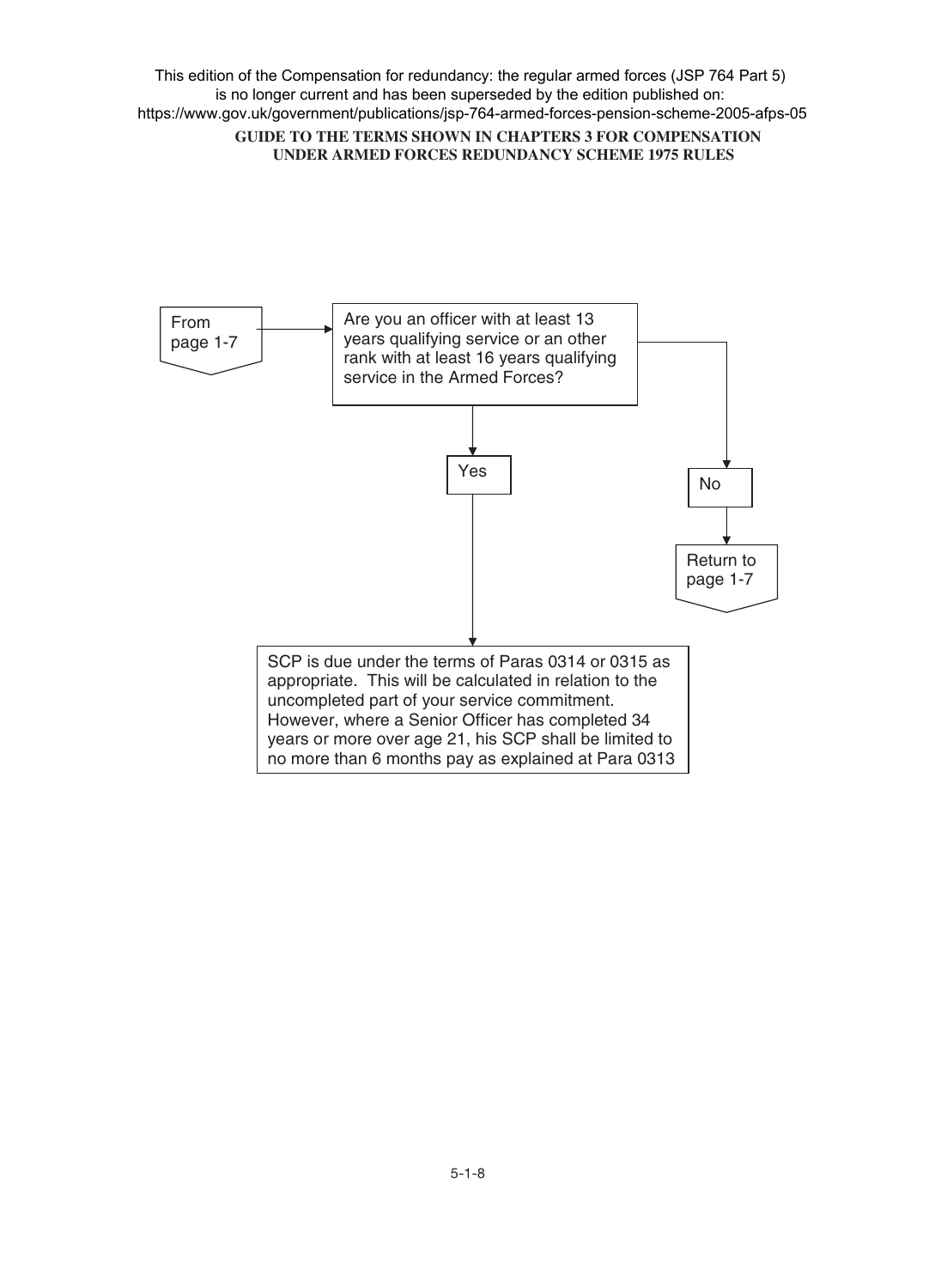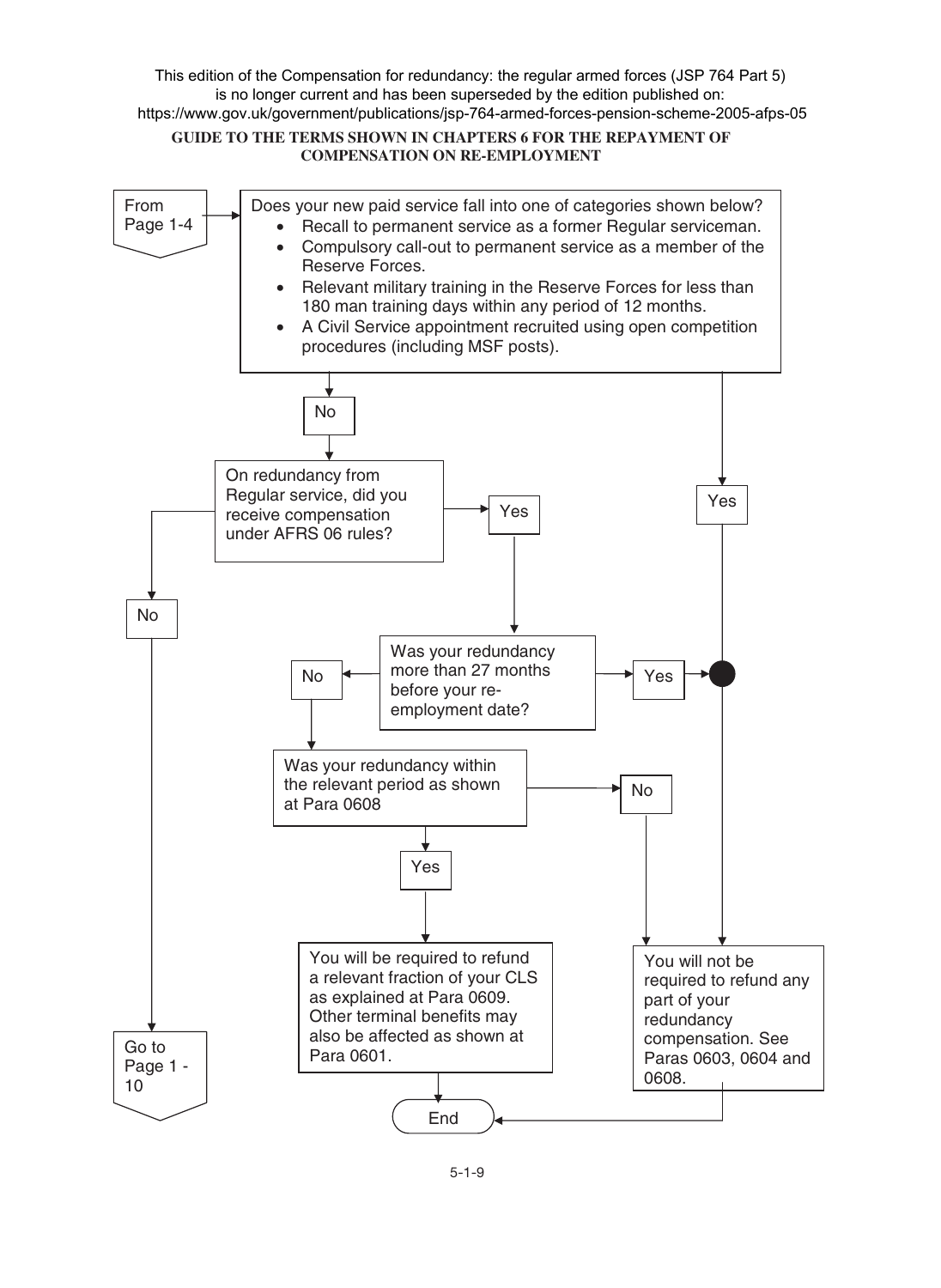## **GUIDE TO THE TERMS SHOWN IN CHAPTERS 6 FOR THE REPAYMENT OF** This edition of the Compensation for redundancy: the regular armed forces (JSP 764 Part 5) is no longer current and has been superseded by the edition published on: https://www.gov.uk/government/publications/jsp-764-armed-forces-pension-scheme-2005-afps-05

## **COMPENSATION ON RE-EMPLOYMENT**

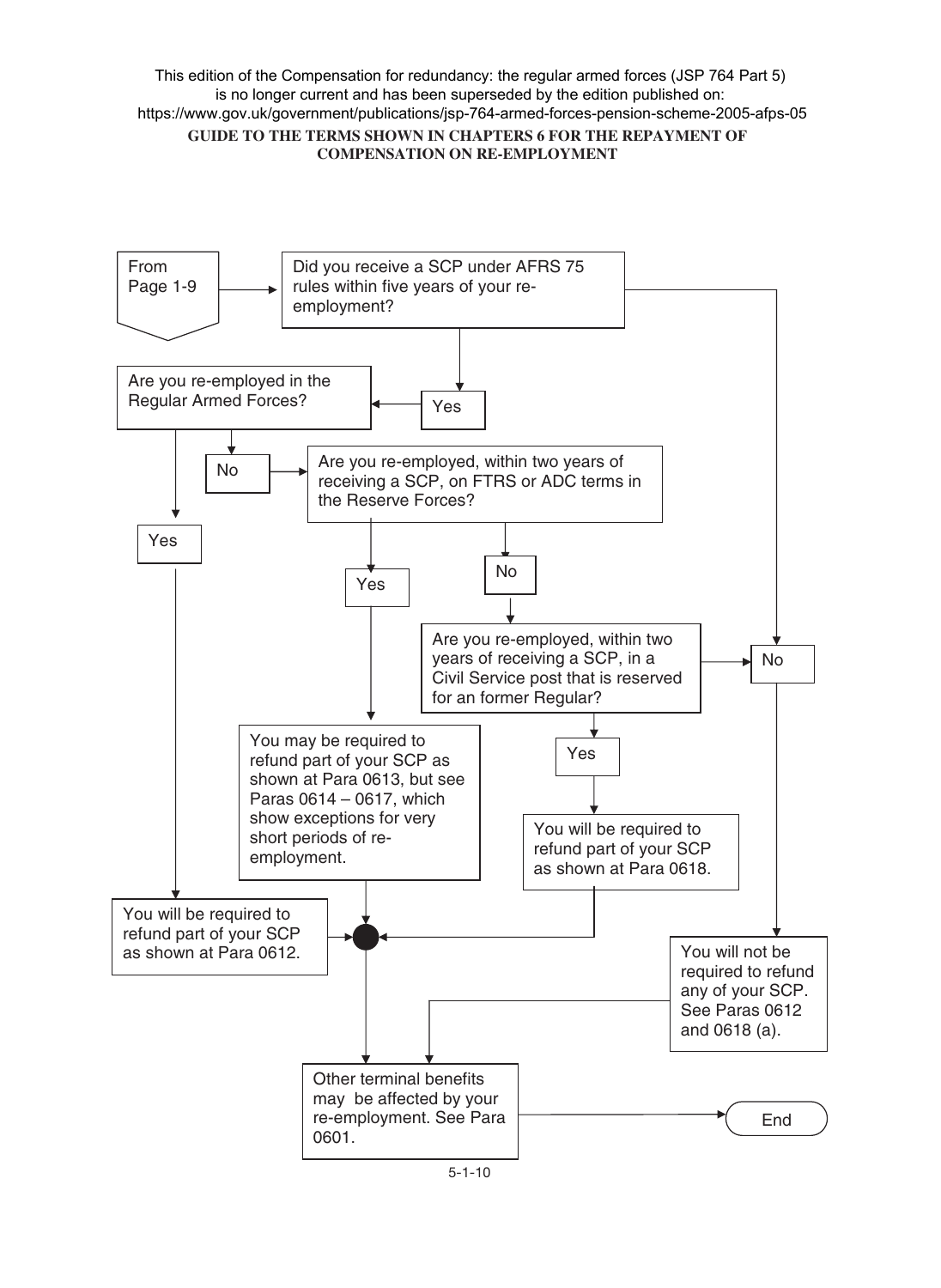# **Chapter 2**

# **ARMED FORCES REDUNDANCY SCHEME 2006**

## **PURPOSE**

0201. The aim of the Armed Forces Redundancy Scheme 2006 *(AFRS 06)* is to provide for a tax-free lump sum, which is to be paid as compensation for lost career expectation to personnel in the Regular Armed Forces, who are declared *redundant*  before completion of their previously agreed Service commitment.

0202. The rules of the AFRS 06 apply to those persons who joined the Regular Armed Forces on or after 6 April 2005 or who were in service on 5 April 2005 and accepted the Offer To Transfer (OTT) their previously *accrued* rights to AFPS 05. Paragraph 0106 shows the Statutory Instrument (SI) that authorises the rules and also gives details of those persons, who qualify for benefits under the terms explained in this Chapter. This guidance is an interpretation of the SI and does not supersede it.

0203. If he is declared redundant, compensation in the form of a lump sum is to be paid in addition to the person's entitlement to other terminal benefits. This means that the person shall also receive all his normal entitlement to Resettlement Grant (RG), Early Departure Payments (EDP), EDP lump sum, pension, pension lump sum or other *preserved benefits* that he had earned or *accrued* up to his last day of paid service under other rules explained at Chapters 1 and 2 of this JSP. However, the fact that the person is declared redundant shall not affect the value of, or earliest payment date for, any of those other benefits.

#### **ELIGIBLITY**

0204. Criteria. To be eligible for a Compensation Lump Sum *(CLS)* under the terms of AFRS 06, the person must meet all of the following conditions:

> (a) He must be a member of the Regular Armed Forces, other than an 'excluded person' as defined at para 0104.

> (b) He must have been notified that he was to be made redundant under the terms of AFRS 06, whose rules are explained in this Chapter.

> (c) He must leave paid employment in the Regular Armed Forces on the day following his redundancy discharge.

0205. Restriction. The following restrictions apply:

(a) A person who is re-employed shortly after a previous redundancy will not be entitled to receive another CLS if he has not fully repaid any part of a sum he was required to repay on re-employment. Details of the requirement to repay CLS on re-employment are shown at Chapter 6.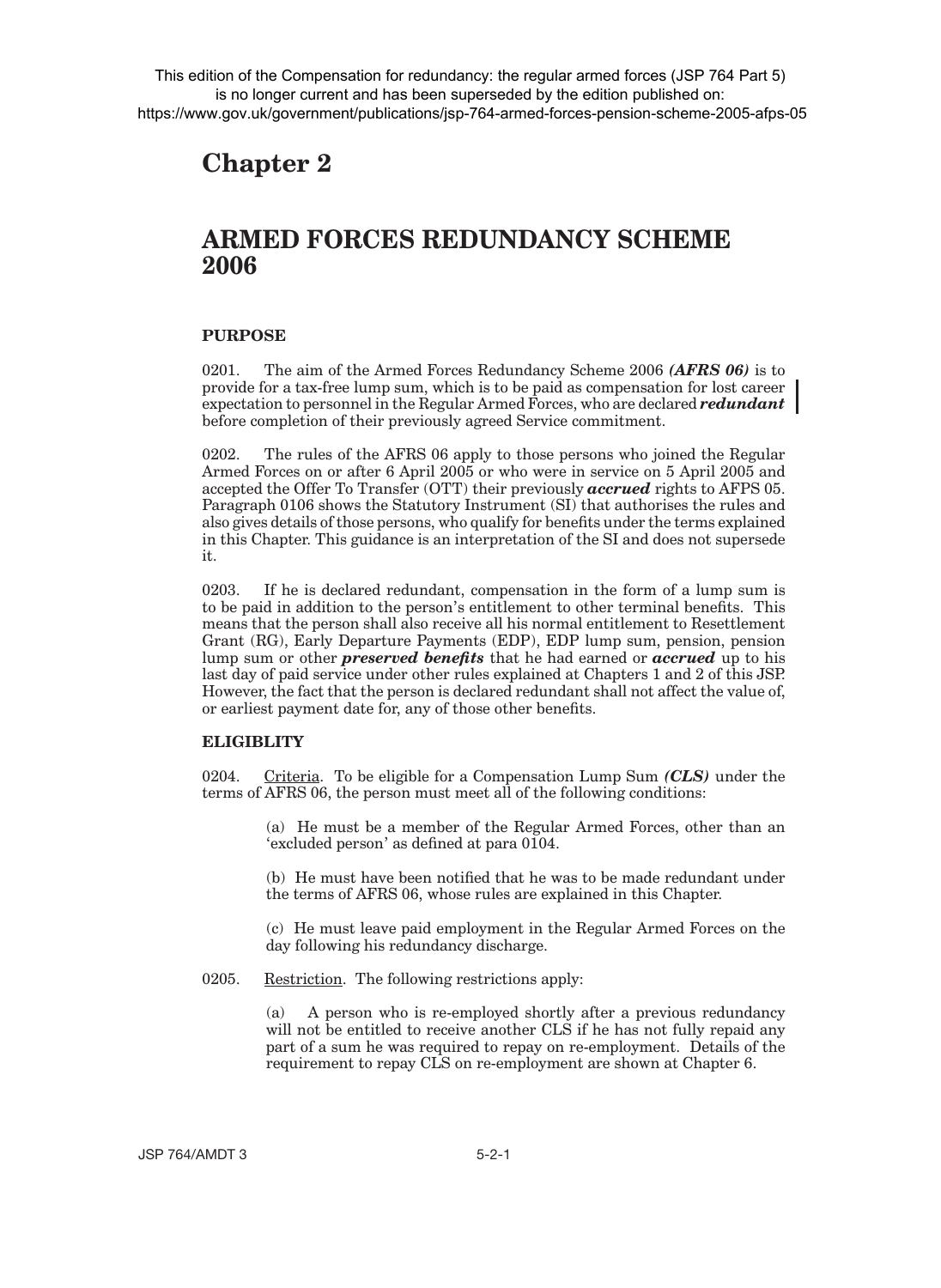> (b) A person cannot be considered for *redundancy* compensation, if he is also entitled to early payment of pension on ill-health grounds on the day following his redundancy discharge.

> (c) A person eligible for CLS will not also be entitled to payment of *SCP* under the terms of AFPS 752 in respect of the same period of employment.

## **PAYMENT OF BENEFITS AUTHORISED UNDER THE SCHEME**

0206. Entitlement Begins. A person who is declared redundant under *AFRS 06*  rules is entitled to receive a tax-free *CLS* payable with effect from the day following his redundancy discharge. Under the rules, payment of CLS is to be effected within three months of the beginning of entitlement, although it may be paid earlier.

0207. Compensation Basis (Earnings and Service). The value of CLS due to a person under AFRS 06 rules is to be found by reference to his pay and length of service. For calculation purposes, these factors are to be measured using methods that mirror those used for assessing EDP, as explained below:

> (a) Pay. For CLS calculation purposes the person's pay means his *final relevant earnings* measured in the same way as it would be for EDP*.* See JSP 764, Part 2, Chapter 2 for further details.

> (b) Length of Service. The various calculation methods, described later in this chapter, refer to either 'completed' or 'uncompleted' service. In this context, these terms shall mean:

(1) Completed Service. The length of *relevant service* the person completed measured in the same way as it would be for EDP3 , or

(2) Uncompleted Service. This is that part of the person's latest Regular service commitment that he was not allowed to complete because of the redundancy.

0208. Measuring Length of Service. The term relevant service is used to differentiate the type of 'completed service', which counts as *qualifying service*  for redundancy compensation. It excludes any *reckonable service*, which was transferred from other employer's or pension provider's scheme or was purchased by way of Added Years. For calculation purposes relevant service or 'uncompleted service' shall be measured first in complete years, with any additional full days counted as  $1/365<sup>th</sup>$  of one full year and the result corrected to 4 places of decimal as shown in Example 1 below.

## **EXAMPLE 1**- **Measuring 'Service' in Years and Part Years to 4 Decimal Places**

- A period of relevant service or 'uncompleted service' that occurred between 1 January 2000 and 1 May 2008 (incl) would count as 8 years 122 days.
- • Where any redundancy calculation calls for it to be quantified, that same period should be expressed as  $(8 + 122/365)$  years =  $8.3342$  years.

## **CATEGORIES FOR CALCULATION OF CLS**

0209. Length of Commitment. Persons who are notified that they are to be declared redundant will fall into one of two broad categories; these are those with:

<sup>2</sup> Entitlement to redundancy benefits under AFPS 75 rules is explained in Chapter 3.

<sup>3</sup> See paragraph 0208, which explains how this differs from reckonable or calculation service.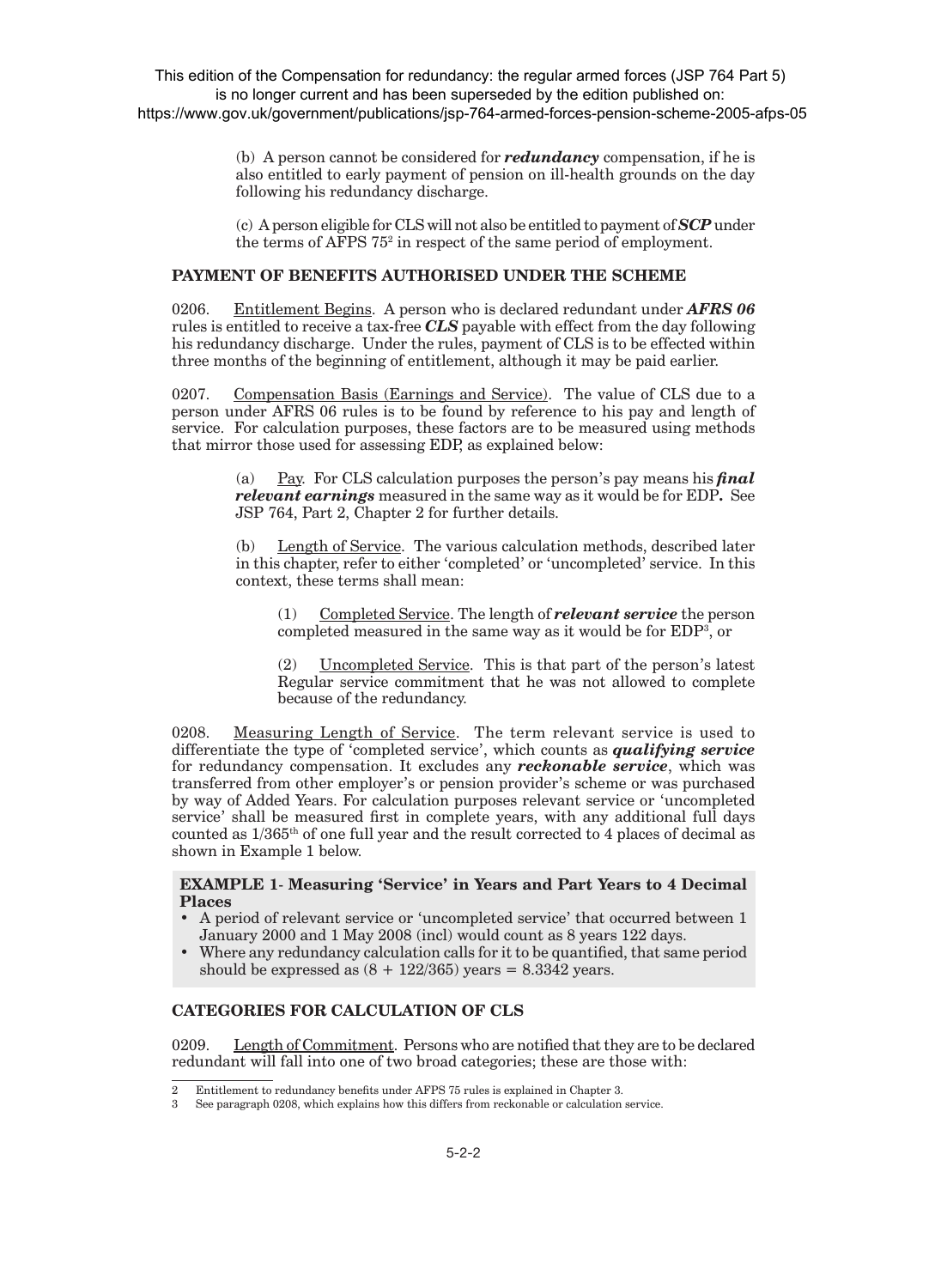- (a) Long Service Commitments (see para 0210), or
- (b) Short Service Commitments (see para 0211).

0210. Long Service Commitments. In the context of *AFRS 06* rules, the term 'Long Service Commitment' means one which was expected to end after the EDP<sup>4</sup> 18/40 Point or on retirement at age 55 or over. Therefore, for *redundancy* compensation purposes it means any commitment where the person was expected to leave Regular service **after** he had either:

> (a) attained a minimum of age 40 with at least 18 years *relevant service*, or

> (b) reached the normal retirement age of 55, irrespective of how long he had actually served.

In either case the person shall be entitled to redundancy compensation irrespective of whether or not he is also a member of AFPS 05.

0211. Short Service Commitments. In the context of AFRS 06 rules, a 'Short Service Commitment' is one that - had it not been for the redundancy - would nevertheless have ended **before** either:

(a) the person's  $40<sup>th</sup>$  birthday, or

(b) his 55th birthday, if also he would have completed less than 18 years relevant service on that day.

However, this group may include persons who have completed 12 years service or more and so qualify to receive a Resettlement Grant  $(RG)^5$ .

## **CALCULATION OF COMPENSATION - LONG SERVICE COMMITMENTS**

0212. Time Served. Persons on Long Service Commitments (see para 0210), who are declared redundant under AFRS 06 rules, fall into two distinct groups for the purposes of calculating compensation, as shown below:

> (a) Persons who leave before age 55 and before completing service to the EDP 18/40 Point. Those in this group shall receive a *CLS* calculated as shown at para 0213.

> (b) Persons who are redundant after reaching the EDP 18/40 Point or when they are over age 556 . Those in this group shall receive a CLS calculated as shown at para 0214.

0213. Early Leavers. A person who leaves earlier than age 55 or before reaching the EDP 18/40 Point shall receive a CLS as shown below and at Example 2.

> (a) Under 18 Years Service. If he has completed less than 18 years' service, the CLS due is to be calculated at  $1/8<sup>th</sup>$  (one-eighth) of his *final relevant* earnings for each completed year<sup>7</sup> of relevant service he gave up to his last paid day; or

<sup>4</sup> See JSP 764, Part 2, Chapter 2 for eligibility for EDP.

<sup>5</sup> The rules on entitlement to RG are explained in detail at JSP 764, Part 2, Chapter 3.

<sup>6</sup> This is the point at which an AFPS 05 member will also qualify to receive immediate payment of pension.

<sup>7</sup> Part years are to be treated as explained at paragraph 0208 and Example 1.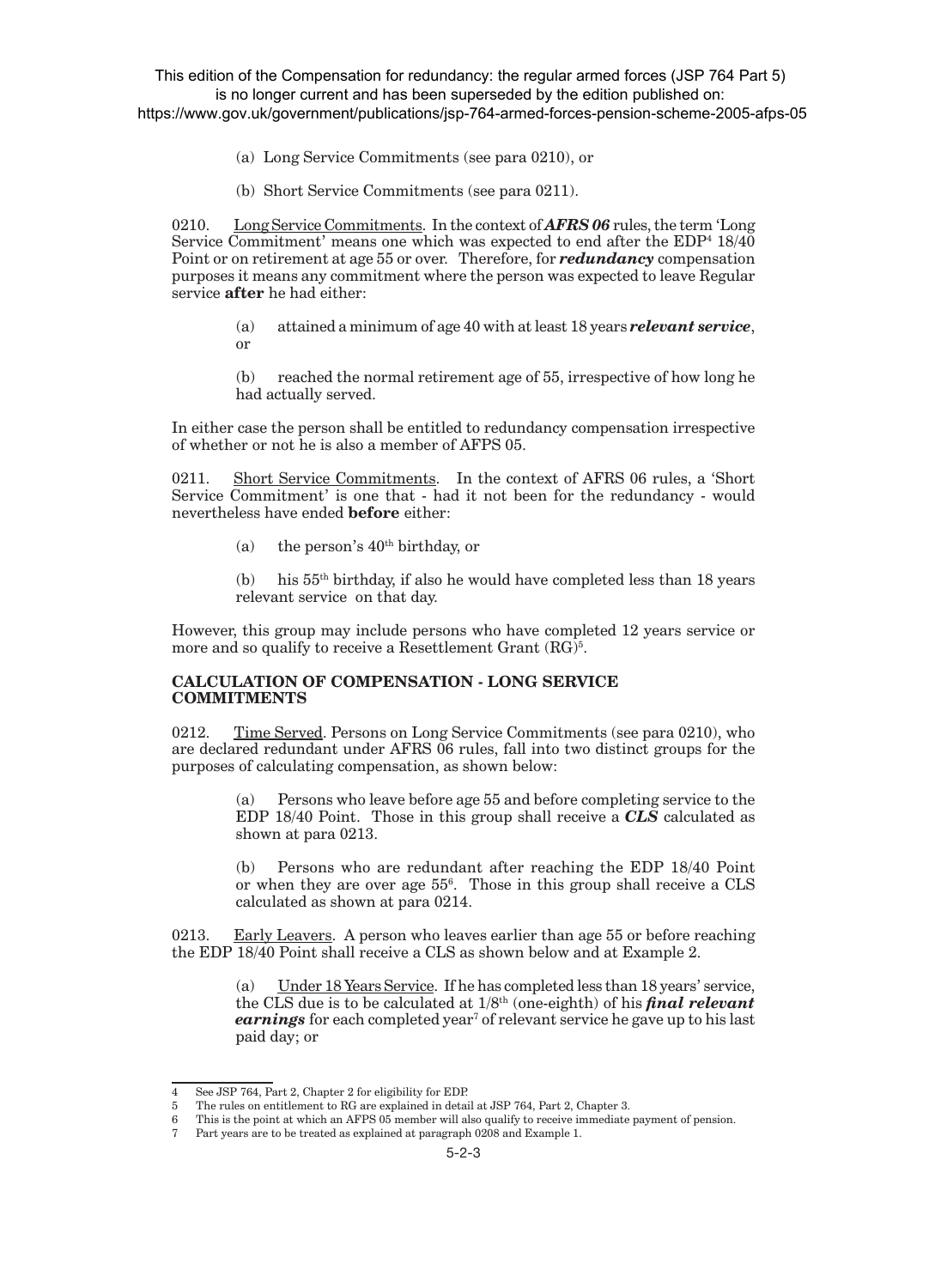> (b) Compensation Limit. If he has completed 18 years or more *relevant*  **service** but he leaves before his 40<sup>th</sup> birthday (when he would have been entitled to receive EDP), his **CLS** payment is to be limited to 18 times  $1/8^{\text{th}}$ (one-eighth) of his *final relevant earnings8* .

## **EXAMPLE 2 - Compensation – Early Leaver from Long Service Commitment**

(1) Scenario**.** A person of OF3 rank leaves service on redundancy terms.

- He was committed to serve to his EDP 18/40 Point.
- He completed 8 years 122 days (8.3342 years) relevant service before actually leaving.
- His final relevant earnings (FRE) were £50,000.

(2) Redundancy Terms. The officer is not entitled to receive EDP on leaving, although he would have qualified for that benefit had he been allowed to complete his latest Service commitment**.** 

(3) Calculation Formula.  $CLS = FRE/8$  x the lower of 8.3342 years or 18 years. In this case that is FRE/8 x 8.3342 years.

(4) CLS. £50,000/ 8 x 8.3342 = **£52,088.75.** 

 $(5)$  Other Benefits. The officer completed insufficient service to qualify to receive  $RG<sup>9</sup>$ . However, he would be entitled to a preserved pension (£5,953 pa) and preserved pension lump sum (£17,859) - both payable from age 65 – so long as he was also a member of AFPS 05.

0214. Later Leavers. A person who leaves on *redundancy* after attaining the EDP 18/40 Point, or when over age 55, shall receive a CLS calculated in relation to the uncompleted period of his service commitment. The 'uncompleted service'10 for the purposes of this calculation is that service which would have been completed between:

(a) the day following the person's actual last day of paid service, and

(b) the last day he should have served on his current commission or engagement terms had it not been for the redundancy.

The CLS amount that is due for payment is to be calculated under the terms explained in detail at paras 0215, 0216 or 0217, as appropriate.

 payment to him is to be the sum equal to his final relevant earnings (FRE)*.* Simply, 0215. Uncompleted Service – At Least 4 Years. If the uncompleted service period of a late leaver (see Paragraph 0214) is at least 4 years or more, then the CLS due for this is calculated at FRE x 1 as shown at Example 3. However, if the person has completed 40 years' service or more, the level of compensation allowed is limited to no more than half that amount as explained at para 0217.

<sup>8</sup> The compensation limit here is 2.25 years x final relevant earnings or approx equal to 27 months pay.

<sup>9</sup> RG would be due if the relevant service was 12 or more years and no EDP was payable. 10 Uncompleted service is to be calculated as shown at paragraph 0208 and Example 1.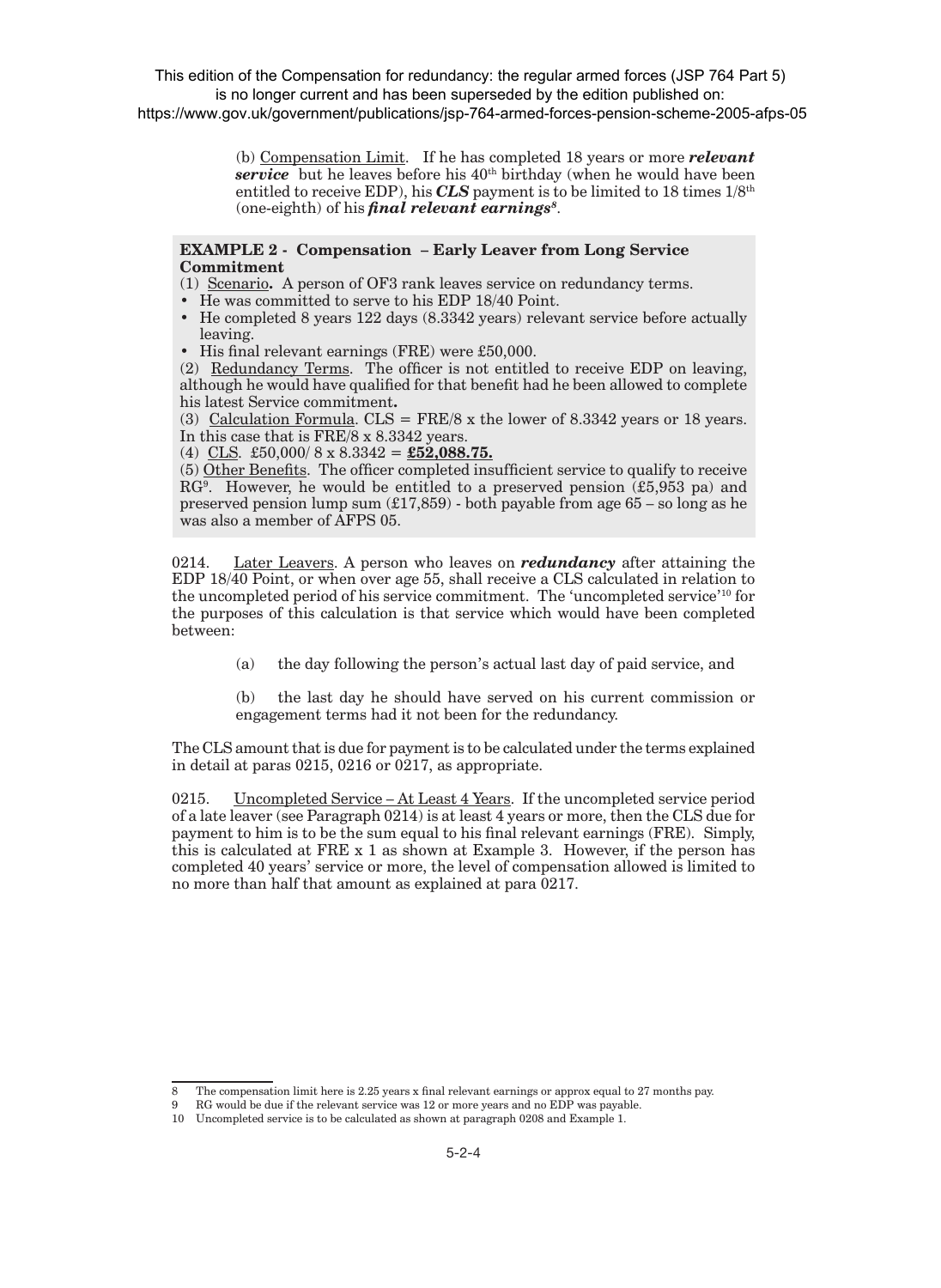https://www.gov.uk/government/publications/jsp-764-armed-forces-pension-scheme-2005-afps-05

## **EXAMPLE 3 – Leaving After EDP 18/40 Point – With At Least four Years Uncompleted Service**

(1) Scenario**.** A person of OR7 rank leaves service on redundancy terms.

- He was previously committed to serve to age 55, when he would have completed 37 years service.
- He completed 22 years 103 days (22.2822 years) *relevant service* before actually leaving at age 40.
- The uncompleted period of his Service commitment was  $(37 22.2822)$  years  $= 14.7178$  years.
- His *final relevant earnings (FRE)* were £35,000.

(2) Redundancy Terms. The person's service ended after the EDP 18/40 Point and his uncompleted service is more than four years. The terms at para 0215 apply.

- (3) Calculation Formula. The *CLS* due is limited to FRE x 1.
- (4) CLS. = **£35,000.**

(5) Other Benefits. The person is also entitled to receive other terminal benefits, which remain payable in addition to the CLS. These benefits are: Immediate payment of EDP lump sum of £33,423.30

EDP income payable immediately £5,570.55 pa·

EDP income from age 55 £8,355.83 pa·

Preserved pension payable from age 65 at rate of £11,141.10 pa<sup>\*</sup>  $\cdot$ 

Preserved pension lump sum payable at age 65 of £33,423.30\*

*\*Note: Preserved benefi ts are only due to members of AFPS05.* 

0216. Uncompleted Service - less than four years. If the uncompleted service period of a late leaver (see para 0214) is less than four whole years, the CLS due on redundancy is to be calculated at  $\frac{1}{4}$  (one-quarter) of his final relevant earnings for each complete year<sup>11</sup> by which his service was shortened. The application of this rule is demonstrated at Example 4. However, if the person has completed 40 years' service or more, compensation is limited to the level shown at para 0217.

## **EXAMPLE 4 - Leaving After EDP 18/40 Point – Less than Four Years Uncompleted Service**

(1) Scenario**.** A person of OR7 rank leaves service on redundancy terms.

- He was previously committed to serve to age 44, when he would have completed 26 years.
- He completed 22 years 103 days (22.2822 years) relevant service before actually leaving.
- The uncompleted period of his Service commitment was  $(26 22.2822)$  years  $= 3.7178$  years.
- His final relevant earnings *(FRE)* were £35,000.

(2) Redundancy Terms. The person's service ended after the EDP 18/40 Point. His uncompleted service is less than 4 years. Paragraph 0216 therefore applies.

- (3) Calculation Formula. The CLS due  $=$  FRE/4 x uncompleted years.
- (4) CLS. = £35,000/4 x 3.7178 years = **£32,530.75.**

(5) Other Benefits. The person is also entitled to receive other terminal benefits, which are to be awarded in addition to the CLS. These benefits are: $\cdot$ Immediate payment of EDP Lump Sum of £33,423.30·

EDP income payable immediately £5,570.55 pa·

EDP income rising from age 55 £8,355.83 pa·

Preserved pension payable from age 65 at rate of £11,141.10 pa\* ·

Preserved pension lump sum payable at age 65 of £33,423.30\*

\*Note: Preserved benefits are only due to members of AFPS 05.

<sup>11</sup> Part years are to be treated as explained at paragraph 0208 and Example 1.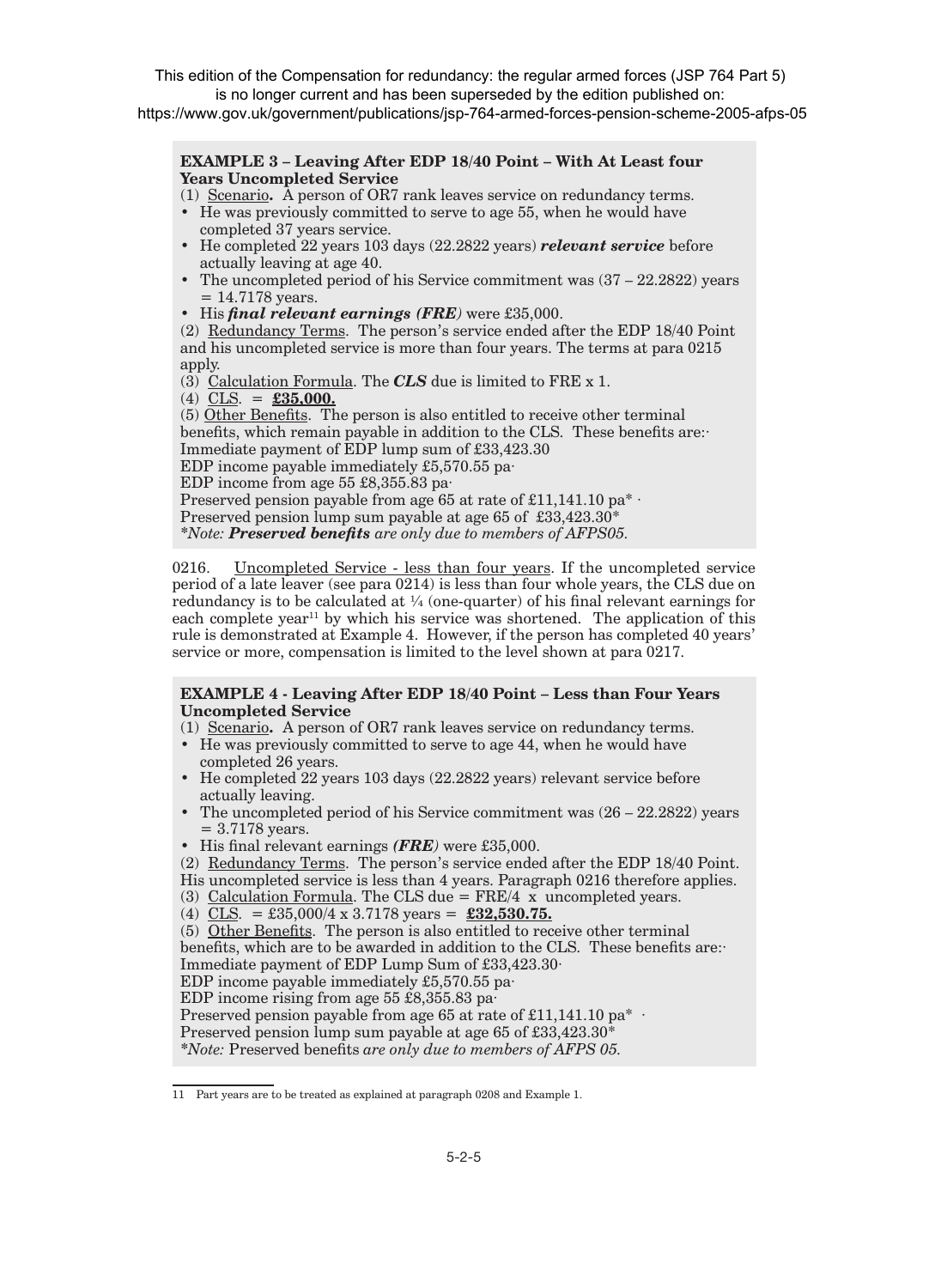*fi nal relevant earnings.* 0217. Leavers - After Exceptionally Long Service. This para applies where a person has already completed 40 years service which is *reckonable service* for pension or would be reckonable for pension if that person had not opted to leave AFPS 05 in favour of his own private pension arrangement. Such a person shall receive a lump sum calculated under the normal terms shown at paras 0215 or 0216, as appropriate. However, where the uncompleted portion of his Service commitment is two years or more, the value of *CLS* shall be limited to no more than one-half of

## **EXAMPLE 5 – Leaving After Completing 40 years Relevant Service**

(1) Scenario**.** 

- He was due to leave service at age 63; a total commitment of 45 years.
- He completed 40 years 303 days (40.8301 years) *relevant service* before actually leaving.
- The uncompleted period of his service commitment was  $(45 40.8301)$  years  $= 4.1699$  years.
- His final relevant earnings (FRE) at OF8 rank were £120,728.

 $(2)$  Redundancy Terms. The senior officer is over age 55 on leaving. His uncompleted service is more than two years, but he has more than 40 years' *reckonable service*. to count for pension under AFPS 05 rules.

(3) Calculation Formula. Lump Sum =  $FRE/4$  x uncompleted service (4.1699) years) but limited to no more than FRE/2. The latter is the lesser in this case. (4) *CLS*. = £120,728/ 2 = **£60,364.00.** 

(5) Other Benefits. The senior officer is also entitled to receive other terminal benefits in addition to the CLS and all are payable immediately on retirement. The other benefits are:

Pension calculated at  $40/70^{th}$  of FRE = £68,987.43 pa<sup>\*</sup>

Pension Lump Sum @ 3 times rate of pension =  $\pounds 206,962.29^*$ 

\*Note: The Lifetime Allowance (LTA) value of the pension benefits (ie pension  $x 20 +$  lump sum) here is £1,586,710.86. This exceeds the tax-free limit of 1.5M in FY06/07. More details about the Pension Tax Simplification rules and taxfree limits that were introduced by Government on 6 April 2006 can be found at **www.hmrc.gov.uk/pensionschemes/pts.htm** 

## **CALCULATION OF COMPENSATION - SHORT SERVICE COMMITMENTS**

0218. Basis for Calculation. If a person, who was serving on a Short Term Commitment (see para 0211), is declared redundant, a CLS is to be paid to him on leaving. The value of the CLS is to be determined by finding the **lesser** of the two sums that are to be separately calculated by applying each of the formulae at (a) and (b) below:

- (a) FRE/8 x completed relevant service*,* or
- (b) the sum of
	- (1) FRE/8 x uncompleted period of his Service commitment, and
	- (2) FRE/8.

where the terms:

 FRE *-* means final relevant earnings, and uncompleted service - is found using the method described at para 0208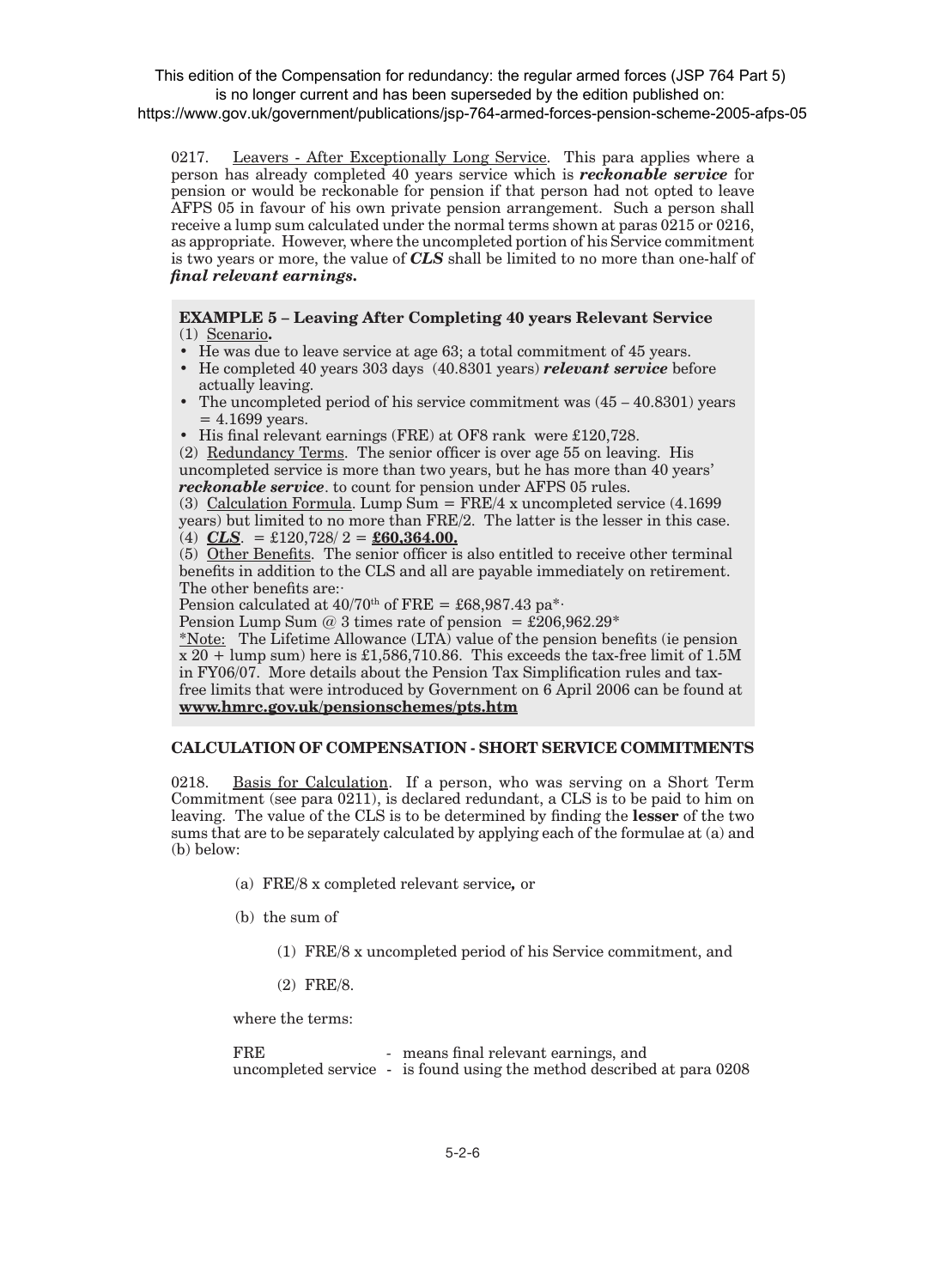https://www.gov.uk/government/publications/jsp-764-armed-forces-pension-scheme-2005-afps-05

The application of the rule explained above is illustrated in the scenario shown at Example 6 below.

## **EXAMPLE 6 – Compensation on Redundancy from a Short Service Commitment**

(1) Scenario**.** A person of OF2 rank leaves service on redundancy terms.

- He was serving on a Short Service Commission for 6 years.
- He completed four years *relevant service* before actually leaving. His uncompleted service on leaving was two years.
- His *final relevant earnings (FRE)* were £30,000.

(2) Redundancy Terms. The officer did not qualify to receive EDP and was under age 55 on leaving. Para 0211therefore applies.

(3) Formula and Calculations. His CLS entitlement is the lesser of (a) or (b) below:

- (a) FRE/8 x completed years this is £30,000/8 x 4 = £3,750 x 4 = £15,000
- (b) (FRE/8 x uncompleted years) + FRE/8 this is  $(\text{\pounds}30,000/8 \times 2) + \text{\pounds}30,000/8$  $=$  (£3,750 x 2) + £3,750 = £11,250.

(4) CLS. The lesser of the calculations at (3)(a) and (3)(b) is the sum to be paid. This is **£11,250.00** 

5. Other Benefits. The member completed insufficient service to qualify to receive any other immediate terminal benefit. However, if he was a member of AFPS 05, he would be entitled to claim a preserved pension (£1,714.29 pa) and preserved pension lump sum  $(\text{\textsterling}5,142.87)$  when he reaches age 65<sup>12</sup>.

<sup>12</sup> Preserved benefits can be claimed earlier in exceptional circumstances. See JSP 764, Part 1, Chapter 3.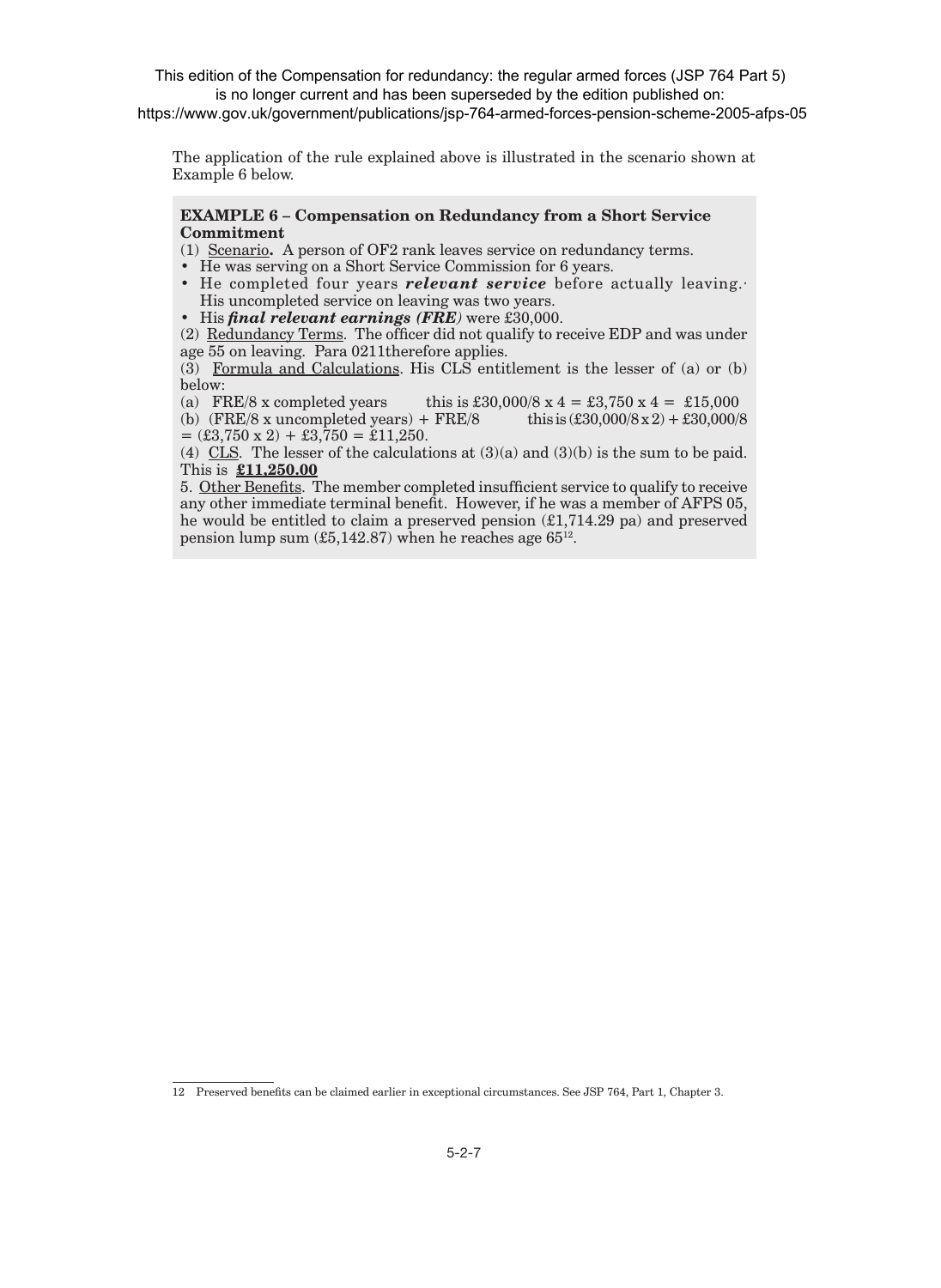Deliberately Blank

5-2-8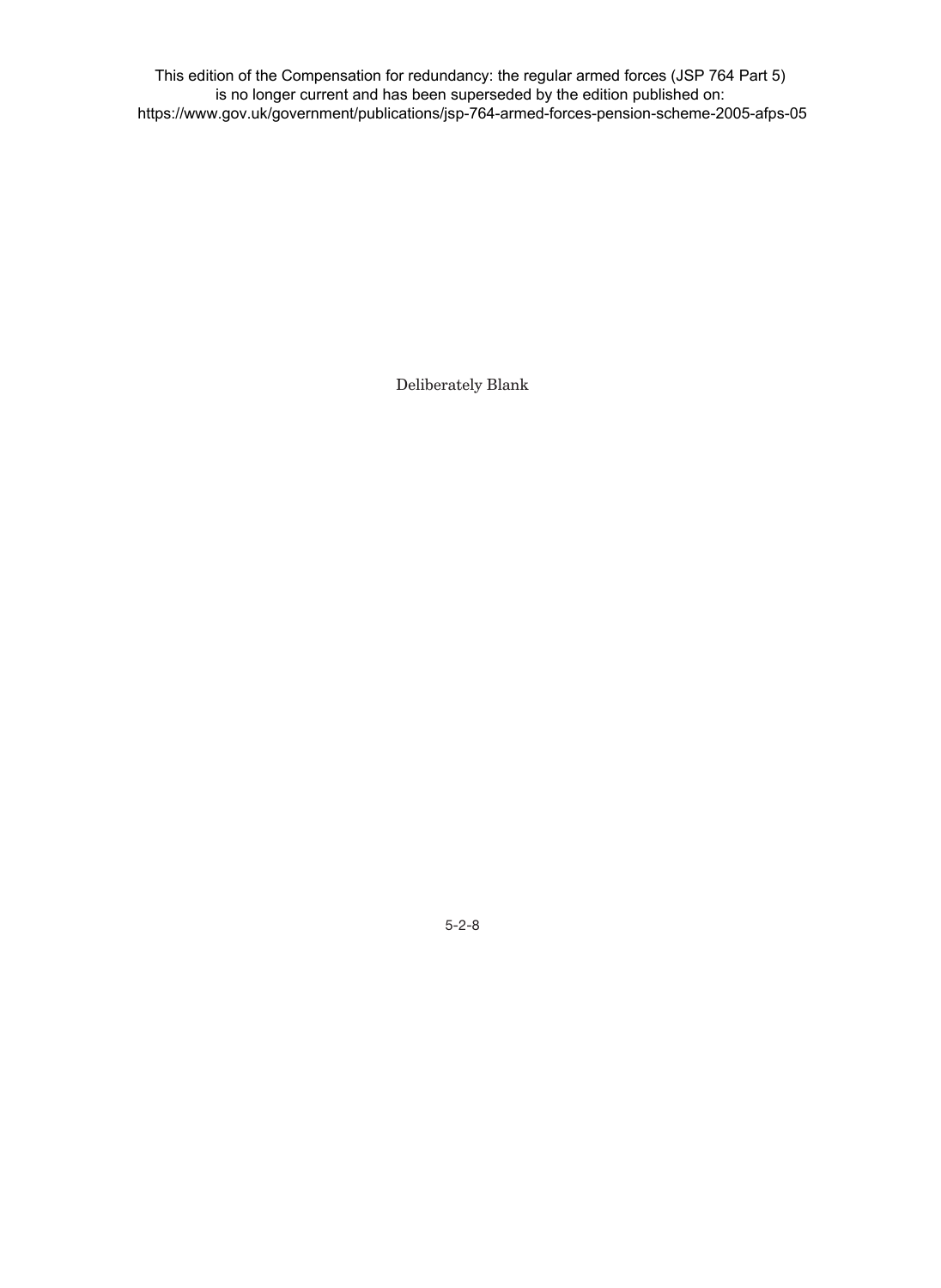# **Chapter 3**

## **ARMED FORCES REDUNDANCY SCHEME 1975 - LEAVERS BEFORE 6 APRIL 2010**

## **PURPOSE**

0301. The Armed Forces Redundancy Scheme 1975 *(AFRS 75)* is the name used in this guidance to describe rules for redundancy that are authorised by the single service prerogative instruments shown at para 0107. The main purpose of these rules, is to provide for tax-free lump sums, which are to be paid as compensation for lost career expectation to members of the Regular Armed Forces, who:

- (a) joined for Regular service before 6 April 2005, and
- (b) did not transfer to AFPS 05 under the Offer To Transfer (OTT), and
- (c) are subsequently declared *redundant* before completion of their previously agreed continuous Service commitments.

This guidance is an interpretation of the rules that are set out in the single service prerogative instruments that are detailed in para 0107 and does not supersede them.

0302. Those made redundant under the terms of the AFRS 75, are likely to also be members of the Armed Forces Pension Scheme 1975 (AFPS 75), although they all had the legal right to opt-out of that Scheme in favour of their own private pension arrangement. In the case of long serving members, the special rules of AFPS 75 that apply for redundancy also provide for payment of pension and pension lump sum at a much earlier minimum qualification point than would otherwise be the case were the member to leave service on normal retirement terms. Details of how redundancy terms of discharge may affect the payment of pensions that fall due to members of AFPS 75 are given at paras 0321 and 0327.

## **ELIGIBLITY**

0303. Criteria. To be eligible for benefits under the terms of AFRS 75 that are detailed in this Chapter, the person must meet all of the following conditions:

> (a) He must be a member of the Regular Armed Forces, other than an excluded person as defined at para 0104.

(b) He must have been notified that he is to leave paid Regular service on a day **before 6 April 2010**<sup>13</sup> under the terms of AFRS 75, whose rules are explained in this Chapter.

(c) He must leave paid employment in the Regular Armed Forces on the day following his redundancy discharge.

I

<sup>13</sup> New terms (yet to announced) will apply to persons notified that they are to be made redundant on or after 6 April 2010 but who otherwise meet the eligibility criteria shown at Paragraph 0303.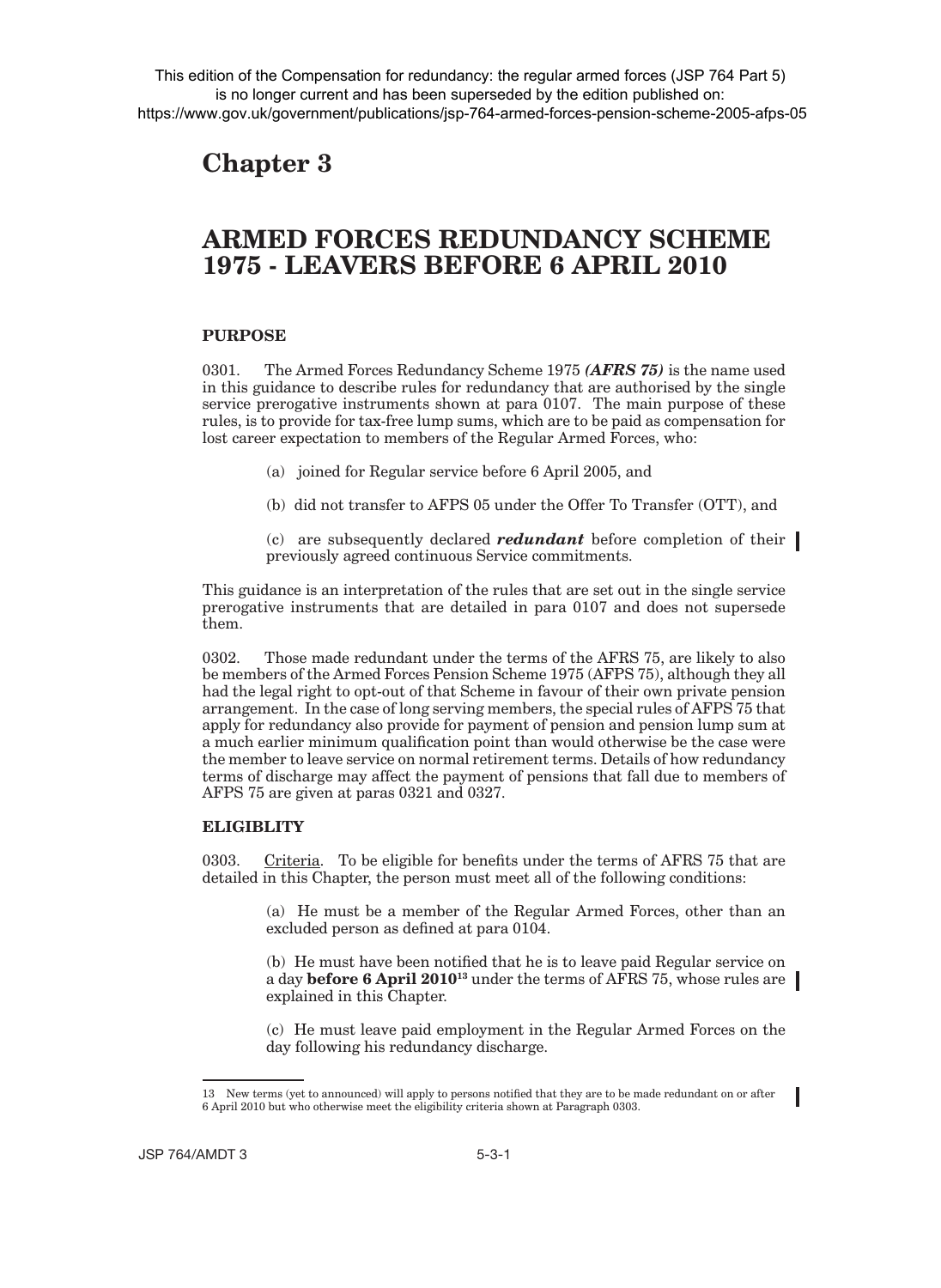However, the following restrictions also apply:

(d) A person cannot be considered for redundancy compensation, if he is discharged on invaliding terms.

(e) A person will not be entitled to redundancy compensation under the terms of Armed Forces Redundancy Scheme 2006 (AFRS 06)<sup>14</sup> in respect of the same period of employment.

## **PAYMENT OF BENEFITS AUTHORISED UNDER THE SCHEME**

0304. Entitlement Begins. A person, who is eligible under para 0303, shall receive compensation in the form of a tax-free lump sum, known as a Special Capital Payment *(SCP)*, which is payable with effect from the day following his last day of paid service.

0305. Payment of SCP. Payment of SCP is to be made within three months of the beginning of entitlement, although it may be paid earlier. Where payment of SCP falls due, it shall be paid in addition to any other terminal benefits (eg pension, pension lump sum, Service Gratuity or Resettlement Grant (RG)), which the member otherwise qualifies to receive.

0306. Compensation Basis (Earnings and Service). The value of SCP is to be calculated using the methods shown in this Chapter at paras 0313 to 0320. Each of these various methods relate to the individual's pay and length of service. In this context 'pay' is assessed as shown at para 0307, whereas 'length of service' is determined either from the completed or uncompleted portion of the persons latest Service commitment as explained at paras 0308 and 0309.

0307. Assessing Pay for Compensation Purposes. The value of an entitled person's SCP is to be calculated in multiples of 'one month's pay. In this context the following definitions apply:

> (a) Daily Rate of Pay. Except for those, to whom sub-para (b) applies, the term 'daily rate of pay' shall mean either:

(1) the daily rate of basic military salary in issue on the last day of the person's paid service or, if it is greater,

(2) the daily rate of pay appropriate to any paid acting rank he held at the end of his last appointment before redundancy.

Basic military salary here is a term that excludes all forms of additional pay and allowances.

(b) Specialist Aircrew. This sub-para applies to those persons who hold the appointment of flight lieutenant (specialist aircrew), and did not transfer to Professional Aviator terms on or after 1 April 2003. For this unique group the term 'pay' means a rate determined at the standard *'daily rate of pay'* (as explained at sub-para (a) above) plus the difference between the middle rate of flying pay and the rate of specialist flying pay in issue on the person's last day of full paid service.

(c) One Month's Pay. The term 'month's pay' means a sum found by multiplying the daily rate of pay by 365 and dividing the answer by 12. The result is to be expressed to the nearest whole £0.01. See Example 1.

<sup>14</sup> Entitlement under AFRS 06 terms is explained in Chapter 2 of this Part.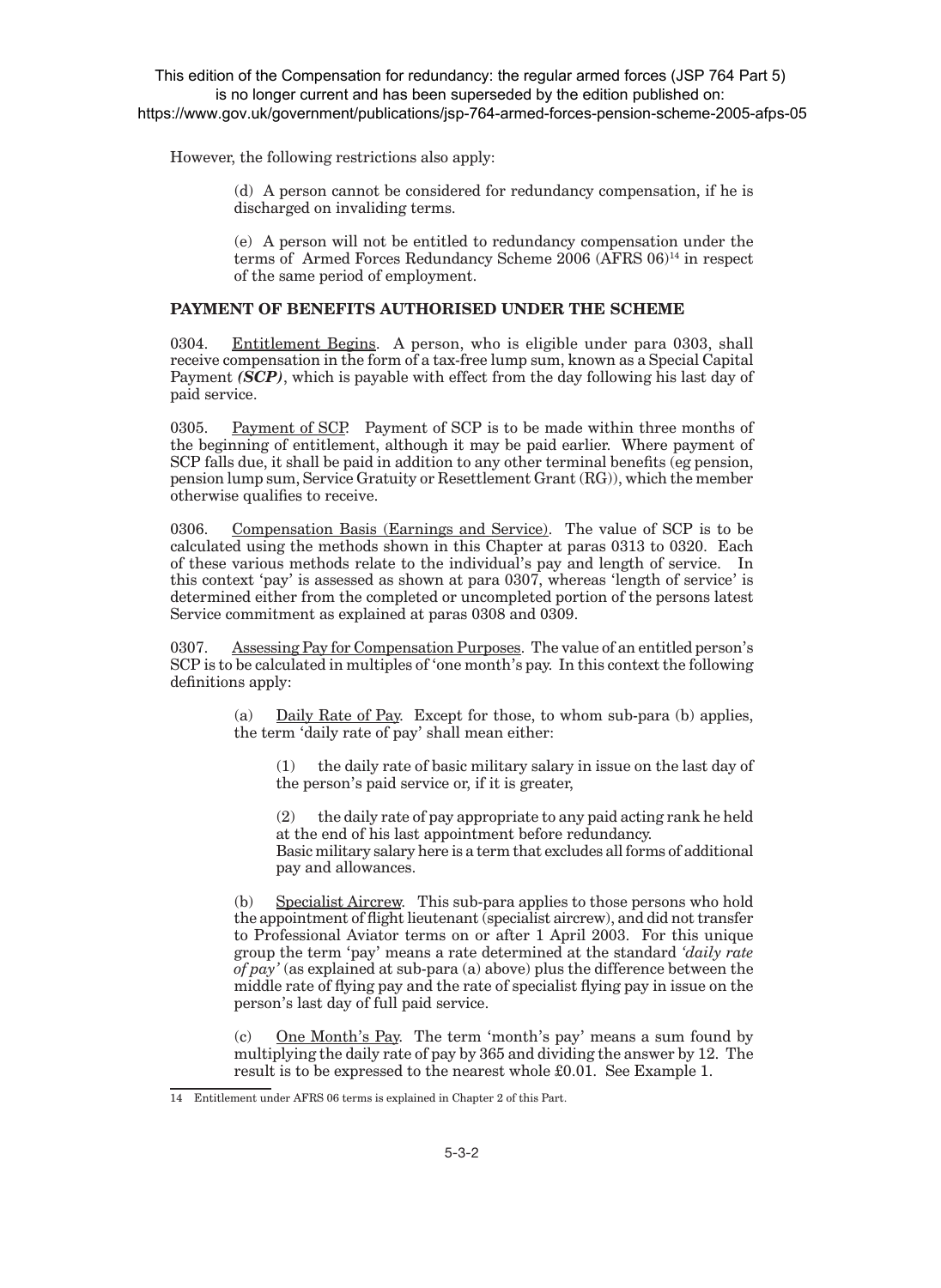> Note: Under JPA all Regular Service personnel will move from being paid at daily rates of basic pay to annual rates. Where an annual rate has replaced the rate at Sub-Paragraph (a) it should be divided by 12 to find 'one month's pay'. The result is to be expressed to the nearest whole £0.01.

## **EXAMPLE 1.- Assessment of One Month's Pay**

An Officer (OF3) was made *redundant*. His last paid day was 31 January 2006.

- The pay he received on his last day of paid service was at level 4 on the main career pay scale, ie £121.62 per day.
- One month's pay for SCP purposes is  $\text{\pounds}121.62 \times 365/12 = \text{\pounds}3.699.28$ .

0308. Qualifying Service. In this Chapter '*qualifying service*' for the award of *SCP* and Immediate Pension (IP), where that is also appropriate, means all full paid Regular service given over age 18 by a person, who is made redundant under the terms of AFRS 75. In this context 'full paid service' also includes periods of Statutory Maternity Leave, Ordinary Adoption Leave and Paternity Leave. It does not include unpaid Additional Maternity or Adoption Leave, *reckonable service*  that was transferred from another employer's pension scheme or a private pension plan, or purchased by way of Added Years.

0309. Measuring Qualifying Service for SCP Purposes. Qualifying service for *SCP* is to be measured firstly in whole years of completed or uncompleted service as may be required by the specific method for calculation shown in this Chapter. Where there is less than one whole year or there are part years in excess of complete years, then each month or further calendar month of completed or uncompleted service attracts a payment of  $1/12<sup>th</sup>$  of the compensation that would be due for a further whole year. This method of calculation is further explained in Examples 2 and 3.

## **EXAMPLE 2 - Assessment of Completed Qualifying Service**

- A person's terms committed him to complete 16 years from age 21.
- He joined service at age 18 on 1 January 1996.
- On redundancy he had served from 1 January 1996 to 12 May 2007.
- This term is assessed as 11 completed whole years and 4 completed months of qualifying service.
- The balance of 12 additional days is discounted for SCP calculation purposes.

## **EXAMPLE 3 - Assessment of Uncompleted Service**

- A person's terms committed him to complete 22 years service from age 18.
- He joined at age 18 on 1 January 1988.
- He was previously expecting to leave on 31 December 2010.
- On redundancy he had served from 1 January 1988 to 1 May 2007.
- His uncompleted service period was 2 May 2007 to 31 December 2010.
- The uncompleted period was 3 whole years and 7 whole months.
- The balance of 30 additional days, being less than a full calendar month, is discounted for SCP calculation purposes.

## **CATEGORIES FOR CALCULATION OF SCP**

0310. Length of Commitment. Persons who are notified that they are to be declared redundant will fall into two broad categories. These are those with:

(a) Long Service Commitments (see para 0311), or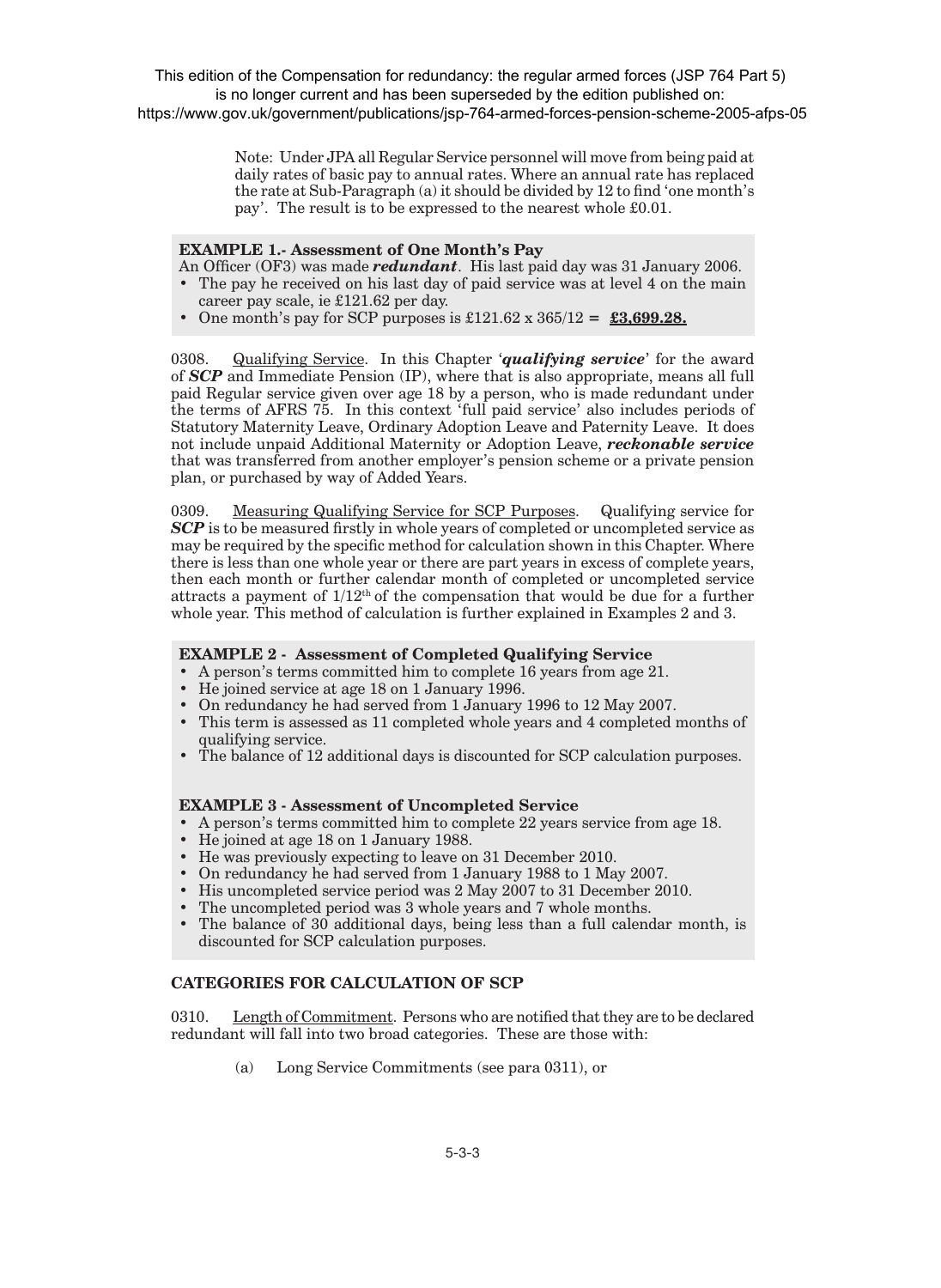(b) Short Service Commitments (see para 0312).

0311. Long Service Commitments. A Long Service Commitment means one that was originally due to end after the person had completed the minimum service needed to qualify for an IP under the rules of AFPS 75, eg 16 years or more over age 21 (Officers) or 22 years or more over age 18 (Other Ranks). However, in the context of redundancy the term also includes:

> (a) Any Other Rank person whose service would have been extended to complete 22 years had it not been for *redundancy*, and

> (b) Any Other Rank person serving on an engagement or engagements in excess of 12 years, where there was no evidence to show (other than for the redundancy) that he would have been refused a further engagement or an extension in order to allow him to complete 22 years' reckonable service for pension purposes; or

> $(c)$  Any other person who would have met any of the qualification terms shown in this para had he not exercised his legal right to optout of membership of AFPS 75, which he was eligible to join when his current Service commitment started, in favour of his own private pension arrangement.

0312. Short Service Commitments. A Short Service Commitment is one that was expected to end before the person could have qualified for an IP, even if he had not been made redundant and whether or not he had joined AFPS 75. This means that had he not been declared redundant and had he then completed his latest Service commitment in full, he would still have been due to leave the Regular Armed Forces either:

(a) before he had completed  $16$  years from age  $21$  as an Officer, or

(b) before he had completed 22 years from age 18 as an Other Rank, and neither of the exceptions explained at sub-paras 0311(a) nor 0311(b) apply in his case.

## **CALCULATION OF COMPENSATION - LONG SERVICE COMMITMENTS**

0313. Discontinued Long or Extended Service (over Age  $55$ ). Where an Officer, who is eligible to receive *SCP* under the terms explained in this Chapter:

- had already accrued 34 years' *reckonable service* for pension on leaving, or
- would have done so had he been a member of AFPS 75, then

the amount of SCP due for payment to him is limited to the equivalent of six month's pay or to the amount calculated using the method shown at para 0314 and Table 1, if that calculation produces a smaller lump sum.

0314. Officers – At Least 13 Years Service. This para applies where an eligible Officer is declared redundant from a Long Service Commitment (see para 0311) having completed 13 years or more *qualifying service* from age 18. In that case, except where the limit shown at para 0313 applies, the amount of SCP due is to be calculated as shown at Table 1.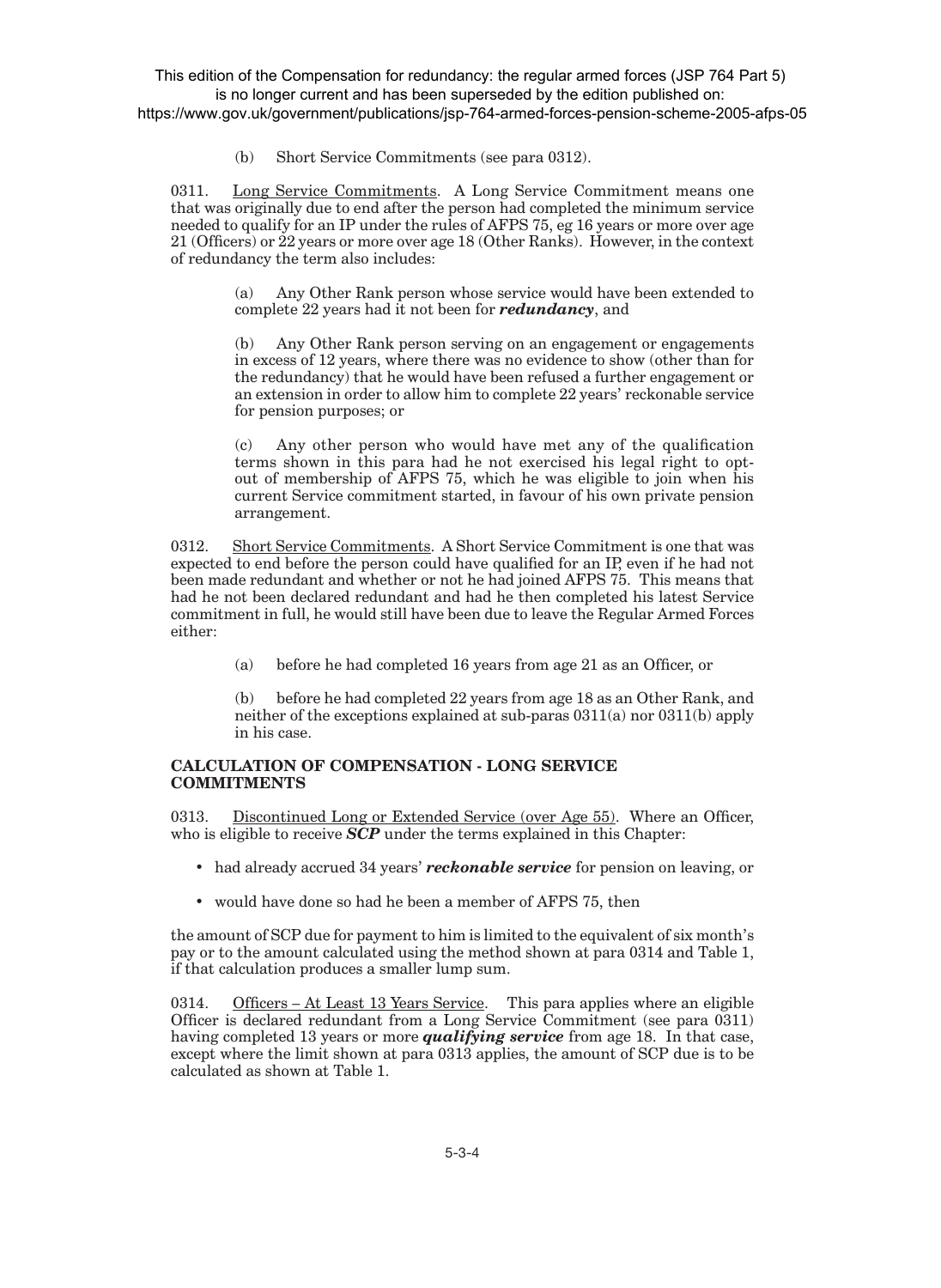0315. Other Ranks – At Least 16 Years Service. This para applies where an Other Rank, who is eligible under the terms of this Chapter, is declared *redundant* from a Long Service Commitment (see para 0311), having completed 16 years or more qualifying service from age 18. In that case, the amount of *SCP* payable is to be calculated as shown at Table 1.

## **Table 1**

| <b>Uncompleted Years</b> | Special Capital Payment |
|--------------------------|-------------------------|
|                          | (Months' Pay)           |
| 5 or more                | 18                      |
|                          | 15                      |
|                          |                         |
|                          |                         |
|                          |                         |

Notes:

- Table 1 relates to the uncompleted portion of the person's career as explained *at para 0309 and Example 3.*
- *Where the uncompleted service is assessed at more that five years the compensation due is limited to a maximum of 18 months' pay.*
- The term 'month's pay' is defined at para  $0.307$ .

0316. Officers – At Least 12 Years but Less than 13 Years Service. This para applies where an Officer is declared redundant from a Long Service Commitment, having completed 12 years but less than 13 years qualifying service from age 18. In such cases the amount of SCP is to be calculated as shown below:

- for 12 completed years he shall be awarded the equivalent of 15 month's pay plus
- for each completed additional month,  $1/12<sup>th</sup>$  of three month's pay<sup>15</sup>, where
- the term 'month's pay' is as defined at para 0307.

0317 Other Ranks – At Least 12 Years but Less than 16 Years Service. This para applies where an Other Rank is declared redundant from a Long Service Commitment, having completed 12 years but less than 16 years qualifying service from age 18. In such cases the amount of SCP is to be calculated as shown in Table 2.

## **Table 2**

| Completed Qualifying | Special Capital Payment |
|----------------------|-------------------------|
| (Years)              | (Months' Pay)           |
| 15                   | 15                      |
| 14                   | 15                      |
| 13                   | 13                      |
| 1 ດ                  |                         |

Notes:

- *Table 2 relates to the completed years since age 18 as explained at para 0309 and Example 2..*
- *Where the completed service is assessed at more that 15 years the compensation due is limited to a maximum of 18 months' pay.*
- *The term 'month's pay' is defined at para 0307.*

0318. Officers and Other Ranks – Less than 12 Years Service. This para applies where a person of any rank is declared redundant from a Long Service Commitment, having completed less than 12 years' qualifying service from age 18. In such cases, the amount of SCP payable is to be calculated as shown at Table 3 below.

15 In the context of paragraph 0309, it is assumed that 3 month's pay is the compensation due to a further full year.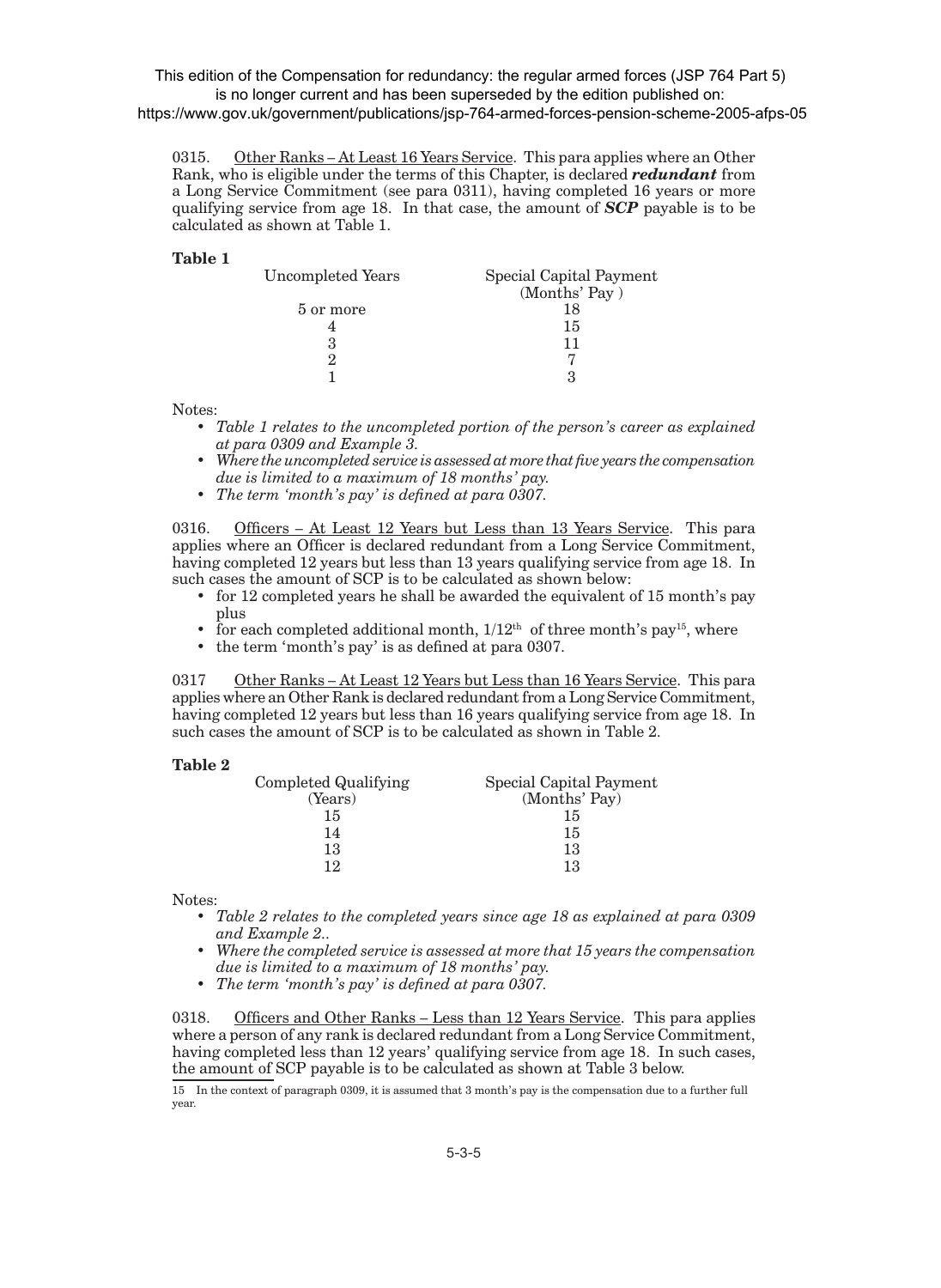## **Table 3**

| $\sim$ |                             |                         |
|--------|-----------------------------|-------------------------|
|        | <b>Completed Years</b>      | Special Capital Payment |
|        |                             | (Months' Pay)           |
|        | 11                          | 19                      |
|        | 10                          | 17                      |
|        | 9                           | 15                      |
|        | 8                           | 14                      |
|        |                             | 12                      |
|        | 6                           | 10                      |
|        | 5                           | 9                       |
|        | 4                           | 7                       |
|        | 3                           | 5                       |
|        | $\mathcal{D}_{\mathcal{L}}$ | 3                       |
|        |                             |                         |
|        |                             |                         |

Notes:

- Table 3 relates to the completed portion of the person's career as explained at *para 0309 and Example 2.*
- Where the completed service is more than 11 years but less than 12 years the *compensation due is limited to a maximum of 19 months' pay.*
- The term 'month's pay' is defined at para 0307.

## **CALCULATION OF COMPENSATION - SHORT SERVICE COMMITMENTS**

0319. Eligibility. This para applies where a person of any rank, who is eligible under the terms this Chapter, is made *redundant* before completing a short service commitment as defined at para 0312. In such cases the amount of *SCP* payable on redundancy is to be calculated as shown at para 0320, where the term 'month's pay' has the meaning shown at para 0307.

0320. Calculation. Where para 0319 applies, the value of a SCP is to be calculated by finding the lesser of:

> (a) the equivalent of one month's pay for each whole qualifying year of completed service, or

(b) the sum of:

(1) the equivalent of one month's pay for each whole year, by which service is shortened and

(2) the equivalent of one month's pay.

Further whole calendar months, in addition to whole years, shall count as part years as explained in detail at para 0309.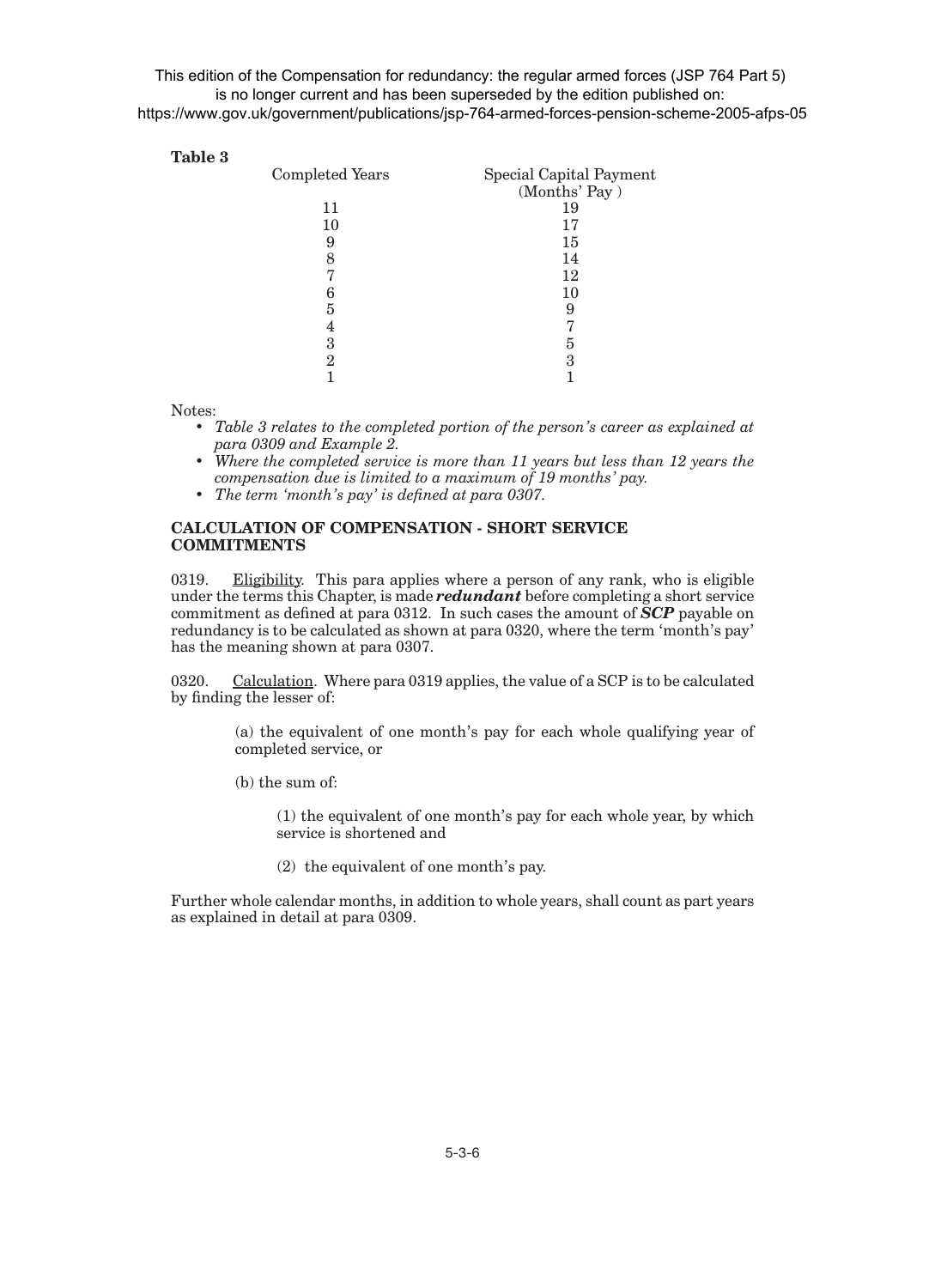https://www.gov.uk/government/publications/jsp-764-armed-forces-pension-scheme-2005-afps-05

## **EXAMPLE 4 – Compensation on Redundancy from a Short Service Commitment**

(1) Scenario**.** A person of OF2 rank leaves Service on *redundancy* terms.

- He was serving on a Short Service Commission for six years.
- He completed four years' *relevant service* before actually leaving.
- His uncompleted service on leaving was two years.
- His daily rate of pay on leaving was £92.30.
- One month's pay equivalent is £92.30 x  $365/12 = \text{\pounds}2,807.46$ .

(2) Redundancy Terms. The Officer was not on terms that would have led to immediate payment of pension. Para 0319 therefore applies.

(3) Formula and Calculations. His entitlement is the lesser of (a) or (b) below:

(a) One month's pay equivalent x completed years =  $\text{\pounds}2,807.46 \text{ x } 4 = 11,229.84$ 

- (b) One month's pay equivalent x uncompleted years. + One month's pay
- equivalent =  $(\text{\textsterling}2,807.46 \times 2) + \text{\textsterling}2,807.46 = \text{\textsterling}8,422.38$

(4) SCP. The lesser of the calculations at  $(3)(a)$  and  $(3)(b)$  is the sum to be paid. This is **£8,422.38.** 

(5) Other Benefits. The member completed insufficient service to qualify to receive any other immediate terminal benefit. However, if he was a member of AFPS 75, he would be entitled to claim a preserved pension (£2,385.84 pa) and preserved pension lump sum  $(\text{\textsterling}7,157.52)$  when he attains age 60<sup>16</sup> or 65.

## **REDUNDANCY – EFFECTS ON PENSION AND OTHER TERMINAL BENEFITS**

0321. Immediate Pension. Where a member of AFPS 75, is declared redundant having completed 12 years' or more qualifying service as defined at para 0308, he shall be entitled to receive an Immediate Pension (IP) from the day following his redundancy discharge. The amount of the basic annual pension award is to be determined under the appropriate rules for rank and service as explained in detail at paras 0325, 0326 and 0327.

0322. Preserved Pension. All redundant members of AFPS 75 who *accrued*  more than 2 years contracted-out service<sup>17</sup> but less than 12 years' qualifying service from age 18, will qualify to receive a preserved pension payable from age 60 or  $65^{18}$ , as appropriate.

0323. Pension Lump Sum. Where a person is entitled to pension or preserved pension, as explained at paras 0321 or 0322, then a Terminal Grant (TG) shall also be payable at three times the annual rate of pension calculated as at the time payment of pension or preserved pension is first due.

0324. Resettlement Grant (RG). A RG, which is authorised under AFPS 75 rules, although not a pension scheme benefit, may be payable in addition to a *SCP*. This entitlement arises where a person who is eligible under this Chapter gave sufficient service to qualify for that award before his redundancy, but does not also qualify to receive immediate payment of pension or Service Gratuity in respect of any part of the same service period.

0325. Calculating Immediate Pension (IP) (Officers). If an Officer is entitled to receive an IP under the qualifying rules at para 0321, the basic rate due to him is to be calculated using the rates of Retired Pay in issue for Compulsory Retirements on the day following his last day of *reckonable service*. In applying those rates, which normally apply from a minimum of 16 years service, calculations are to be made as shown below:

17 This means paid service at any age, whilst contracted-out of the State Second Tier pension in favour of AFPS 75.

<sup>16</sup> Preserved benefits can be claimed earlier but only in exceptional circumstances.

<sup>18</sup> Preserved benefits that are accrued on or after 6 April 2006 are normally payable from age 65.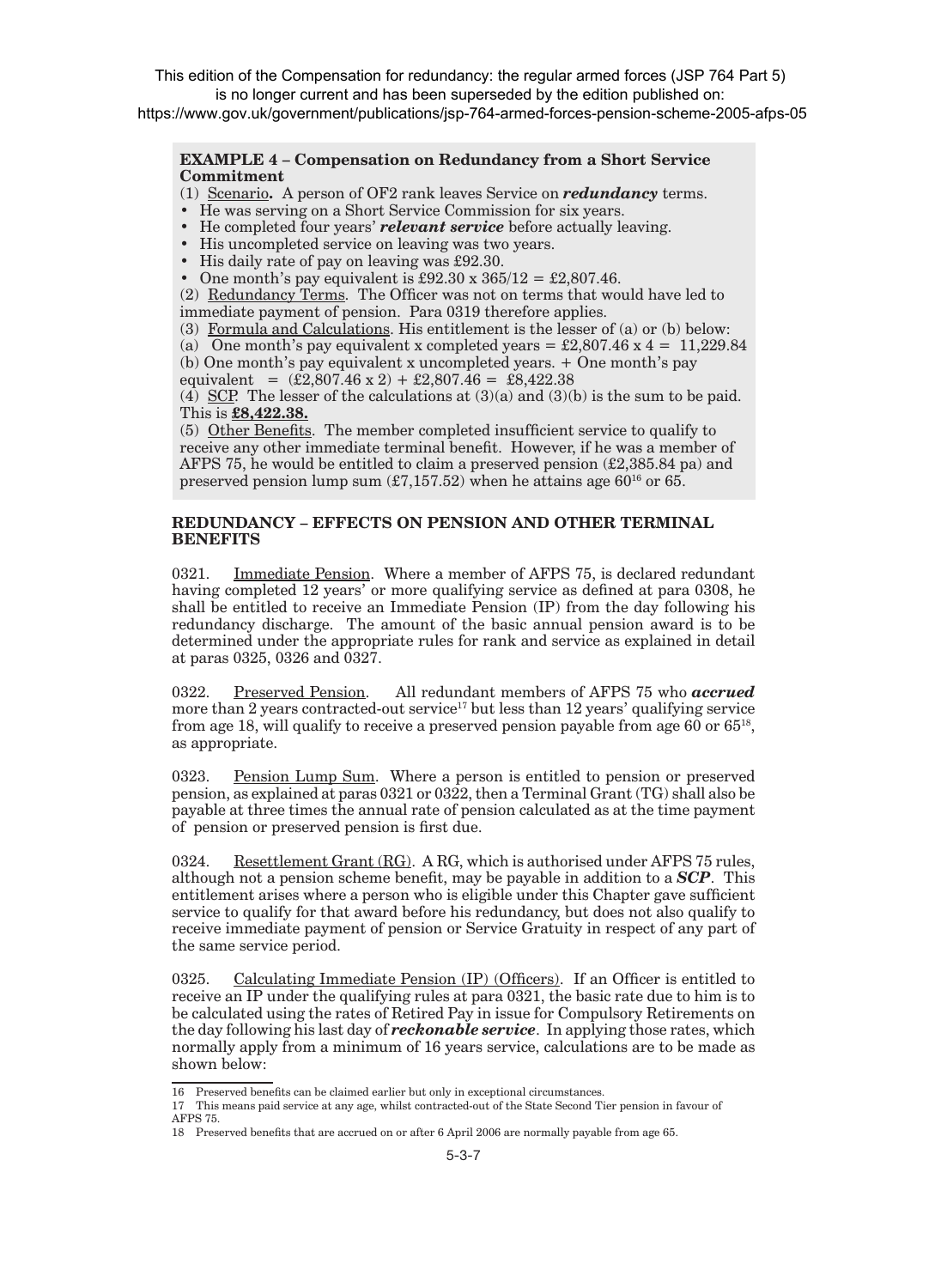> (a) At least 12 years. If the Officer has *accrued* less than 16 years' *reckonable service* for pension over age 21 his pension is to be exceptionally calculated according to the length of his accrued reckonable service, as a proportion of the rate for 16 reckonable years.

## **EXAMPLE 5 - Calculation of Pension at Pro Rata Rates (Officers)**

In the case of an Officer (OF2) who

I

- completed 14 qualifying years from age 18
- of which 11 years from age 21 were also reckonable for pension
- he shall receive  $11/16^{th}$  of the 16-year rate for his rank.

If the 16-year rate for Compulsory Retired Pay is £10,866 pa, then his pension will be £10,866 x 11/16 = **£7,470.38 pa.** 

He would also receive a TG at three times the annual rate of pension  $= \pounds 7,470.38$  $x 3 = \pounds22,411,14.$ 

(b) At least 16 Years. If the Officer has 16 years' or more reckonable service for pension over age 21 his pension is to be calculated in accordance with the normal AFPS 75 rules.

0326. Calculating Immediate Pension (IP) (Other Ranks). If an Other Rank is entitled to receive an IP under the qualifying rules at para 0321, the basic rate due to him is to be calculated using the Standard Rates of Service Pension in issue on the day following his last day of reckonable service. In applying those rates, which normally apply from a minimum of 22 years' service, calculations are to be made as shown below:

> (a) At least 12 years. If the Other Rank has accrued less than 22 years' reckonable service for pension over age 18 his pension is to be exceptionally calculated according to the length of his accrued reckonable service, as a proportion of the 22-year rate.

EXAMPLE 6 – Calculation of Pension at Pro Rata Rates (Other Ranks) In the case of a serviceman (OR6) who

• completed 14 qualifying and reckonable years from age 18

• he shall receive  $14/22^{nds}$  of the 22-year rate for his rank

If the 22-year Standard Rate for Pension is £9,094 pa, then his pension will be £9,094 x  $14/22 = 25,787.09$  pa.

He would also receive a Terminal Grant (TG) at three times the annual rate of pension = £5,787.09 x 3 = **£17,361.27.** 

(b) At least 16 Years. If the Other Rank has accrued 22 years' or more reckonable service for pension over age 18 his pension is to be calculated in accordance with the normal rules of AFPS 75.

0327. Rank for Pension Purposes. In order to fully qualify a rank for pension purposes on normal retirement or discharge, the AFPS 75 rules require a minimum of two years service in the substantive rank (Officers) or two years - within the final five years of reckonable service - in the paid rank (Other Ranks). Exceptionally, in cases of redundancy, retired pay or pension shall be awarded based on a rank which shall be determined using the criteria shown below:

(a) Substantive Rank. Subject to sub-para (b), the rate of retired pay or pension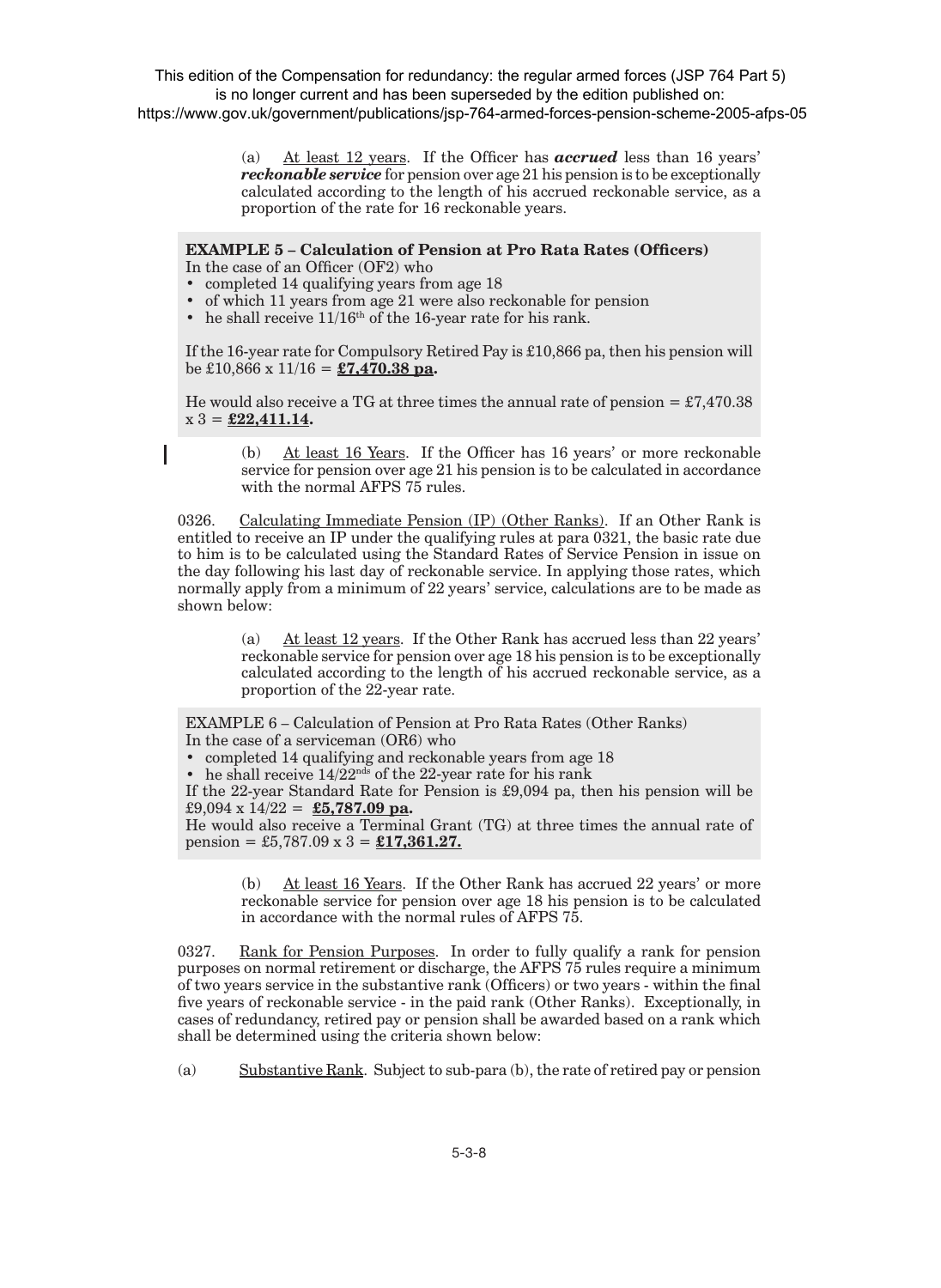for an AFPS 75 member of any rank is to be assessed using the substantive rank he held on his last day of reckonable service.

(b) Higher Paid Rank. The rule at (a) above does not cancel the normal AFPS 75 rules for additions to pension for qualifying periods of one year or more, during which the person received pay in a higher rank than his substantive rank. This means that, where it is to the person's advantage, the normal rules for pay received at a higher rank still apply.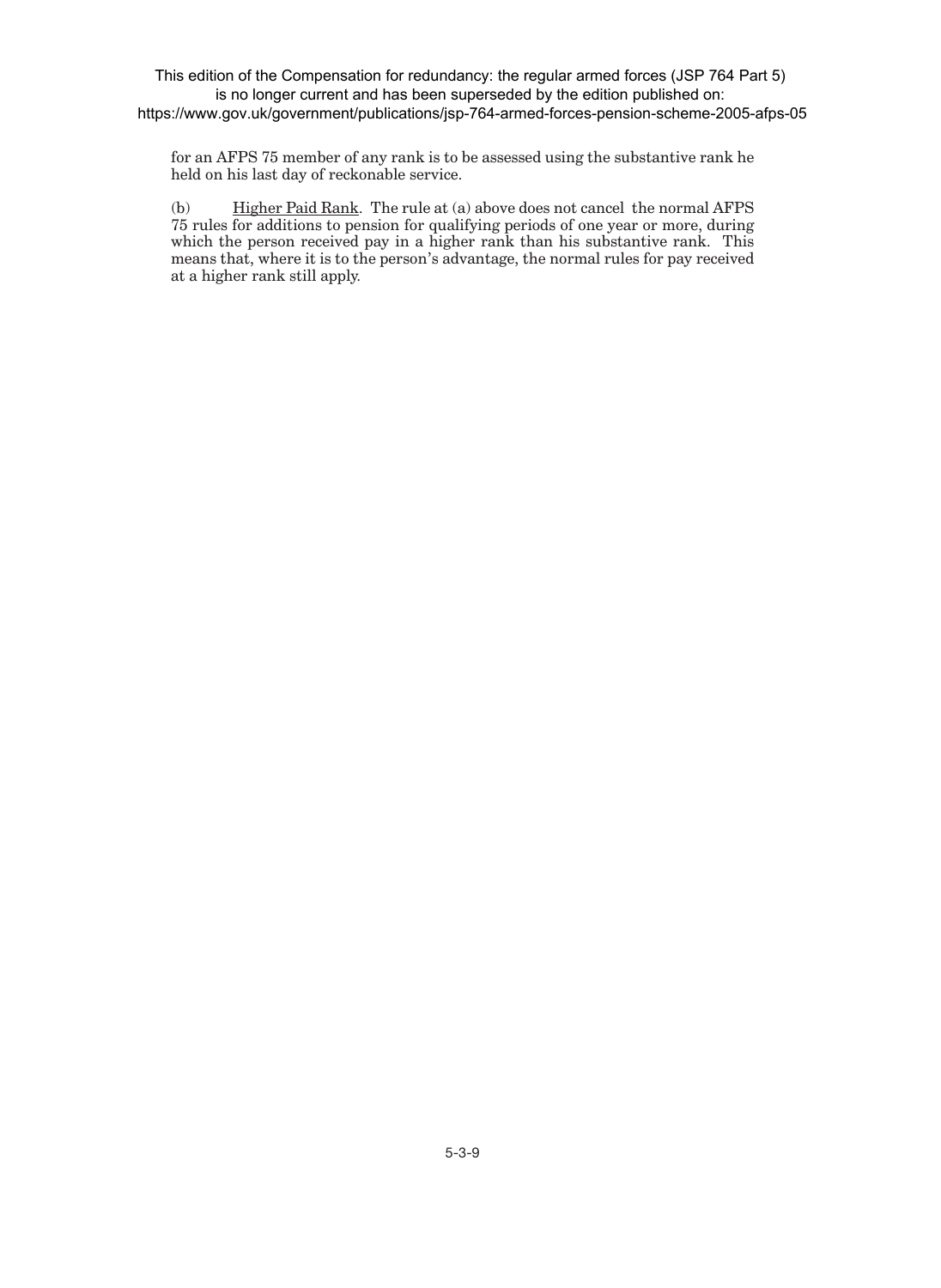Deliberately Blank

5-3-10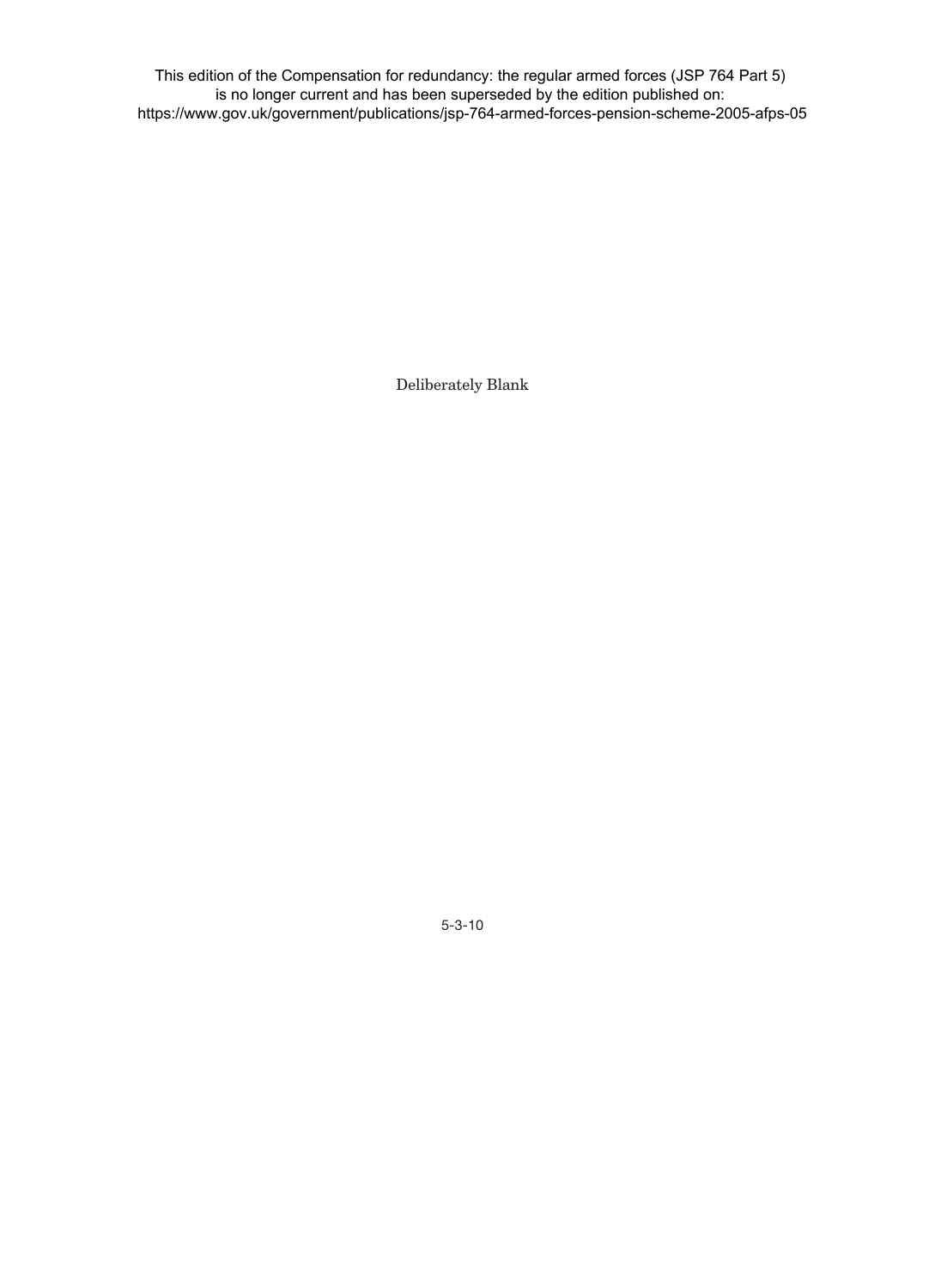# **Chapter 4**

# **ARMED FORCES REDUNDANCY SCHEME 1975-LEAVERS BETWEEN 6 APRIL 2010 – 31 MARCH 2013**

ı

This Chapter is reserved for new rules which are yet to be fully approved.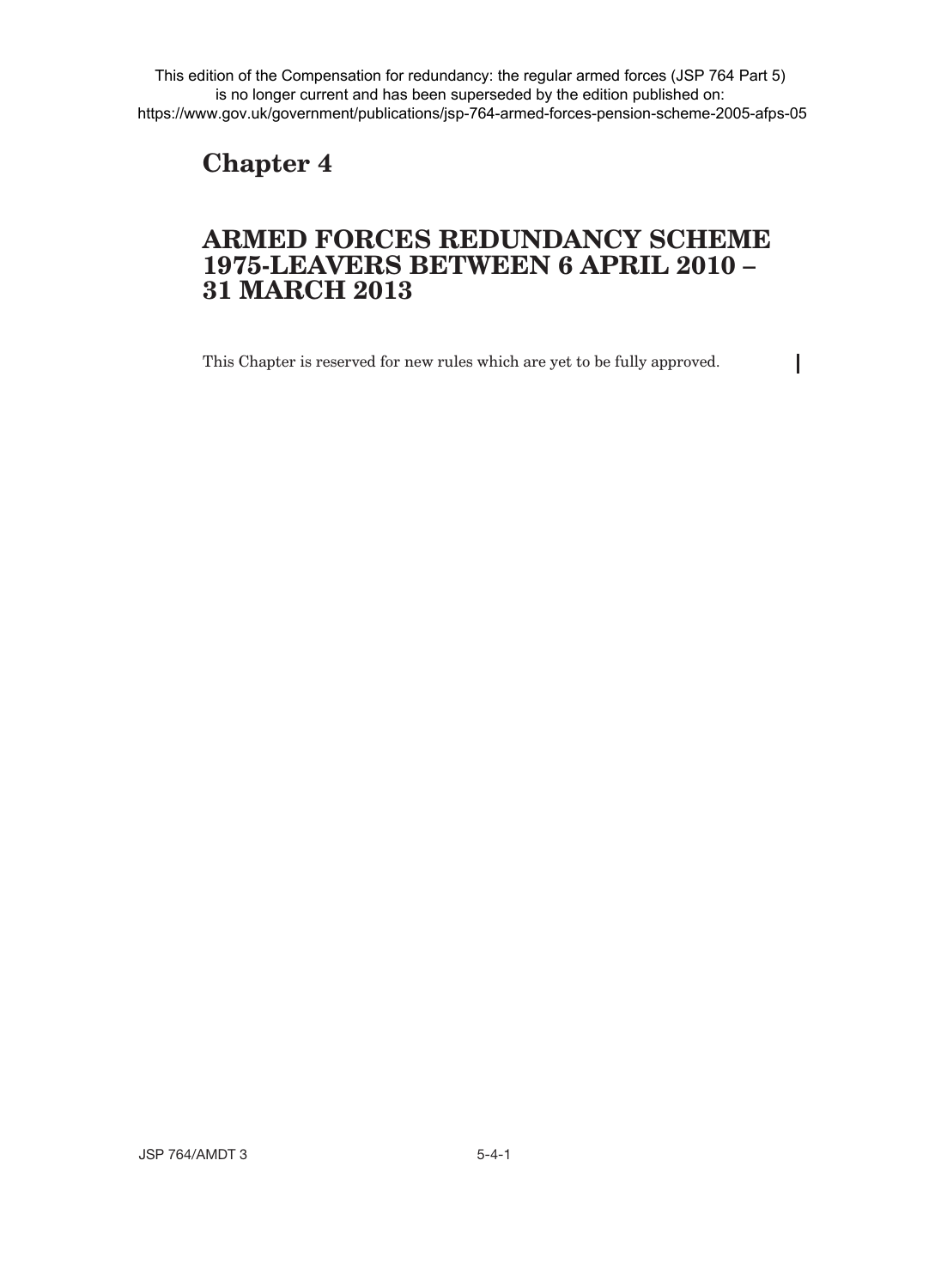Deliberately Blank

5-4-2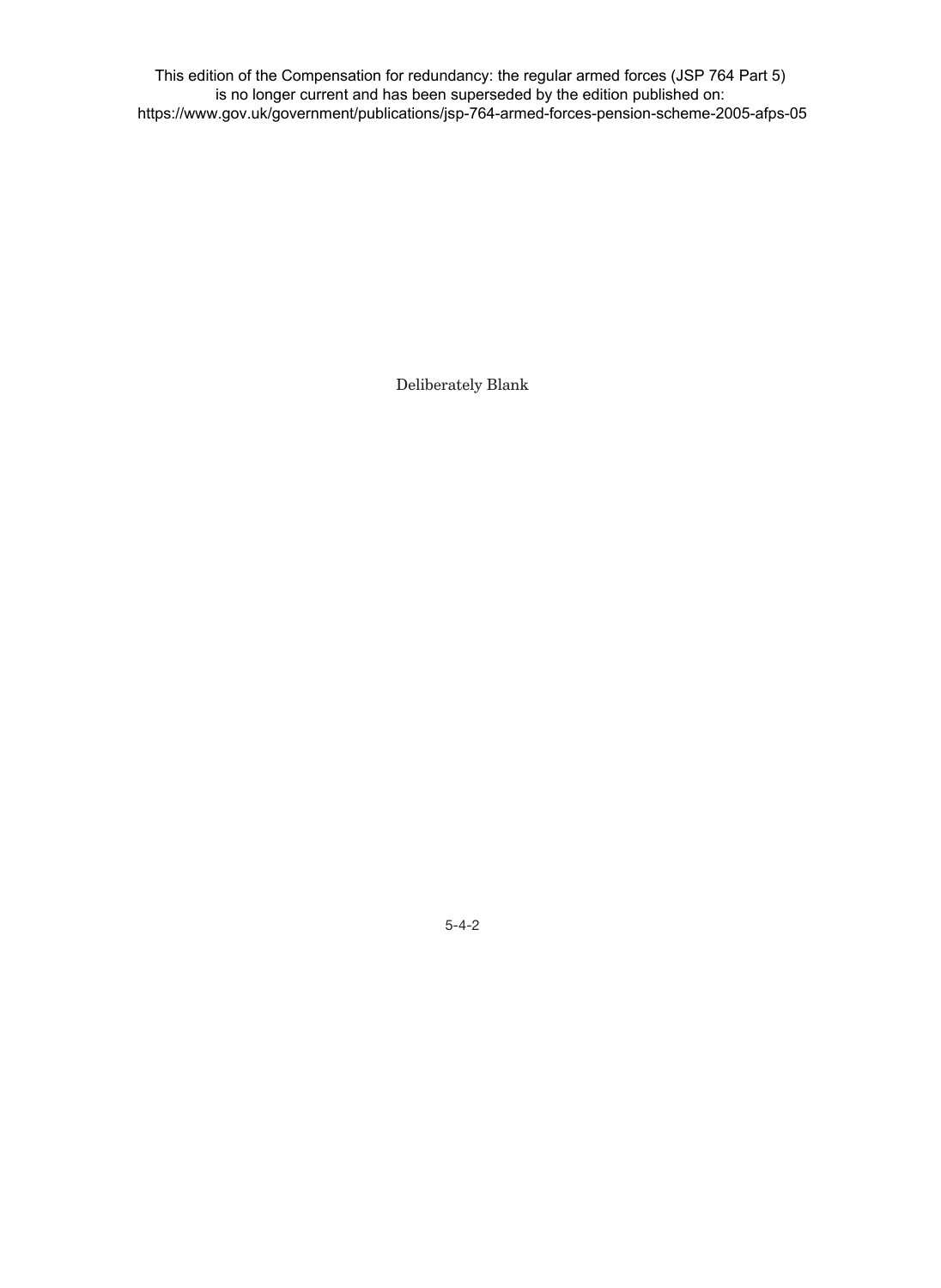# **Chapter 5**

## **ARMED FORCES REDUNDANCY SCHEME 1975-LEAVERS ON, OR AFTER 1 APRIL 2013**

This Chapter is reserved for new rules which are yet to be fully approved.

DIN02-093 announced the Department's intention to introduce permanent changes to the redundancy rules that will apply to those made redundant on AFPS 75 terms after 31 March 2013. Once full approval has been given to those rules, guidance for interpretation will be inserted by amendment to this Chapter.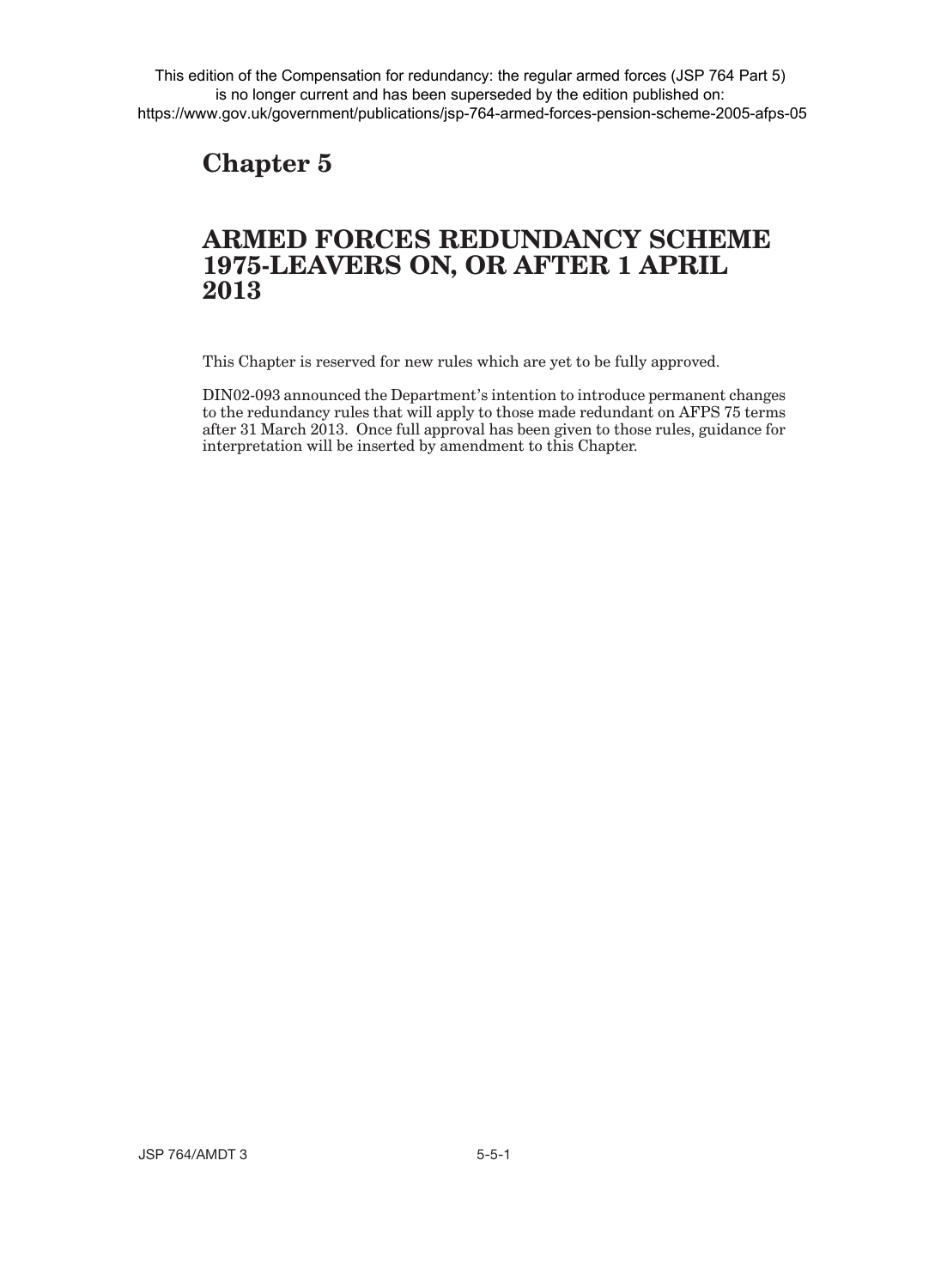Deliberately Blank

5-5-2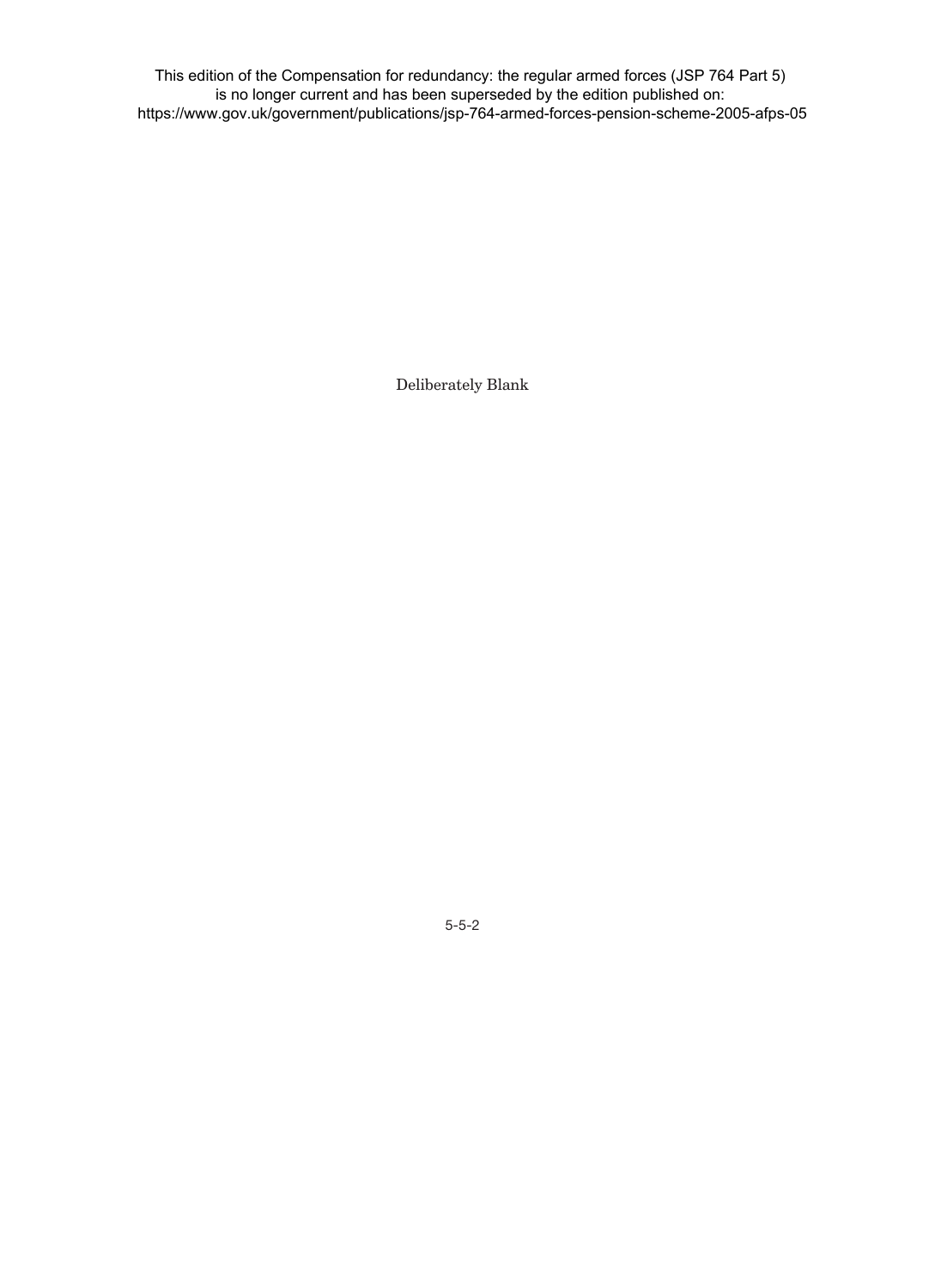# **Chapter 6**

# **REPAYMENT OF COMPENSATION ON RE-EMPLOYMENT**

## **PURPOSE**

0601. The normal effects of re-employment after the payment of terminal benefits are shown in the re-employment rules at Parts 1 and 2 of this JSP and the single Service prerogative instruments shown at Charter 1, para 0107 of this Part. However, where a person is re-employed after *redundancy* within a specified period, he may be additionally required to repay all or some of the compensation he had previously received in respect of his lost career expectation.

0602. Definitions. In para 0601:

• 'Redundancy' has the meaning shown in Chapter 1, para 0101.

• 'Re-employment' means that a person, who is not exempted under the terms of Paragraph 0603, returns to paid service with the same employer under any of the following terms:

• he re-enters the Regular Armed Forces after a break in service, or

• he enters Full-Time Reserve Service *(FTRS)* under the terms of section 24 of the Reserve Forces Act 1996 (RFA 96).

he enters part-time Reserve service on an Additional Duties | Commitment (ADC) under the terms of section 25 of RFA 96.

• he takes up a Public Service appointment that is reserved for a former member of the Armed Forces.

 Payment *(SCP)* under AFRS 75 rules as defined at Chapter 3, para 0304. • 'Compensation' means a Compensation Lump Sum *(CLS)* under AFRS 06 rules as defined at Chapter 2, para 0206 or a Special Capital

#### **EXEMPTED PERSONS AND SERVICE**

0603. Exempted Paid Service. There will be no requirement at any time for a person to repay any part of the redundancy compensation he previously received, where he enters or re-enters paid service in the Regular Armed Forces, the Reserve Forces or the Civil Service under any of the following circumstances:

> (a) Compulsory Recall. This is where a former Regular serviceman is recalled to permanent service under either Part 7 of the RFA 96, or a similar provision in the Reserve Forces Act 1980 (RFA 80).

> (b) Compulsory Call-out. This is where the person is called-out to permanent service as a member of the Reserve Forces under the terms of Parts 4, 5 or 6 of the RFA 96, or a similar provision in the RFA 80.

> (c) Reserve Service Training. This is where a person gives further paid service - of less than 180 days duration within any period of 12 months - as a member of the Reserve Forces for the purposes of obligatory or voluntary training and other duties under sections 22 or 27 of the RFA 96.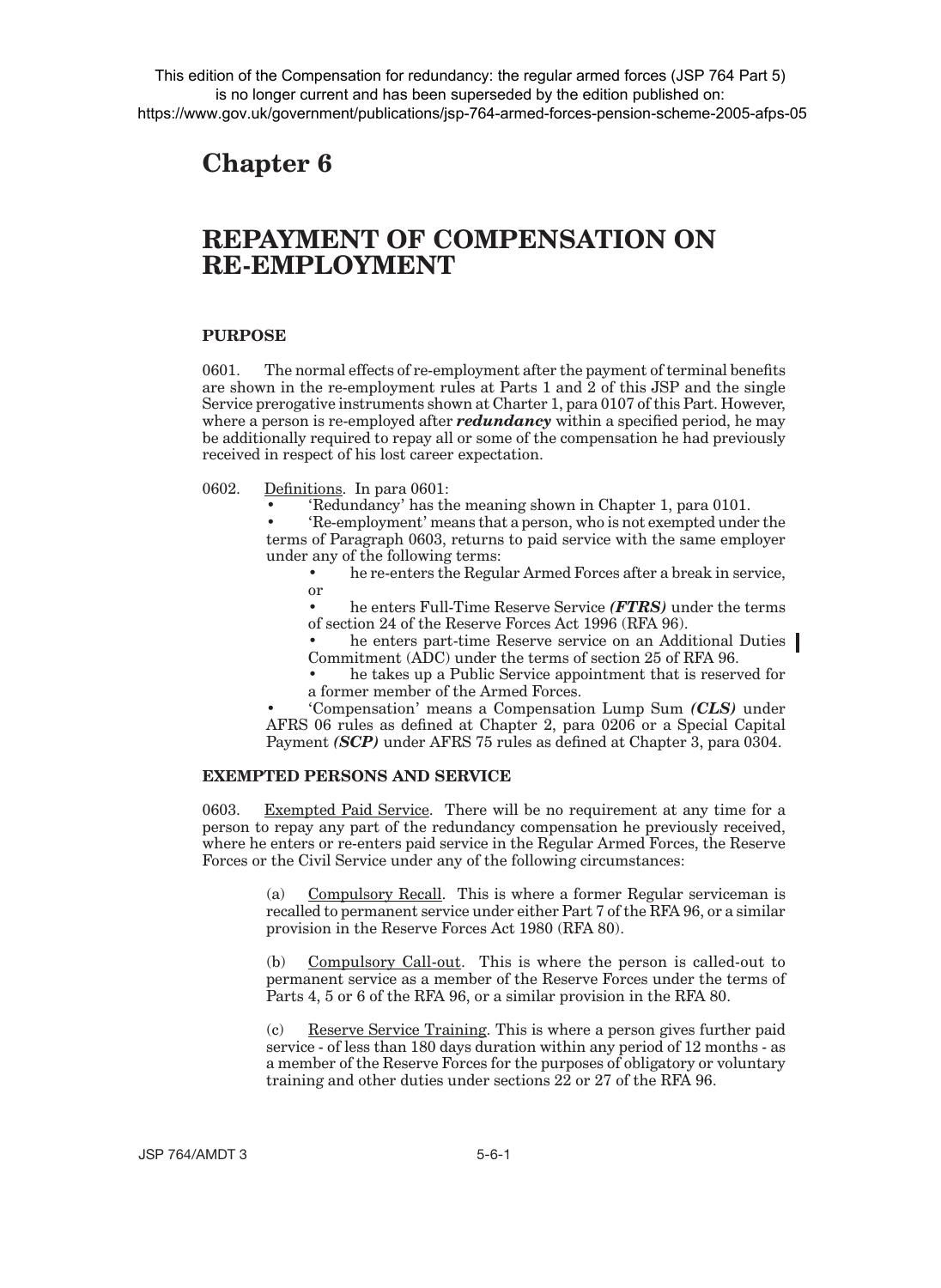> (d) Open Competition Recruitment Terms. This is where a person joins the Home Civil Service or Foreign Service on open competition terms. In such cases there shall be no requirement to repay compensation that was paid on *redundancy* from the Armed Forces. For the absence of doubt, this repayment exemption applies even where such an appointment is in a Military Support Function (MSF)<sup>19</sup> grade.

0604. Repayment Period - Time Expired. There will be no requirement for a person to repay any part of a *CLS* or *SCP* that he had previously received, where he enters or re-enters paid Regular or Reserve Service after expiry of a specified period. The relevant period is that which begins with the date when the person became entitled to the compensation payment and ends immediately before the date on which the re-employed service begins. The maximum relevant periods during which there may be a requirement to repay previously received compensation are:

> (a) where a *CLS* was paid under *AFRS 06* rules, explained at Chapter 2 of this Part, repayment will not be required if the person is re-employed after a period of 27 months (2.25 years), or

> (b) where a *SCP* was paid under *AFRS 75* rules explained at Chapter 3 of this Part, repayment will not be required after a period of 5 years.

## **APPLICABILITY**

0605. Repayment Period. If a person is re-employed within the specified period and he is not exempted from repaying compensation under paras 0603 or 0604, then he may be required to refund all or part of the compensation that was previously paid to him. The amount of the repayment due, if any, shall depend on:

- (a) the rules under which the compensation was paid, and
- (b) the category of re-employed service the person undertakes, and

(c) the length of completed or uncompleted service on which the compensation payment was based.

0606. Repayment Rules. Paras 0607 to 0609 explain the repayment rules where compensation was previously paid under the terms of Chapter 2, para 0206. Para 0610 to 0618 similarly explain the repayment rules where a SCP was previously paid under the terms of Chapter 3, para 0304.

## **REPAYMENT OF COMPENSATION PAID UNDER AFRS 06 RULES SHOWN AT CHAPTER 2**

0607. Repayment of CLS. If a person is re-employed after redundancy, he may be required to repay part or all of the CLS he received on his earlier discharge. However, no repayment is required if he is exempted for any of the reasons given at para 0603 and 0604. Conversely, repayment is required, where a person received a CLS, under the terms of the AFRS 06, and within 27 months of his redundancy he either:

- (a) re-enters service in the Regular Armed Forces, or
- (b) enters *FTRS* under section 24 of the RFA 96, or

<sup>19</sup> MSF posts are recruited using open competition procedures. These posts are due to replace any Civil Service Retired Officer (RO) posts, which appointments (filled before 2004) were only open to former officers in the Regular Armed Forces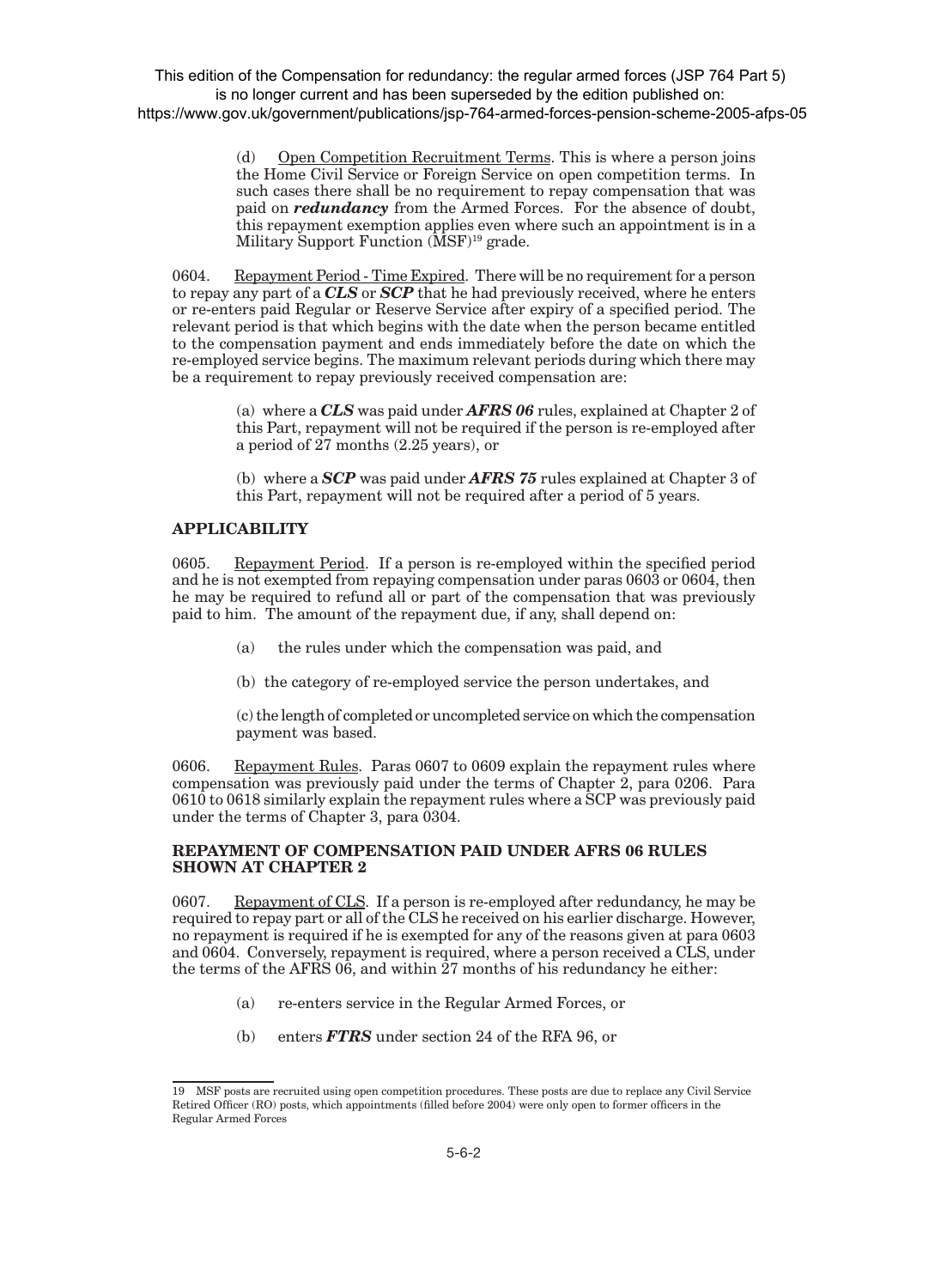> (c) enters part-time service on an *ADC* under the terms of section 25 of the RFA 96.

In broad terms, the re-employed person in these circumstances is required to repay a *relevant fraction<sup>20</sup>* of the compensation that he was paid on redundancy. Such repayment should be made at the start of re-employed service that begins within a *relevant period21* .

0608. Relevant Period. The relevant period - in relation to a person who was previously declared redundant - is that period during which there may be a requirement for him repay all or part of the compensation he received because of re-employment. The relevant period is to be measured:

- **from** the day when the redundancy payment was due. This is the day following the last day of paid service before redundancy,
- **to** the day immediately before the start date of re-employed service.

The length of the relevant period is to be determined by applying the formula shown below:

## P x 365 days FRE

where:

 for purpose of calculating **P** above. **P** is the amount of the lump sum paid on earlier redundancy, and **FRE** is the person's **final relevant earnings** used at the time of the r is the person's *final relevant earnings* used at the time of the redundancy

## **EXAMPLE 1 - Identifying the Relevant Period**

(1) Scenario**.** A person left service on *AFRS 06* redundancy terms.

• His final relevant earnings (FRE) were £35,000.

• The CLS he received on redundancy was £70,000 (P).

• He returned to service after a break in service of 18 months (547 days) (SB).

(2) Relevant Period. The period during which a relevant fraction shall be repaid is therefore:

P x 365 days – substituting figures - 70,000 x 365 days = **730 days**  FRE 35,000

(3) Outcome. Because he returned to service after 547 days, which is within the relevant period of 730 days, he will be required to repay a relevant fraction of his CLS. See para 0609.

0609. Relevant Fraction. The relevant fraction in this context is that part of a CLS that falls due for repayment by a person as a consequence of his re-employment within the relevant period since his previous redundancy. The relevant fraction is to be calculated using the formula shown below:

Relevant Fraction = RP – SB **EXAMPLE 2018** RP

where:

**RP** is the number of days in the relevant period, and

**SB** is the number of days in the actual service break.

<sup>20</sup> Relevant fraction in this context is explained at Paragraph 0609

<sup>21</sup> Relevant period in this context is explained at Paragraph 0608.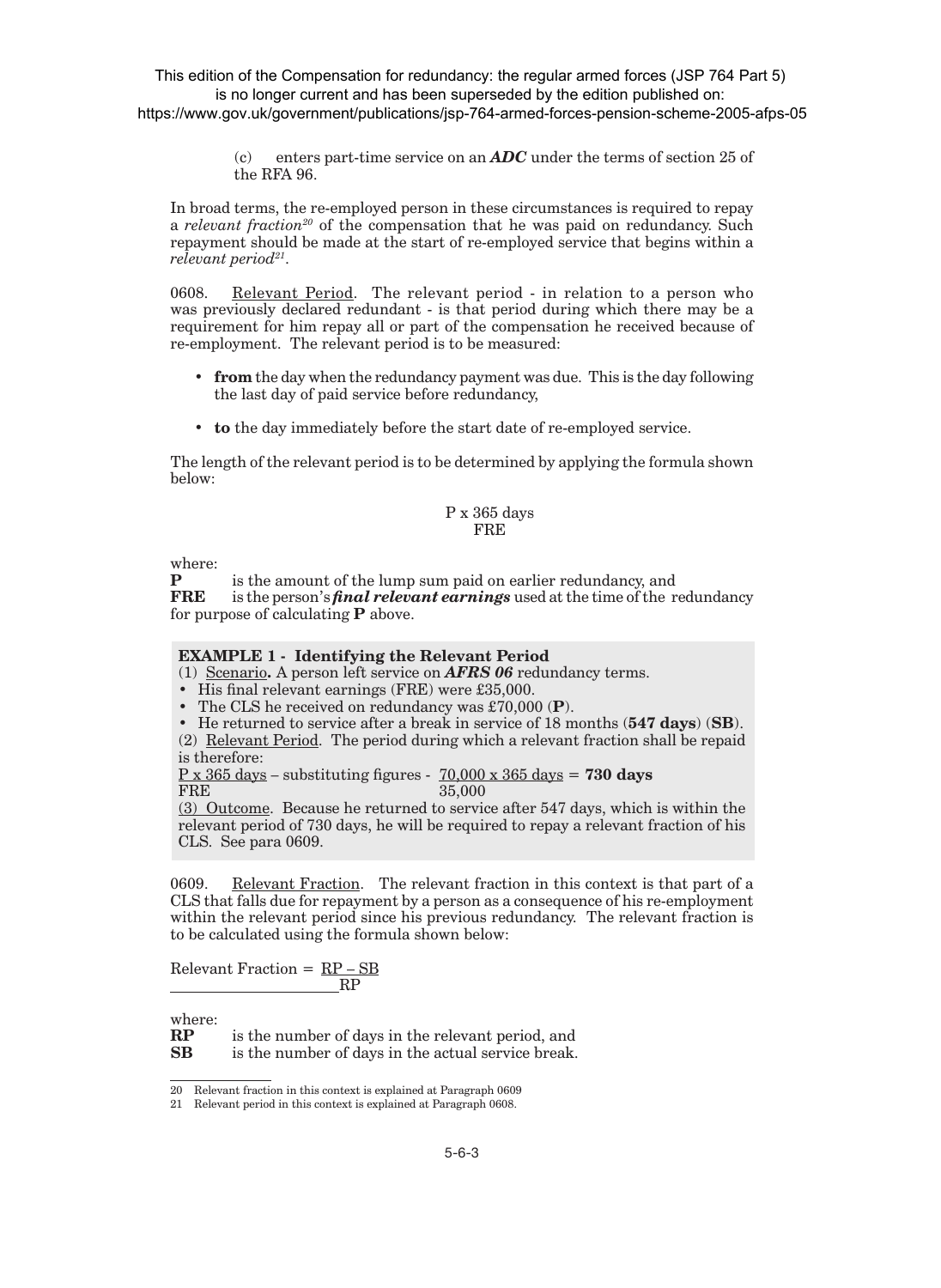https://www.gov.uk/government/publications/jsp-764-armed-forces-pension-scheme-2005-afps-05

## **EXAMPLE 2 – Calculating the Relevant Fraction**

(1) Scenario. Using the same detail as shown in Example 1 at para 0608.

• **SB** - The actual Service Break was 547 days • **RP** - The value of the Relevant Period is 730 days<br>• **SB** - The actual Service Break was 547 days

• **P** - The value of original **CLS** Payment was  $\pounds 70,000$ 

(2) Relevant Fraction. The relevant fraction (of the previously issued CLS) that is due to be refunded by the member is:

 $\frac{RP - SB}{RP}$  730 - 547 = 0.2507 (to 4 decimal places)

RP 730

(3) Calculating the Refund. The sum that the *member* must repay at the onset of service is P x the relevant fraction.

• In this example case that is £70,000 x  $0.2507 = \text{\textsterling}17,549.00$ .

#### **REPAYMENT OF COMPENSATION PAID UNDER AFRS 75 RULES SHOWN AT CHAPTER 3**

0610. Exemption. There is no requirement for a person to refund *SCP* if they are exempted for any of the reasons shown at paras 0603 or 0604.

0611. Re-employment in Public Service. If a person is re-employed in the Armed Forces or by any Government Department<sup>22</sup> on full-time rates of pay within five years of *redundancy*, then that person may be required to refund a part or all of the SCP that he received under the rules of the *AFRS 75*, shown at Chapter 3. The circumstances, in which such a refund will be required and the amount that will then fall due, are set out in paras 0612 to 0618 depending on the category of re-employed service.

0612. Re-employment in Regular Service. Where a person, who is not exempted under para 0610, is re-employed in Regular service within five years of redundancy, he shall be required to repay part of the SCP he was paid when he left service on redundancy. The refund should be paid at the start of re-employed service and the amount is to be calculated as follows:

Repayment =  $(1 - A)$  x B 60

where:

- A is the number of completed months elapsed since redundancy, and
- B is the amount of the SCP when it was paid.

#### **EXAMPLE 3 – Repayment of SCP for Re-employment in Regular Service**

(1) Scenario**.** A person left service before 1 April 2008 on AFPS 75 redundancy terms.

- His last day of paid service before redundancy was 2 December 2002.
- His first day of paid re-employment was on 6 June 2004.
- The service break was therefore assessed at 18 complete months **(A).** (The additional 4 days are discounted for calculation purposes.)
- The SCP he received on redundancy was £70,000 **(B).**

(2) Calculation. The sum to be repaid at the onset of re-employed service is therefore:

 $(1 - 18) \times \text{\pounds}70,000 = 1 - 0.3 \times \text{\pounds}70,000 = 0.7 \times \text{\pounds}70,000 = \text{\pounds}49,000$ 60

<sup>22</sup> Repayment is not required where a Civil Service post is recruited using open competition (see Paragraph 0618)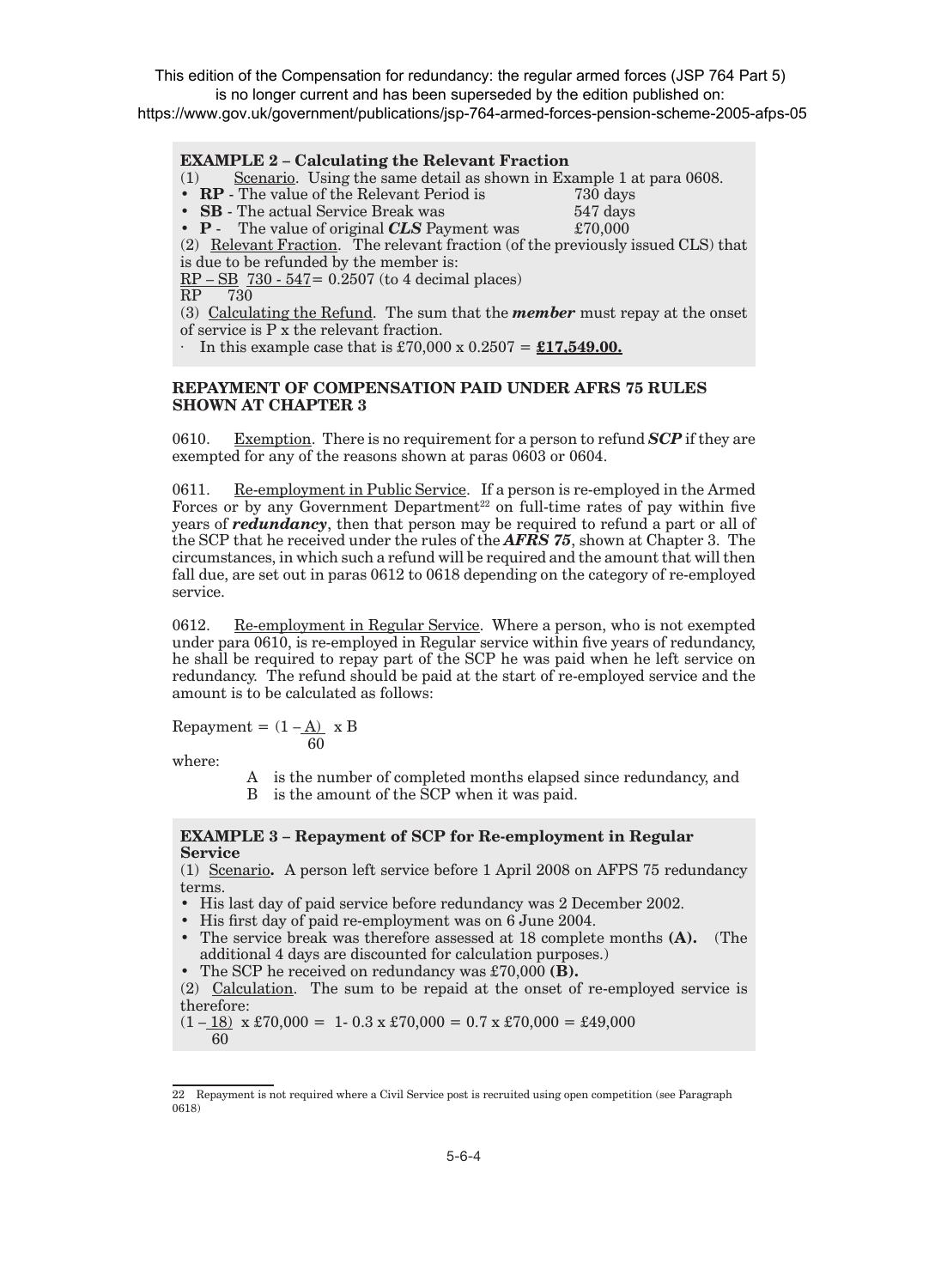on his earlier discharge. The amount to be refunded at the start of re-employed 0613. Re-employment in Reserve Service. If a person, who is not exempted under para 0610, is re-employed in *FTRS* or on a part-time *ADC*, within two years of an earlier *redundancy*, he shall be required to repay part or all of the *SCP* he received service depends on the length of the new service commitment, as explained in detail at paras 0614 to 0617.

0614. Re-employment in FTRS or ADC - Six Months or Less. If a person undertakes a single period of FTRS or ADC for six months or less, no refund of SCP will be required. However, this period shall be taken into consideration if the person undertakes any subsequent re-employment within two years of his earlier redundancy. This is further explained at Paragraph 0617.

0615. Re-employment in FTRS or ADC - One Year or Less. If, within 12 months of an earlier redundancy, a person undertakes a single period of FTRS or an ADC for more than six months but no more than 12 months, he shall be required to repay part of the SCP he received on his earlier discharge. The amount of the refund he must repay at the onset of re-employed service is to be calculated as follows: Repayment =  $(1 - A)$  x B

**EXAMPLE 4 – Repayment of SCP for Re-employment in FTRS for nine months** 

(1) Scenario**.** Using similar personal details as at Example 3, but where the person enters FTRS or ADC for a committed period of nine months only.

- His last day of paid service before redundancy was 1 December 2004.
- His first day of paid re-employment was on 6 June 2004.
- The service break was therefore assessed at six complete months **(A).** (The additional four days are discounted for calculation purposes.)
- The SCP he received on redundancy was £70,000 **(B).**

(2) Calculation. The sum to be repaid at the onset of re-employed service is therefore:

 $(1-6)$  x £70,000 = 1- 0.5 x £70,000 = 0.5 x £70,000 = **£35,000** 

(3) Time Expiry Point. Had the service break been assessed at 12 months or more, then there would be no requirement to refund any of the part of the SCP.

0616. Re-employment in FTRS or ADC - More than One Year. Where within two years of an earlier redundancy, a person undertakes a period of FTRS or an ADC for more than 12 months, he shall be required to repay part of the SCP he received on his earlier discharge. The amount of the refund he must repay at the onset of re-employed service is to be calculated as shown below and at Example 5:

Repayment =  $(1 - A)$  x B 24

12

where:

- A is the number of completed months elapsed since redundancy, and
- B is the amount of the SCP when it was paid.

However, if the person undertakes further period of re-employment within two years of the earlier redundancy, the amount of repayment is to be re-assessed as shown at para 0617.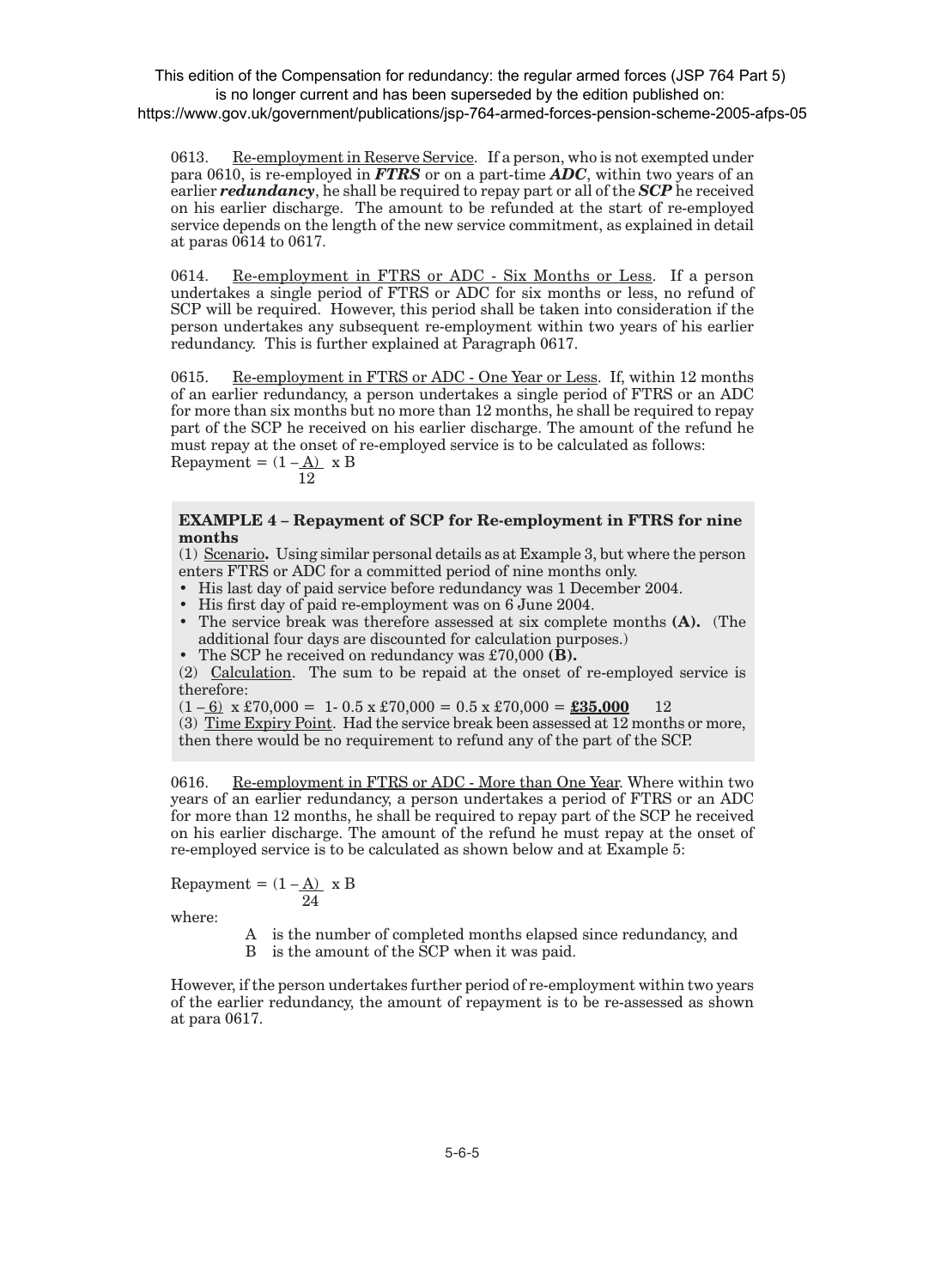https://www.gov.uk/government/publications/jsp-764-armed-forces-pension-scheme-2005-afps-05

## **EXAMPLE 5 - Repayment of SCP for Re-employment in FTRS for 18 months**

(1) Scenario**.** Using similar personal details as at Example 3 at para 0612, but where the person enters *FTRS* for a committed period of four years.

- His last day of paid service before redundancy was 1 December 2002.
- His first day of paid re-employment was on 6 June 2004.
- The service break was therefore assessed at 18 complete months **(A).** (The additional four days are discounted for calculation purposes.)

• The *SCP* he received on *redundancy* was £70,000 **(B).** 

(2) Calculation. The sum to be repaid at the onset of re-employed service is therefore:

 $(1 - 18) \times \text{\pounds}70,000 = 1 - 0.75 \times \text{\pounds}70,000 = 0.25 \times \text{\pounds}70,000 = \text{\pounds}17,500$ 24

(3) Time Expiry Point. Had the service break been assessed at two years or more, then there would be no requirement to refund any of the part of the SCP.

0617. FTRS or **ADC** – Multiple Short Commitment Periods. Where a refund was originally waived under para 0614 or assessed for a single short initial re-employment period under rules explained at paras 0615 or 0616 and the person to whom that assessment related is subsequently extended or undertakes a second or subsequent period of FTRS or ADC, within two years of redundancy, then the refund is to be reassessed as follows:

> (a) The refund due shall be calculated using the appropriate method shown at paras 0615 or 0616 above, but taking into account the *aggregate* of the initial and further periods of FTRS and ADC. These shall be reassessed as at the commencement date of the second or subsequent period of service; then

> (b) in whichever method is now appropriate, the value of 'A' - in the calculation formula - shall be replaced by a new value of Z calculated as follows:

$$
Z = A - Y
$$
  
Where:

A is the number of complete months elapsed since redundancy, and.<br>Y is the number of months completed on the previous period(s) of FT

is the number of months completed on the previous period(s) of  $FTRS$ and/ or ADC.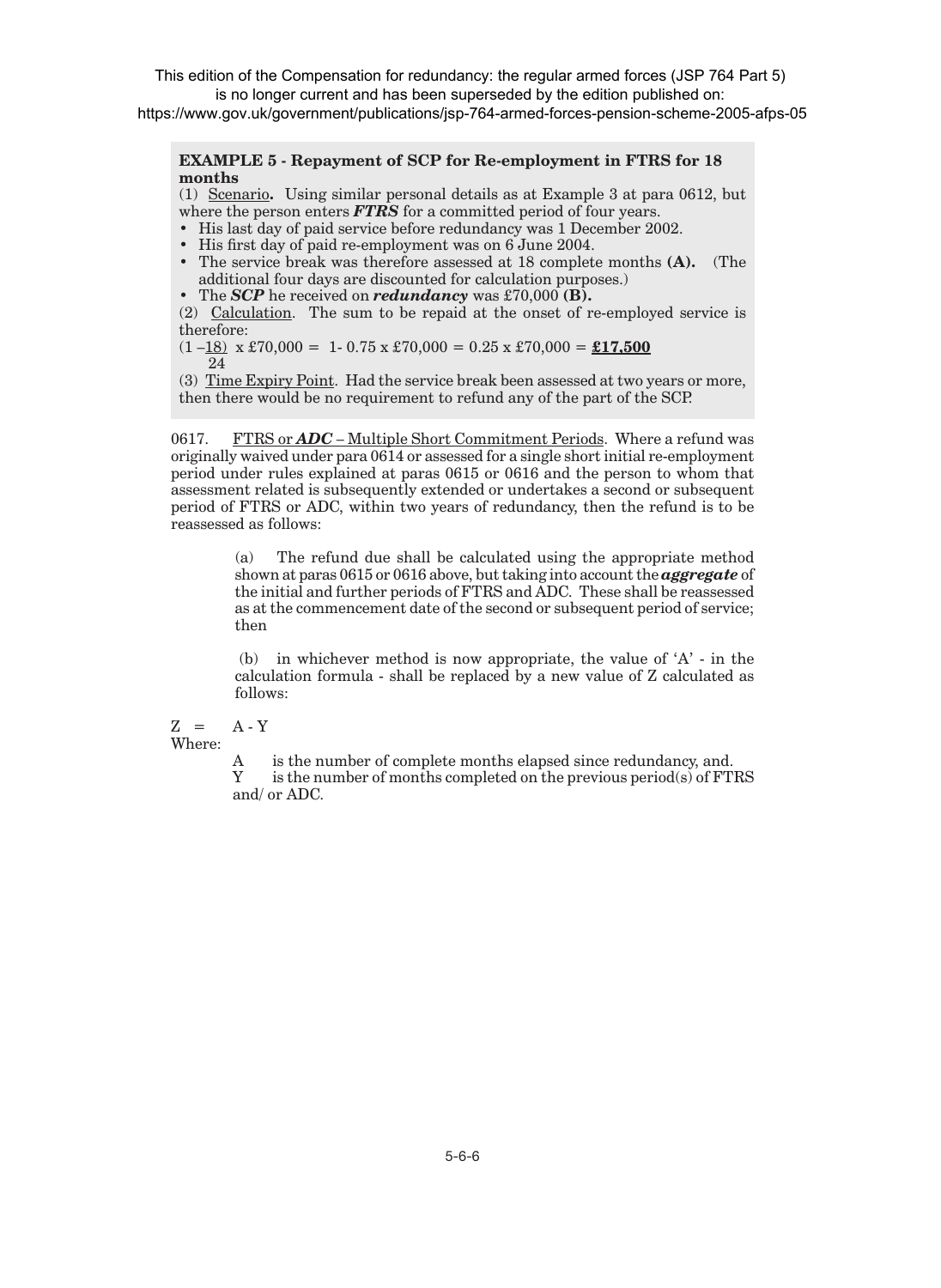https://www.gov.uk/government/publications/jsp-764-armed-forces-pension-scheme-2005-afps-05

## **EXAMPLE 6 - Refund of SCP for Re-employment in FTRS for a Second Period Within Two years**

(1) Scenario**.** Using similar personal details as at Example 3 at para 0612, but where the person entered *FTRS* for two short periods within two years of redundancy.

- · His last day of paid service before *redundancy* was 1 December 2002. · His first day of paid re-employment was on 1 April 2003 when he undertook a FTRS commitment until 31 July 2003, ie a period of four months **(Y).**
- · **There was no refund of SCP required at the onset of this first period of re-employed service as the commitment was for less than six months (see para 0614).**
- · He rejoined FTRS on 5 January 2004 for a committed period of one year. However, with the addition of the previous period of four months, *the aggregate*  is 16 months. The repayment consequences are therefore changed to those shown for more than one year at Paragraph 0616.
- The service break was assessed from 1 December 2002 to 5 January 2004. This is a period of 12 complete months **(A).** (The additional four days are discounted for calculation purposes.)
- $\cdot$  However, for calculation purposes, the break (12 months) (A) is reduced by the amount of the initial re-employed service period (4 months) (**Y**). The service break is therefore reassessed at eight months (**Z)**.
- $\cdot$  The *SCP* he received on redundancy was £70,000 **(B).**

(2) Calculation. The sum to be repaid at the onset of re-employed service using the formula for an aggregated commitment of 16 months is therefore:

(1 – 8) x £70,000 = 1- 0.3333 x £70,000 = 0.6667 x £70,000 = **£46,669** 

(3) Time Expiry Point. Had the service break been reassessed at two years or more, then there would be no requirement to refund any of the part of the SCP.

## 0618. Re-employment in the Civil Service

(a) Open Competition Recruitment Terms. On joining the Home Civil Service or Foreign Service on open competition terms, there shall be no requirement to repay a SCP that was paid on redundancy from the Armed Forces. See para 0603.

(b) Re-employment on Limited Competition Terms. This sub-para only applies where a Public Service appointment is reserved for a former member of the Regular Armed Forces, or is made on the recommendation of a Minister of the Crown (other than a business appointment where it is required that the application should be so approved). In such cases, the successful applicant shall be required to repay part of any SCP he may have received within two years of re-employment, under *AFRS 75* rules, which are explained at Chapter 3. Where, required, the amount due should be repaid at the start of re-employed service. Subject to the limitations at para 0618, the sum to be repaid is to be calculated using the formula set out below:

Repayment =  $(1 - A)$  x 2B 24 3

where:

- A is the number of complete months elapsed since redundancy
- B is the annual rate of salary (excluding London Weighting or equivalent supplement) on appointment to the new post.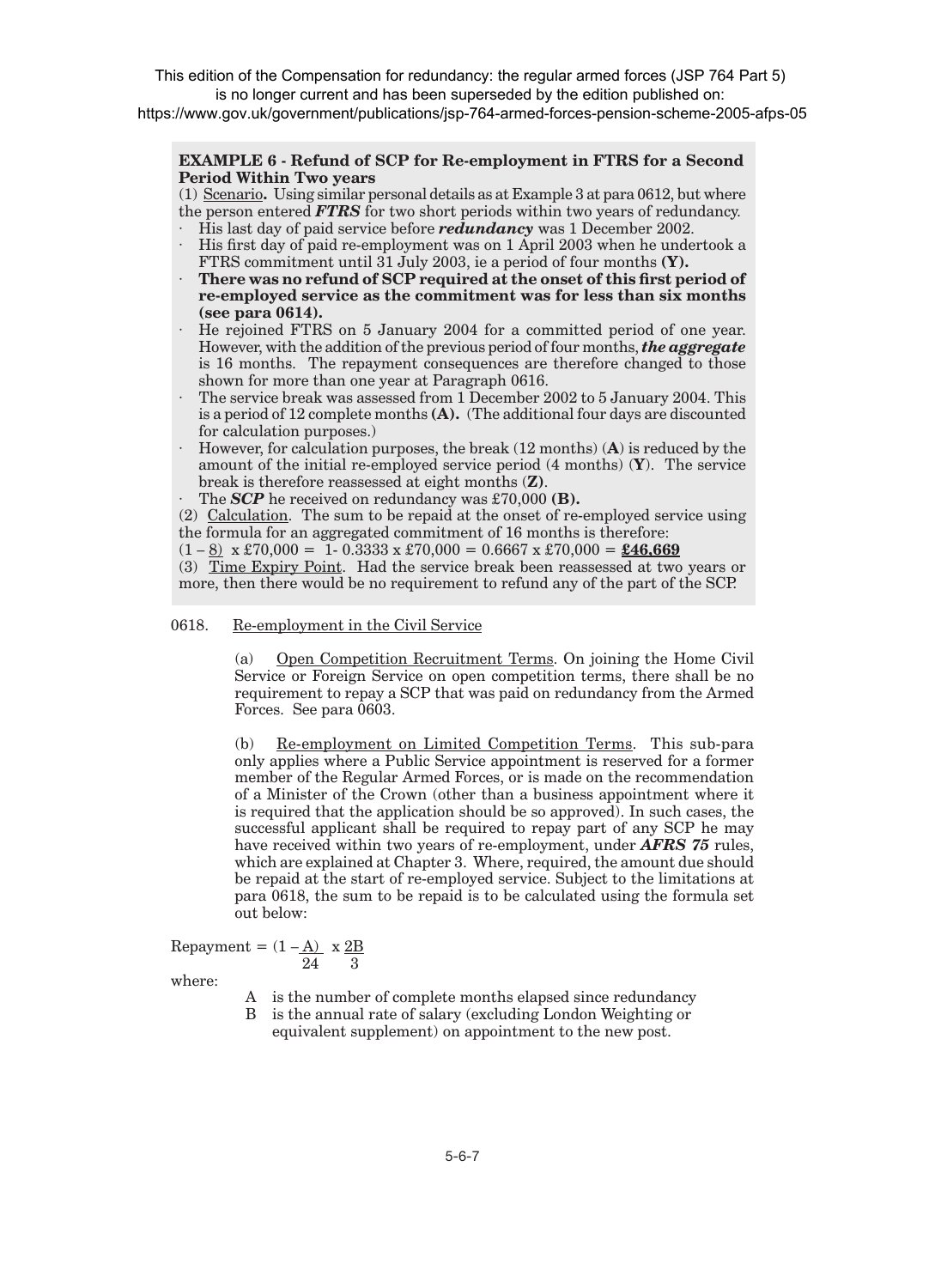https://www.gov.uk/government/publications/jsp-764-armed-forces-pension-scheme-2005-afps-05

## **EXAMPLE 7 – Re-employment in Civil Service Post Reserved for Ex-Serviceman**

(1) Scenario**.** A person left the Armed Forces under the rules of the *AFRS 75*, shown in Chapter 3. He was re-employed in a civilian post where recruitment was limited to (or reserved for) a re-employed serviceman or woman.

- His last day of paid service before *redundancy* was 1 December 2002.
- His annual salary on last day paid service was £46,666.67.
- His first day of paid re-employment was on 6 June 2004.
- The service break was therefore assessed at 18 complete months **(A).** (The additional four days are discounted for calculation purposes.)
- The SCP he received on redundancy was £70,000.
- His basic salary on appointment in the new post is £39,000 **(B).**

(2) Calculation. The sum to be repaid at the onset of re-employed service is therefore:

 $(1 - 18) \times 2 \times \text{\pounds}39,000 = (1 - 0.75) \times (2 \times \text{\pounds}13,000) = 0.25 \times \text{\pounds}26,000 = \text{\pounds}6,500$ 24 1 3

(3) Time Expiry Point. Had the service break been assessed at two years or more, then there would be no requirement to refund any of the part of the *SCP*.

0619. Limitation. Where a sum that is due for repayment is calculated using the formula at para 0618 (b), the associated limitations are that:

> (a) in no case shall the amount of SCP be reduced by the refund to less than a sum equivalent to three months military salary at the rate used for assessing the SCP when it was awarded;

#### **EXAMPLE 8 – Assessing Minimum SCP After Re-employment Repayment**

(1) In the example at para 0618(b) the value of annual military salary was £46,666.67. The value of three months pay was therefore £46,666.67/12 $*3 =$ £11,666.67.

(2) The SCP was reduced to  $(\text{\textsterling}70,000 - \text{\textsterling}6,500) = \text{\textsterling}63,500$ , which is within the permissible limit.

(b) if the SCP awarded was at a rate less than the equivalent of three month's military salary, as calculated at sub-para 0619 (a) - then no refund would be required.

#### **REFUNDING SCP AT PREMATURE END OF RE-EMPLOYMENT IN THE CIVIL SERVICE**

0620. Entitlement to Refund. Those who left the Armed Forces on redundancy on or after 1 April 1992 and formerly repaid a proportion of SCP as required by para 0618 may subsequently receive a refund of it or a part repayment if the re-employment ends in either of the following circumstances:

> (a) Where the person, for non-disciplinary reasons, fails to satisfactorily complete their probationary period in the Civil Service post.

> (b) Where the person was appointed to a post, which was subsequently required for three years or less or was disestablished within three years of his re-employment.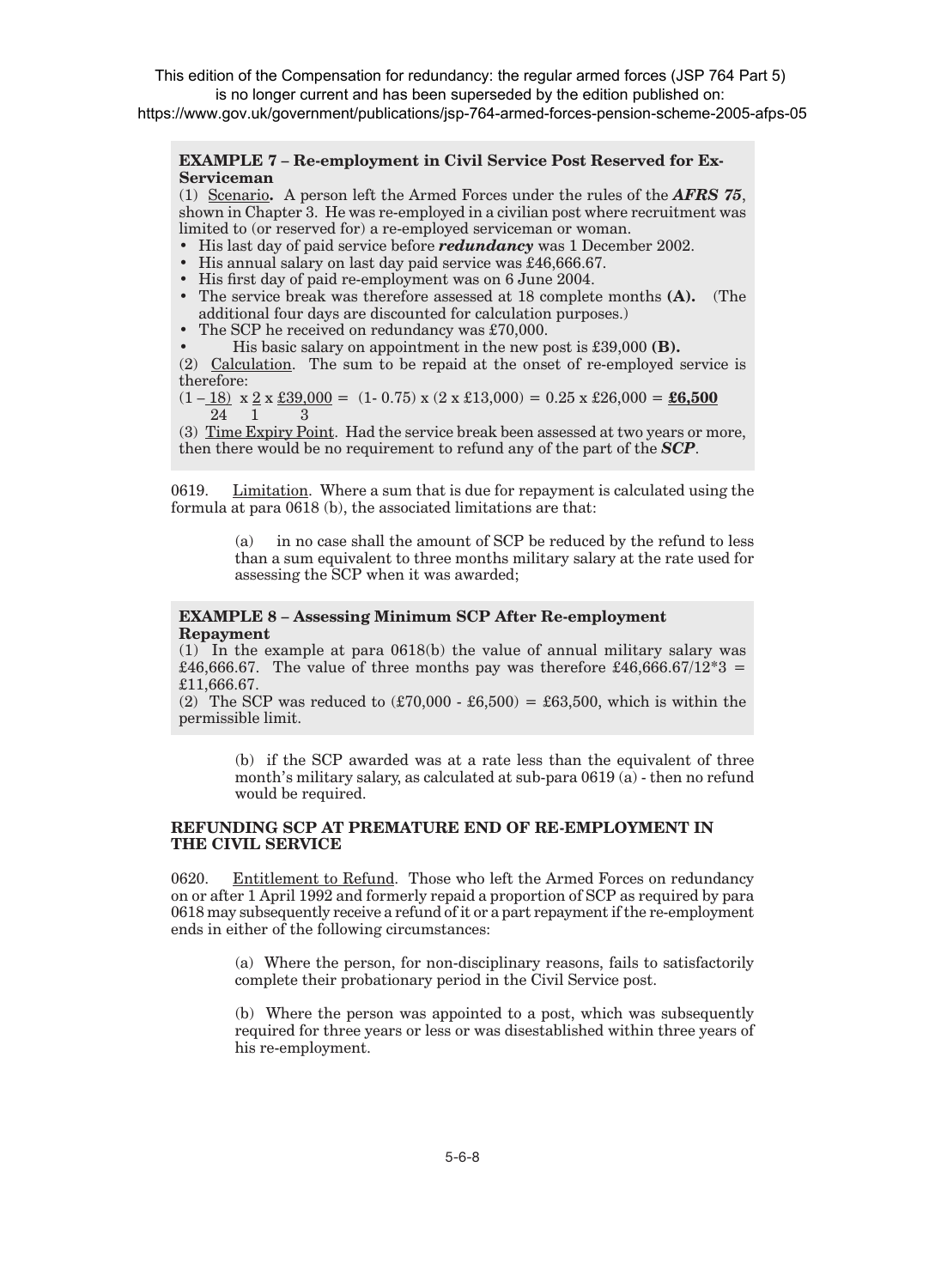0621. Limitations. No refund will be due under the terms of para 0620, where the relevant person either:

- (a) leaves re-employed service after attaining age 55; or
- (b) leaves re-employed service early at his own request; or
- (c) dies in service, when a death in service gratuity is payable; or

(d) becomes entitled to further *redundancy* compensation or a severance payment in excess to the amount repaid at the time of his re-employment. Where any compensation due is less than the amount that otherwise would have been refunded under the terms of para 0620, the difference between the two payments may be refunded.

0622. Calculation. Where a refund falls due under the terms of para 0620, the value shall be calculated using the following formula:

#### $Refund = [A \times B] + C$ 36

where:

- A is the number of complete months short of three years service since the date of re-employment
- B is the value of the refunded sum when it was repaid
- C is interest at building society rates, backdated to the date that the original *SCP* was repaid

## **EXAMPLE 9 – Revision of SCP Repayment on Subsequent Early Retirement**

(1) Scenario**.** The person, whose refund of SCP was due under para 0618, (see Example 7) subsequently retired for non-disciplinary reasons when his appointment was disestablished before he had completed three years service.

- His first day of paid re-employment was on 6 June 2004.
- He was retired on 5 November 2004. This was after five complete months of service, which is 31 complete months short of three years **(A)**.
- The original refund of SCP was £6,500 **(B).**
- The refund was paid on 6 June 2004, which was 153 days before retirement.
- Building Society interest rate (assumed to be at  $4\%$  pa) on £6.5K for the period of 153 days = £108.99 **(C).**

(2) Calculation of Refund. The sum to be refunded is therefore:

 $[31 \times \pounds6,500] + \pounds108.99 = [0.8611 \times \pounds6,500] + \pounds108.99 = \pounds5,706.14$ 36

(3) Time Expiry Point. No refund would have been made had the person been compulsorily retired when over age 55 or had he then become entitled to new redundancy terms where compensation was higher than £6,500.